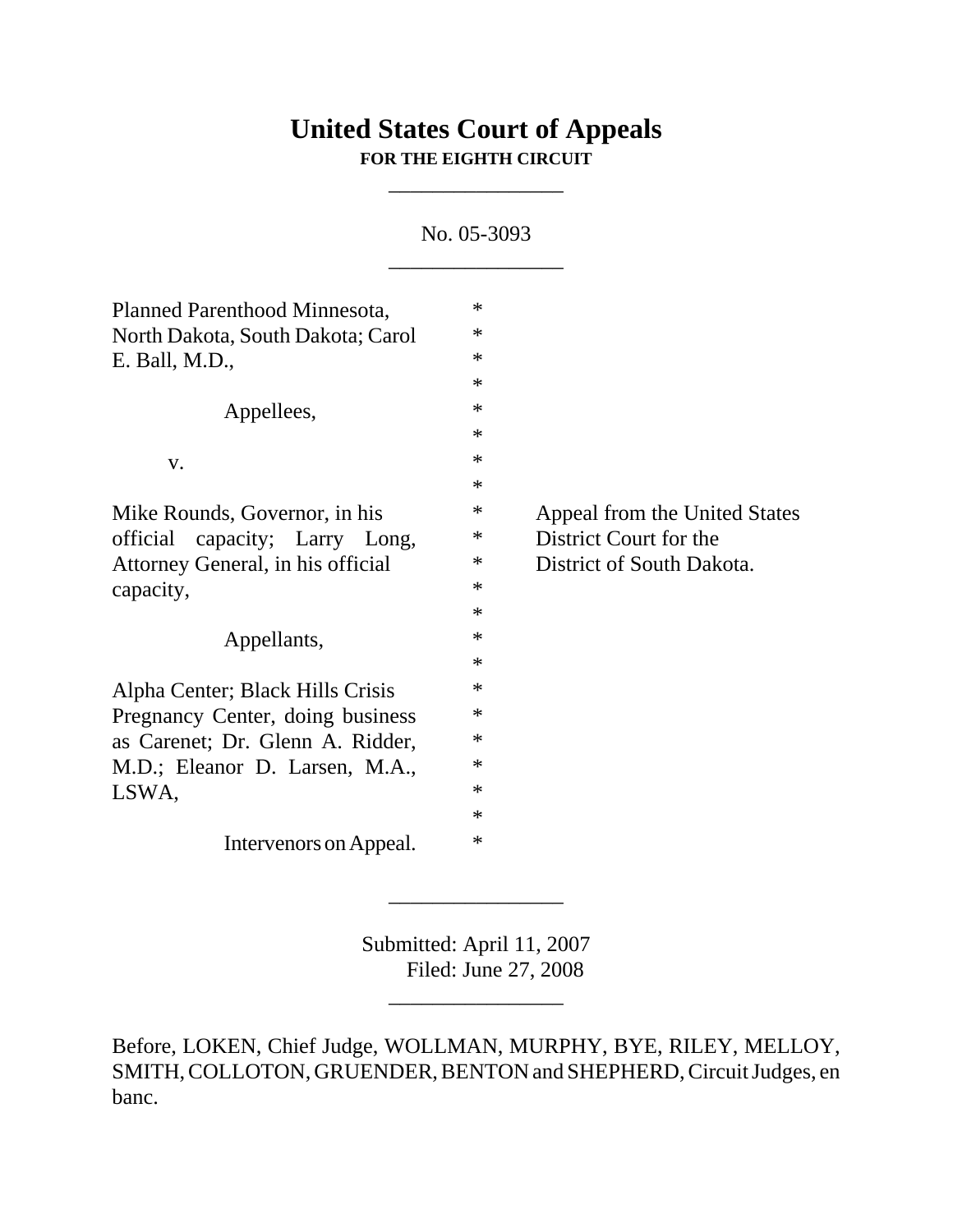GRUENDER, Circuit Judge.

 The Governor and Attorney General of South Dakota ("the State"), along with the intervenor crisis pregnancy centers, appeal the district court's preliminary injunction preventing the 2005 version of South Dakota's statute regulating informed consent to abortion from becoming effective. For the reasons discussed below, we vacate the preliminary injunction and remand to the district court for further proceedings.

\_\_\_\_\_\_\_\_\_\_\_\_\_\_\_\_

I.

In 2005, South Dakota enacted House Bill 1166 ("the Act"), amending the requirements for obtaining informed consent to an abortion as codified in S.D.C.L. § 34-23A-10.1. Section 7 of the Act requires the performing physician to provide certain information to the patient as part of obtaining informed consent prior to an abortion procedure and to certify that he or she believes the patient understands the information. The provisions of § 7 relevant to the preliminary injunction are as follows (emphases added):

No abortion may be performed unless the physician first obtains a voluntary and informed written consent of the pregnant woman upon whom the physician intends to perform the abortion, unless the physician determines that obtaining an informed consent is impossible due to a medical emergency and further determines that delaying in performing the procedure until an informed consent can be obtained from the pregnant woman or her next of kin in accordance with chapter 34-12C is impossible due to the medical emergency, which determinations shall then be documented in the medical records of the patient. A consent to an abortion is not voluntary and informed, unless, in addition to any other information that must be disclosed under the common law doctrine, the physician provides that pregnant woman with the following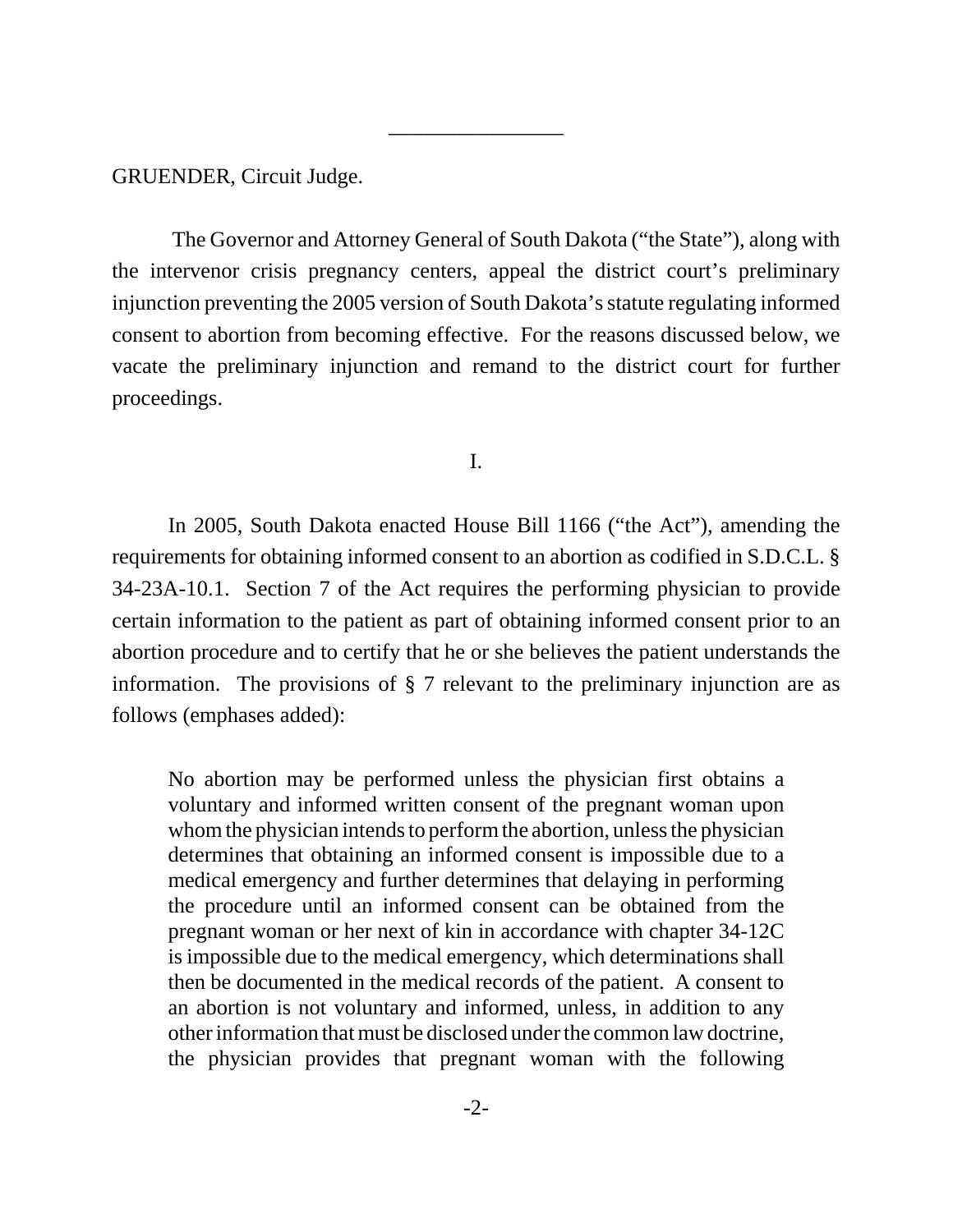information:

(1) A statement in writing providing the following information:

(a) The name of the physician who will perform the abortion;

(b) *That the abortion will terminate the life of a whole, separate, unique, living human being*;

(c) *That the pregnant woman has an existing relationship with that unborn human being and that the relationship enjoys protection under the United States Constitution and under the laws of South Dakota*;

(d) *That by having an abortion, her existing relationship and her existing constitutional rights with regards to that relationship will be terminated*;

(e) A description of all known medical risks of the procedure and statistically significant risk factors to which the pregnant woman would be subjected, including:

(i) Depression and related psychological distress;

(ii) Increased risk of suicide ideation and suicide;

\* \* \*

#### \* \* \*

(2) A statement by telephone or in person, by the physician who is to perform the abortion, or by the referring physician, or by an agent of both, at least twenty-four hours before the abortion, providing the following information:

(a) That medical assistance benefits may be available for prenatal care, childbirth, and neonatal care;

(b) That the father of the unborn child is legally responsible to provide financial support for her child following birth, and that this legal obligation of the father exists in all instances, even in instances in which the father has offered to pay for the abortion;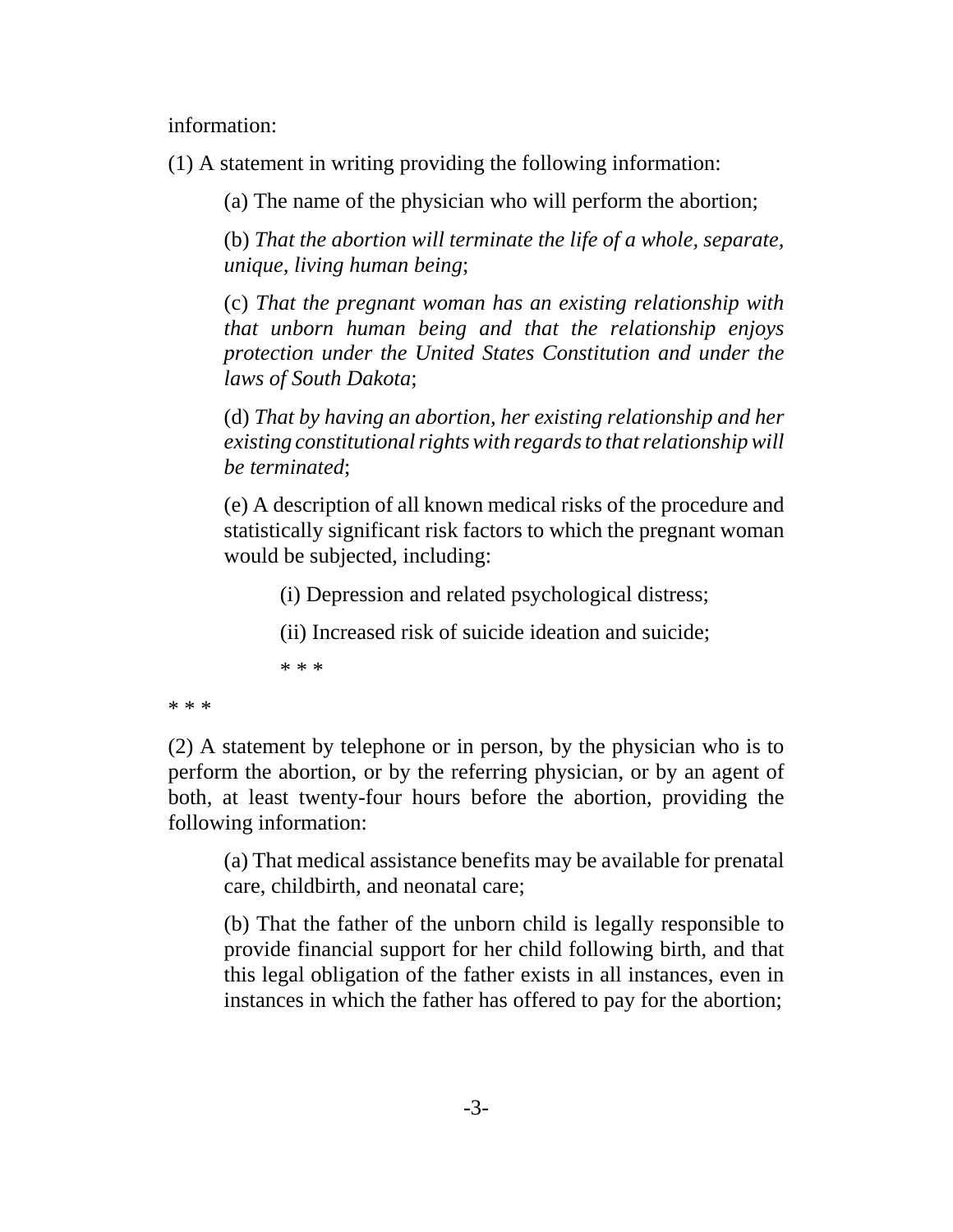(c) *The name, address, and telephone number of a pregnancy help center in reasonable proximity of the abortion facility where the abortion will be performed*; . . .

\* \* \*

[¶ 2] Prior to the pregnant woman signing a consent to the abortion, she shall sign a written statement that indicates that the requirements of this section have been complied with. *Prior to the performance of the abortion, the physician who is to perform the abortion* shall receive a copy of the written disclosure documents required by this section, and *shall certify in writing that all of the information described in those subdivisions has been provided to the pregnant woman, that the physician is, to the best of his or her ability, satisfied that the pregnant woman has read the materials which are required to be disclosed, and that the physician believes she understands the information imparted.*

In addition, § 8(4) of the Act amended S.D.C.L. § 34-23A-1 to define "Human being" for the purposes of the informed-consent-to-abortion statute as "an individual living member of the species of Homo sapiens, including the unborn human being during the entire embryonic and fetal ages from fertilization to full gestation." A physician who violates the Act knowingly or in reckless disregard is guilty of a Class 2 misdemeanor. S.D.C.L. § 34-23A-10.2.

Planned Parenthood Minnesota, North Dakota and South Dakota and its medical director Carole E. Ball, M.D. (collectively "Planned Parenthood") sued to prevent the Act from taking effect, claiming that the disclosure requirements in  $\S 7(1)(b)$ -(d) and the physician certification requirement in  $\S 7 \P 2$  violate physicians' free speech rights; that the disclosure requirements in §§ 7(1)(e)(i)-(ii) and (2)(c) are unconstitutionally vague in that they fail to give physicians adequate notice of the conduct proscribed; that being subjected to the disclosures in  $\S 7(1)(b)-(d)$  unduly burdens patients' rights to an abortion and violates their free speech rights; and that § 7 unduly burdens patients' right to an abortion because its health exception is inadequate.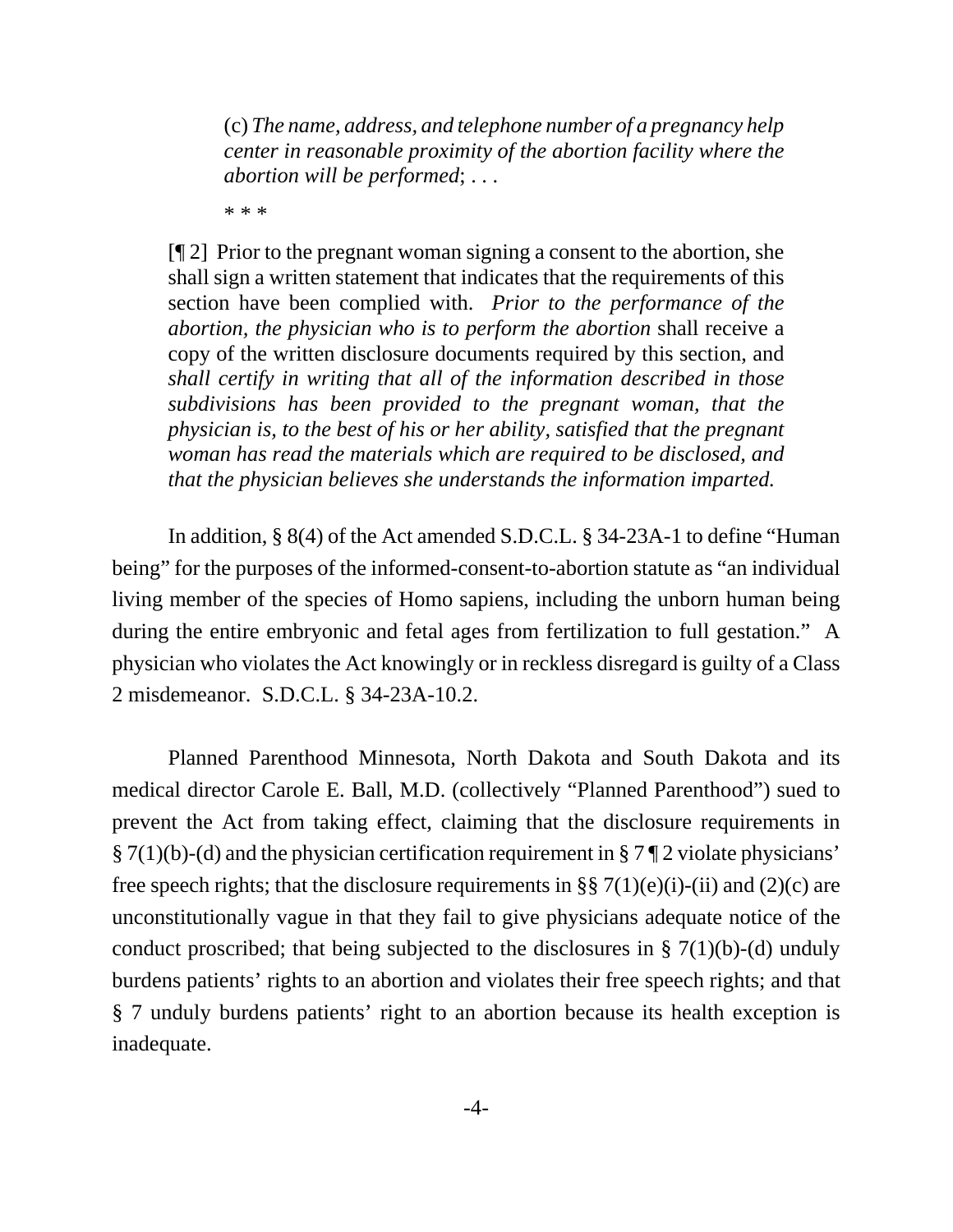In June 2005, Planned Parenthood moved for a preliminary injunction to prevent the Act from taking effect as scheduled on July 1, 2005. In support of the argument that  $\S$ § 7(1)(b)-(d) would violate physicians' free speech rights by compelling them to deliver the State's ideological message, rather than truthful and non-misleading information relevant to informed consent to abortion, Planned Parenthood's evidence consisted solely of affidavits from Dr. Ball and bioethicist Paul Root Wolpe, Ph.D. In her affidavit, Dr. Ball described her professional background, including a board certification in obstetrics and gynecology. Without elaboration, Dr. Ball stated that the disclosures in §§ 7(1)(b)-(d) "are statements of ideology and opinion, not medicine or fact." Ball Aff. ¶ 2. Dr. Ball also stated that she would be unable to clarify the disclosures upon a patient's request, as required by § 7, "because these are not medical statements or facts that I am trained as a Medical Doctor to address." *Id.* ¶ 4. The affidavit made no reference to the Act's definition of "human being" in  $\S$  8(4).

Dr. Wolpe's affidavit included a curriculum vitae detailing his expertise in "the area of ideology in medicine and bioethics." Wolpe Aff. ¶ 1. Dr. Wolpe stated that the proposition "that from the moment of conception, an embryo or fetus is a 'whole, separate, unique, living human being' . . . is not a scientific or medical fact, nor is there a scientific or medical consensus to that effect." *Id.* ¶¶ 2, 3. Dr. Wolpe further averred that "to describe an embryo or fetus scientifically and factually, one would say that a living embryo or fetus in utero is a developing organism of the species Homo Sapiens which may become a self-sustaining member of the species if no organic or environmental incident interrupts its gestation." *Id.* ¶ 6.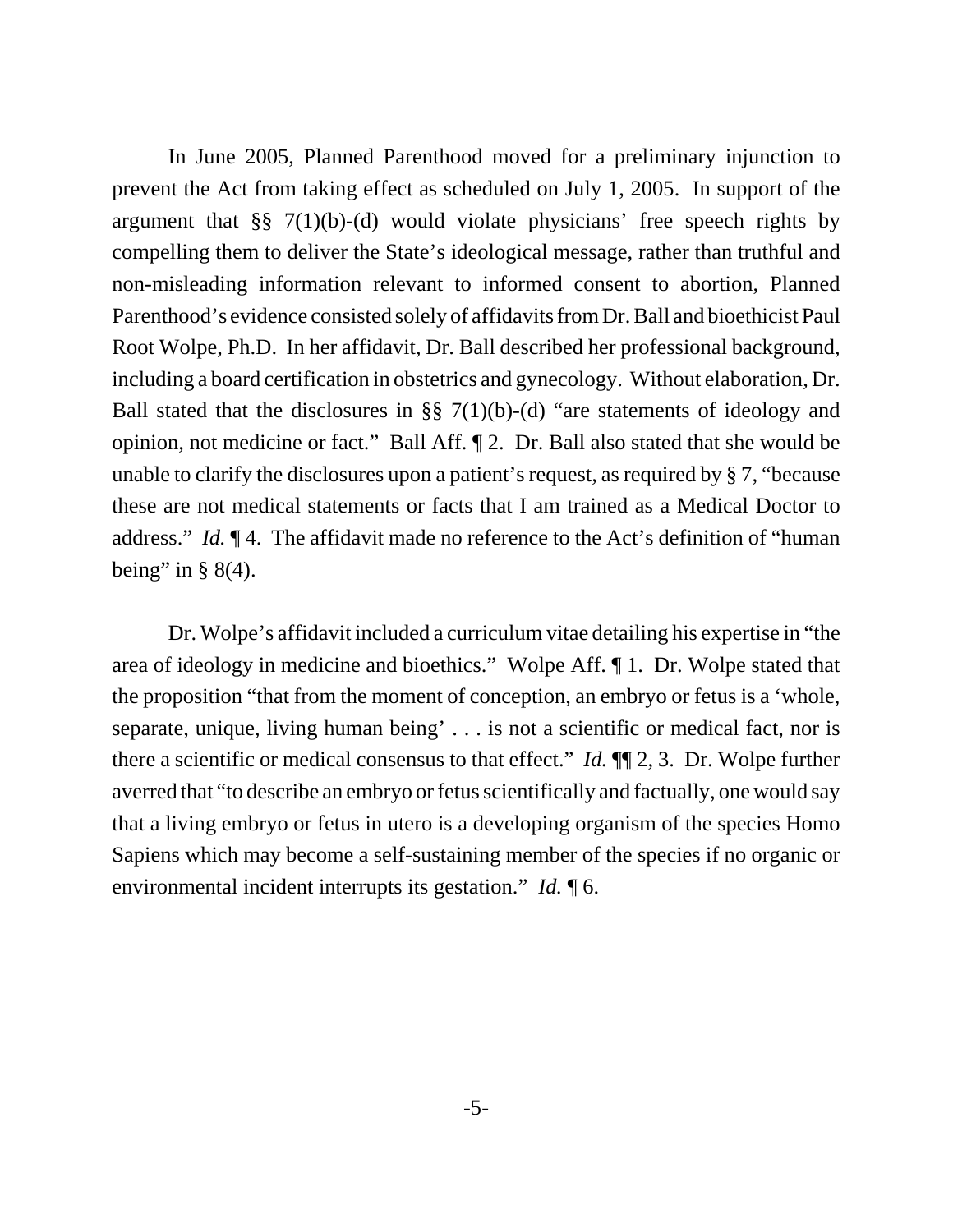In its opposition to the motion for preliminary injunction, the State introduced portions of the Act's legislative history<sup>1</sup> and several affidavits. The legislative history includes testimony from several women who had obtained abortions in South Dakota and felt their decisions would have been better informed if they had received from their abortion providers the information required by § 7. In addition, the legislative history includes testimony from experts such as Marie Peeters-Ney, M.D., a physician and geneticist, explaining the scientific basis for the disclosure required by § 7(1)(b) that "the abortion will terminate the life of a whole, separate, unique, living human being." Dr. Peeters-Ney testified that use of the term "human being" was accurate because:

Becoming a member of our species is conferred immediately upon conception. At the moment of conception a human being with 46 chromosomes comes into existence. These chromosomes, the organization, the chromosomal pattern is specifically human. The RNA, the messenger protein, the proteins are distinctly human proteins. So this new human being is a member of our species, and humanity is not acquired sometime along the path, it occurs right at conception.

Senate State Affairs Comm. Hearing at 25. Dr. Peeters-Ney also stated that an embryo or fetus is whole in the sense that "[a]ll the genetic information sufficient and necessary to mature, and the information that is needed for this human being's entire life is present at the time of conception"; that it is "separate from the mother" because "[t]he genetic program is totally complete and this human being will mature according to his or her own program"; and that it is unique because it has "a totally unique genetic code." *Id.* at 25-26.

<sup>&</sup>lt;sup>1</sup>See Hearing on House Bills 1166 and 1233 Before the House State Affairs Comm. (S.D. Feb. 9, 2005); Hearing Re: House Bills 1166, 1233, 1249 Before the Senate State Affairs Comm. (S.D. Feb. 23, 2005).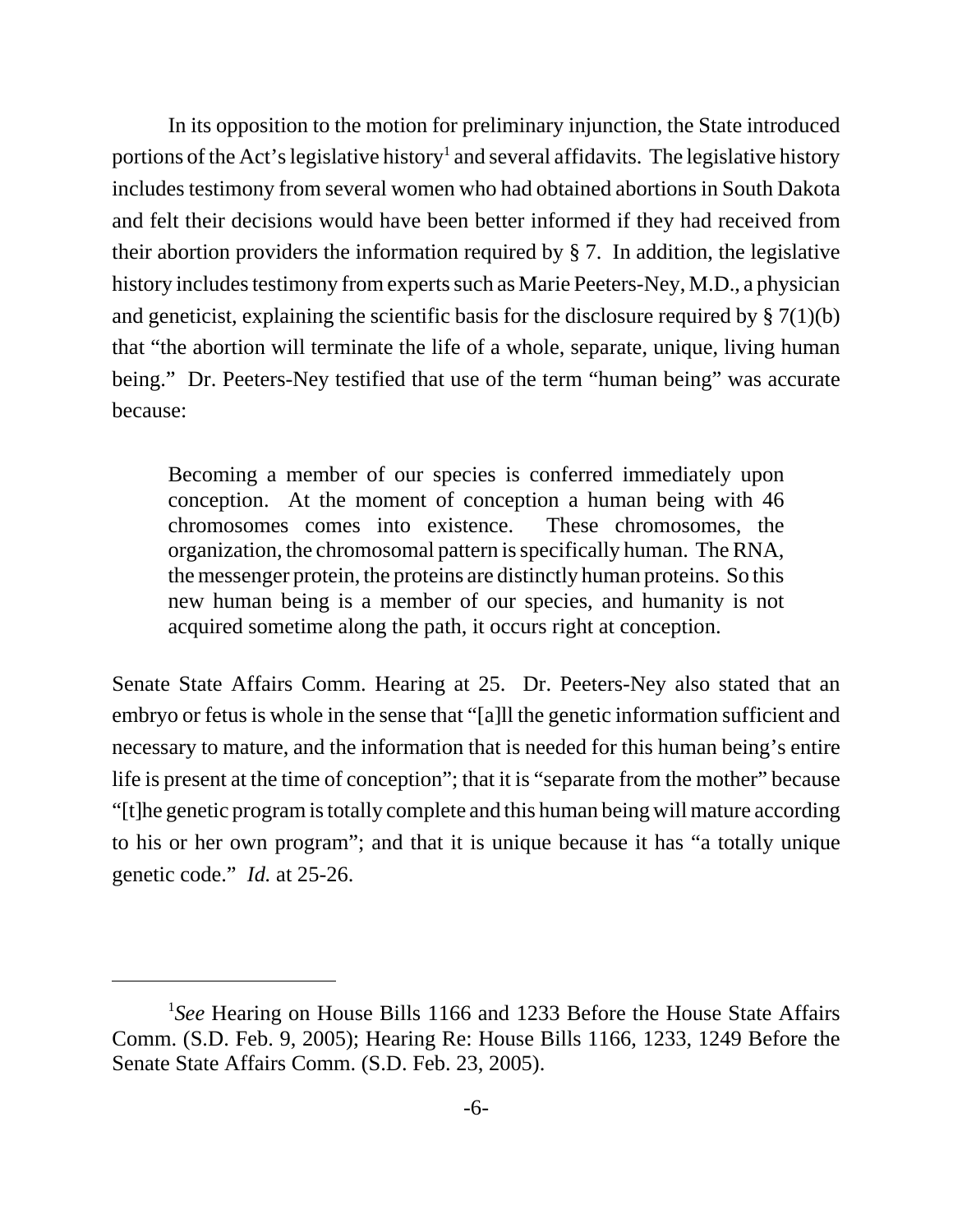The State augmented the points raised in the legislative history with eight affidavits from medical experts and eight from women who had undergone abortions or worked at crisis pregnancy centers. For example, David Fu-Chi Mark, Ph.D., a molecular biologist employed in the pharmaceutical industry, stated that the Act's definition of "human being" as an "'individual living member of the species Homo sapiens,' including human beings living in utero, makes it clear that the statement under  $\lceil \frac{8}{3} \cdot 7(1)(b) \rceil$  is stated as a scientific fact and nothing more. As such, it is truthful and scientifically accurate." Mark Aff. ¶ 1. The affidavit described in detail the DNA and RNA science supporting the accuracy of the statement. Similarly, Bruce Carlson, M.D., Ph.D., a professor of medicine and author of a widely used textbook on human embryology, stated that "[t]he post implantation human embryo is a distinct individual human being, a complete separate member of the species *Homo sapiens*, and is recognizable as such." Carlson Aff. ¶¶ 1, 5.

The district court held a hearing on the motion for preliminary injunction. Planned Parenthood argued that patients receiving the disclosure in § 7(1)(b) would never receive the limited statutory definition of "human being." Prelim. Inj. Mot. Hr'g (June 28, 2005) Tr. at 20; *see id.* at 25 ("If you want to talk about Homo sapiens, and go on and talk about there is a developing organism that is unique, that may be correct. That is not what the State's message attempts to do here."). Planned Parenthood contended that, as a result, patients would understand the plain meaning of "whole, separate, unique, living human being" to mean a "person" in the fullest moral and legal sense and that this compelled disclosure that a fetus or embryo is a "person" would violate *Roe v. Wade*<sup>2</sup> and its progeny. *Id.* at 20-21. Planned Parenthood likewise argued that  $\S$   $7(1)(c)$  and (d) were infirm based on their reference to the fetus or embryo as a "human being." *Id.* at 23. Planned Parenthood also asserted that the Act's certification requirement would not allow the physician to disassociate himself or herself from the Act's ideological message. *Id.* at 13.

<sup>&</sup>lt;sup>2</sup>410 U.S. 113 (1973).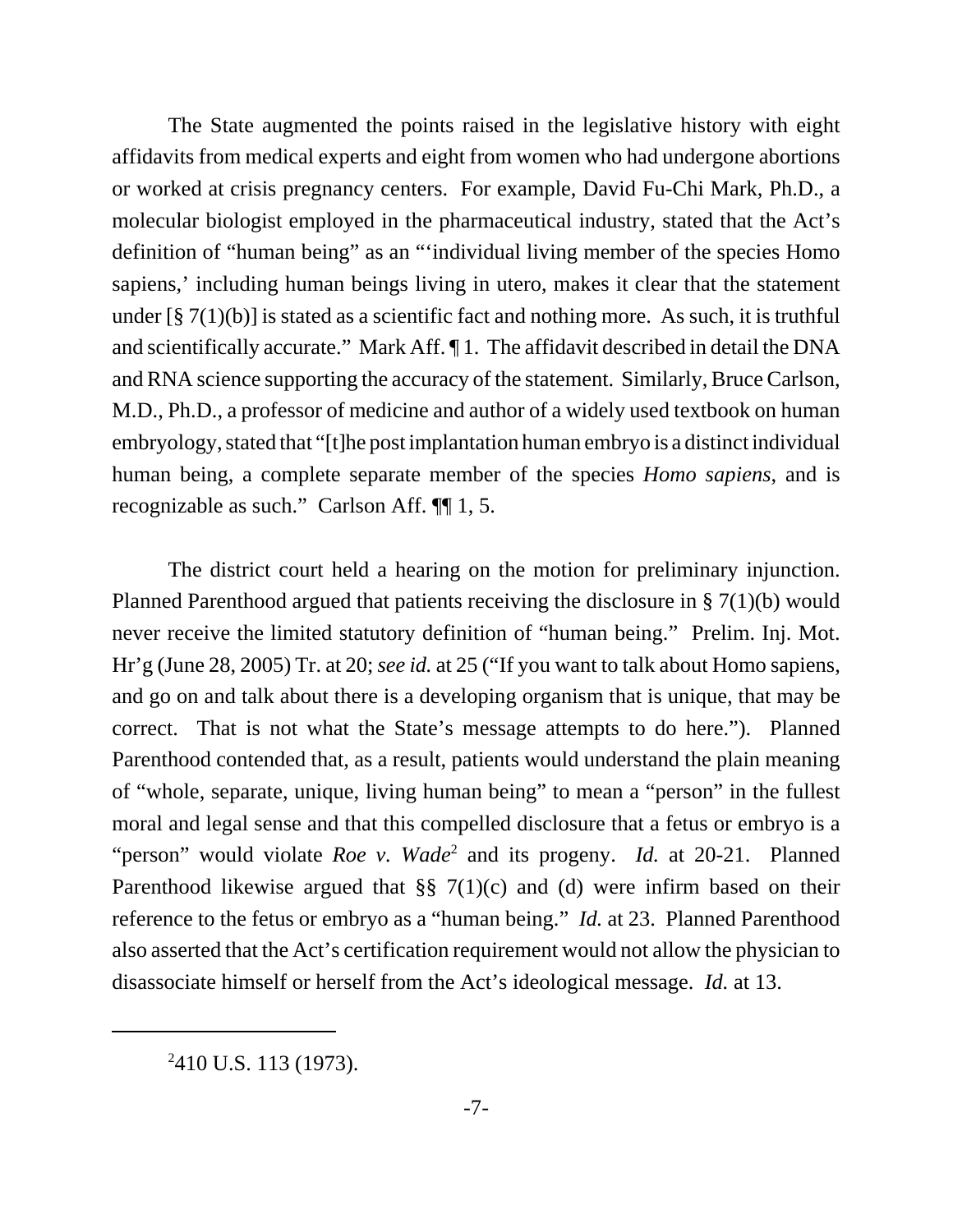The State responded that every patient would receive the definition that "human beings are defined as members of the species Homo sapiens" because "that's right in the statute." *Id.* at 46. With regard to disassociation, the State contended that "all [the physician] has to do is explain that basic scientific fact and then he can go on and have any kind of discussion about philosophy, theology or morality, or whatever it is that he wants to talk about.... [The physician's] only obligation is regarding this narrow scientific fact." *Id.* at 47.

The district court, applying our *Dataphase*<sup>3</sup> test, granted a preliminary injunction based on its finding that Planned Parenthood had a fair chance of success on its claim that § 7(1)(b) violated physicians' free speech rights and that the balance of harms favored Planned Parenthood. *See Planned Parenthood v. Rounds*, 375 F. Supp. 2d 881 (D.S.D. 2005). The district court apparently accepted the argument that the Act's limited definition of "human being" would not be included in any disclosure, or, if included, would have no effect on the patient's understanding of the term, finding that the Act

requires abortion doctors to enunciate the State's viewpoint on an unsettled medical, philosophical, theological, and scientific issue, that is, whether a fetus is a human being. *See Roe v. Wade*, 410 U.S. 113, 159, 93 S. Ct. 705, 35 L. Ed. 2d 147 (1972) (the word person as used in the Fourteenth Amendment does not include the unborn); [*Planned Parenthood of Southeast Pennsylvania v. Casey*, 505 U.S. 833, 913 (1992)] (Stevens, J., concurring) (fetus is a developing organism that is not yet a person).

<sup>3</sup> *Dataphase Systems, Inc. v. C L Systems, Inc.*, 640 F.2d 109, 113 (8th Cir. 1981) (en banc) (holding that issuance of a preliminary injunction depends upon a "flexible" consideration of (1) the threat of irreparable harm to the moving party; (2) balancing this harm with any injury an injunction would inflict on other interested parties; (3) the probability that the moving party would succeed on the merits; and (4) the effect on the public interest).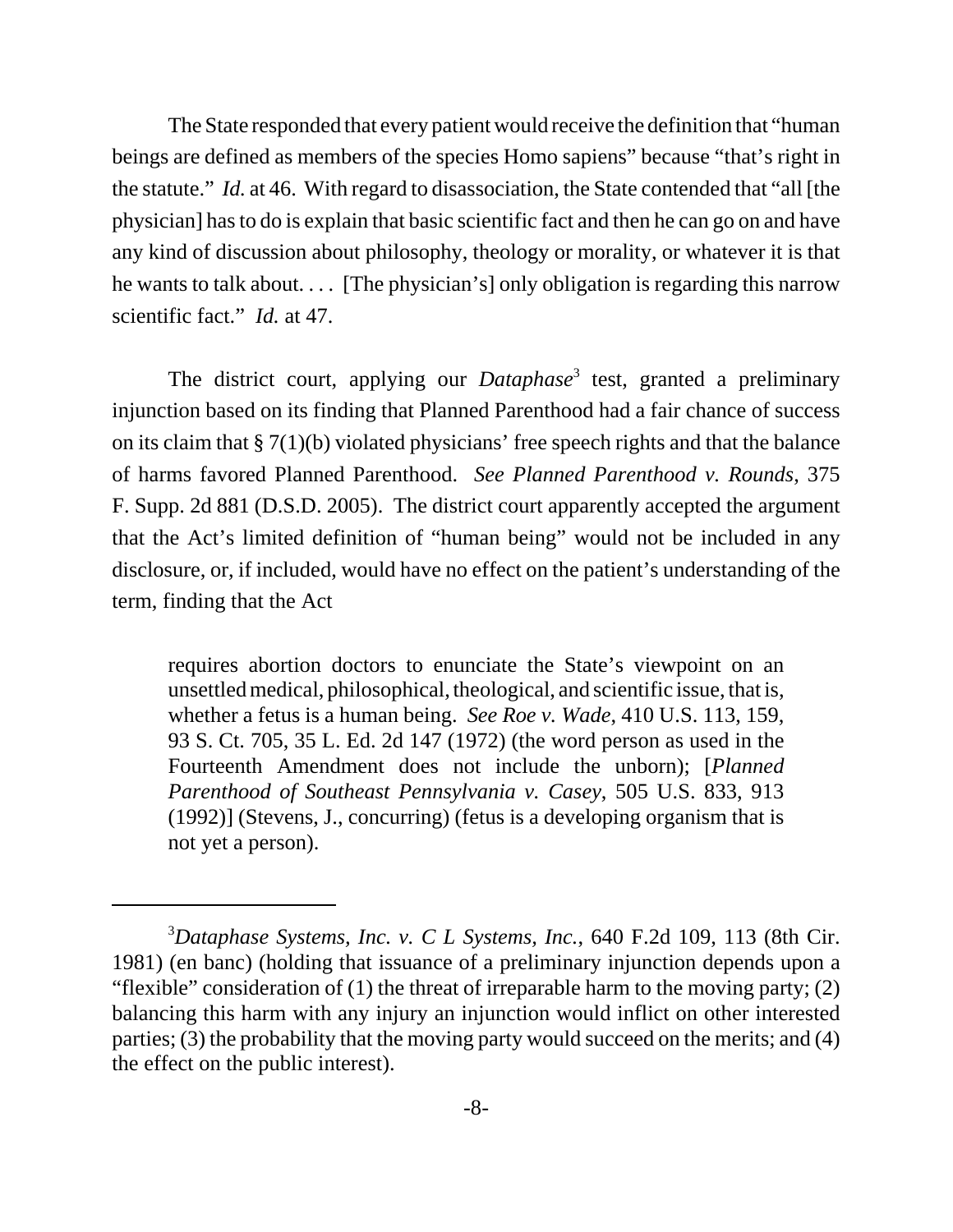*Id.* at 887. The district court also emphasized the absence of a provision in the Act expressly allowing physicians to disassociate themselves from the required disclosures. *Id.* Citing § 10 of the Act, which states that the prior version of S.D.C.L. § 34-23A-10.1 should remain in effect if "the provisions" of § 7 of the Act are preliminarily enjoined, the district court also preliminarily enjoined  $\S$ § 7(1)(c)-(e), (2) and ¶ 2 without any further analysis. *Id.* at 889. The two crisis pregnancy centers and their members intervened in the case in July 2005 and participated in the briefing and argument of this matter on appeal. After a divided panel of this court affirmed the grant of the preliminary injunction, we elected to grant rehearing en banc.

#### II.

We have jurisdiction under 28 U.S.C. § 1292(a)(1) to review an interlocutory order granting a preliminary injunction. In granting the preliminary injunction, the district court, applying our circuit precedent based on *Dataphase*, analyzed likelihood of success on the merits in terms of whether Planned Parenthood had a "fair chance of prevailing" on the merits, with a "fair chance" meaning something less than fifty percent. *Planned Parenthood*, 375 F. Supp. 2d at 885. Using this standard, the district court preliminarily enjoined an entire state statute based on two short affidavits that, as we discuss in detail in the following section, simply presumed that a key statutory definition would be ignored. As explained below, however, under our *Dataphase*-based precedent, the "fair chance" standard should not be applied to motions to preliminarily enjoin the enforcement of a state statute. Instead, we now clarify that, where a preliminary injunction of a duly enacted state statute is sought, we require a more rigorous threshold showing that the movant is likely to prevail on the merits.

We begin with a brief history of the showing of likelihood of success on the merits required for the issuance of a preliminary injunction in our circuit. Prior to 1978, we required any party seeking a preliminary injunction to show a "substantial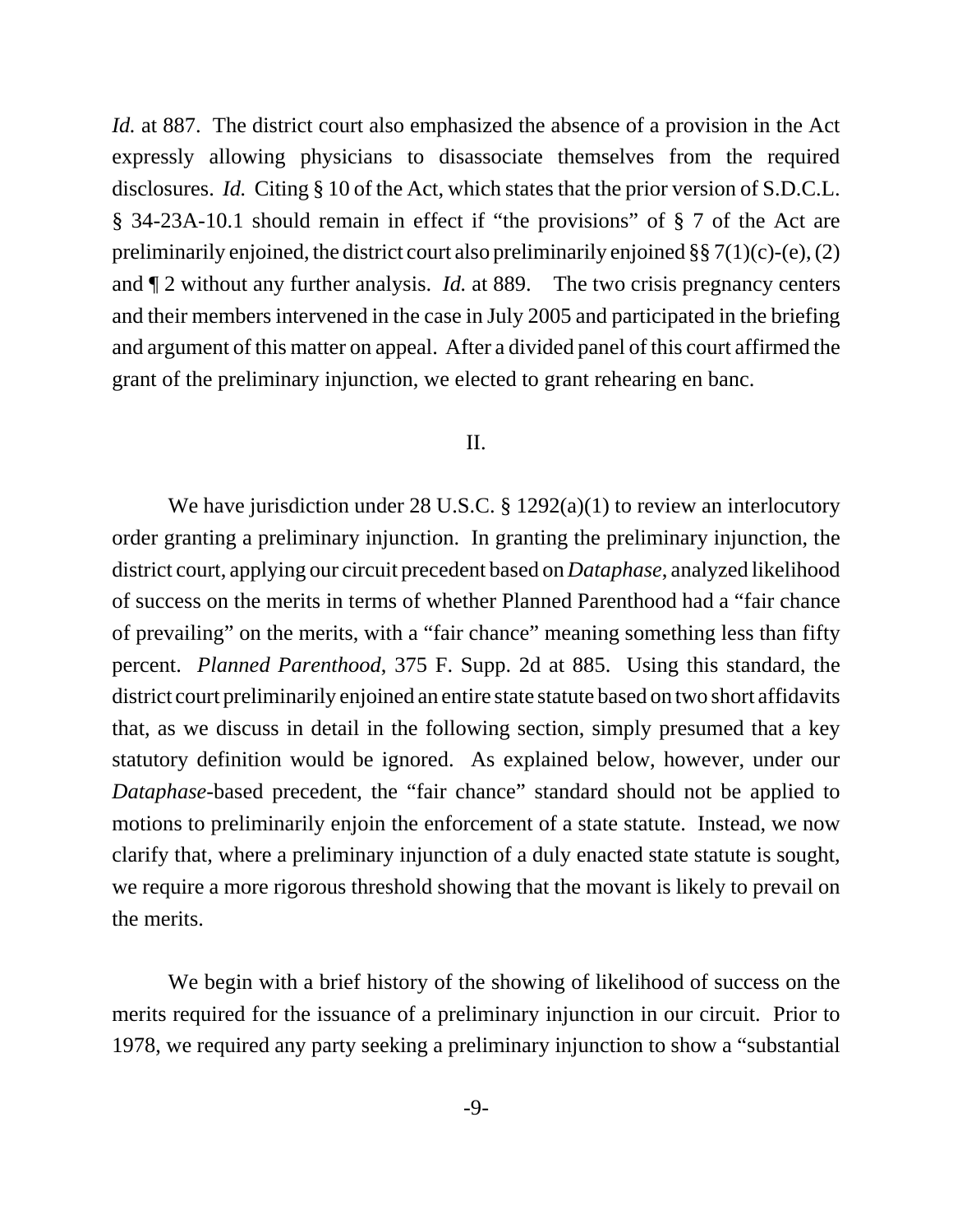probability of success at trial." *Fennell v. Butler*, 570 F.2d 263, 264 (8th Cir. 1978). This requirement, in combination with a showing that irreparable injury would occur absent the injunction, was referred to as the "traditional test[]." *Id.*; *see also Doran v. Salem Inn, Inc.*, 422 U.S. 922, 931 (1975) ("The traditional standard for granting a preliminary injunction requires the plaintiff to show that in the absence of its issuance he will suffer irreparable injury and also that he is likely to prevail on the merits."). The Second Circuit rule at that time was that a preliminary injunction should issue "only upon a clear showing of either (1) probable success on the merits *and* possible irreparable injury, *or* (2) sufficiently serious questions going to the merits to make them a fair ground for litigation *and* a balance of hardships tipping decidedly toward the party requesting the preliminary relief." *Gresham v. Chambers*, 501 F.2d 687, 691 (2d Cir. 1974) (quotation omitted). While the first prong of the Second Circuit's test mirrored our circuit's traditional test, the second prong had no analog in our circuit. In *Fennell*, after a district court found that no preliminary injunction should issue under our traditional test, a panel of this court remanded with instructions to consider whether a preliminary injunction should issue under the second prong of the Second Circuit test. *Fennell*, 570 F.2d at 264. After *Fennell*, district courts in our circuit began to analyze motions for preliminary injunctions under both the traditional test and the alternative second-prong test adopted from the Second Circuit. *See Dataphase*, 640 F.2d at 114 n.1 (Ross, J., concurring) (collecting cases demonstrating the "confusion in the district courts").

Our court en banc endeavored to unify the two tests in *Dataphase*. As a result of the unification, the alternative test adopted from the Second Circuit effectively displaced the traditional test's threshold requirement of showing a "substantial probability" of success at trial. *Dataphase* rejected the notion that the party seeking relief must show "a greater than fifty per cent likelihood that he will prevail on the merits," holding instead that "where the balance of other factors tips decidedly toward plaintiff a preliminary injunction may issue if movant has raised questions so serious and difficult as to call for more deliberate investigation." *Dataphase*, 640 F.2d at 113.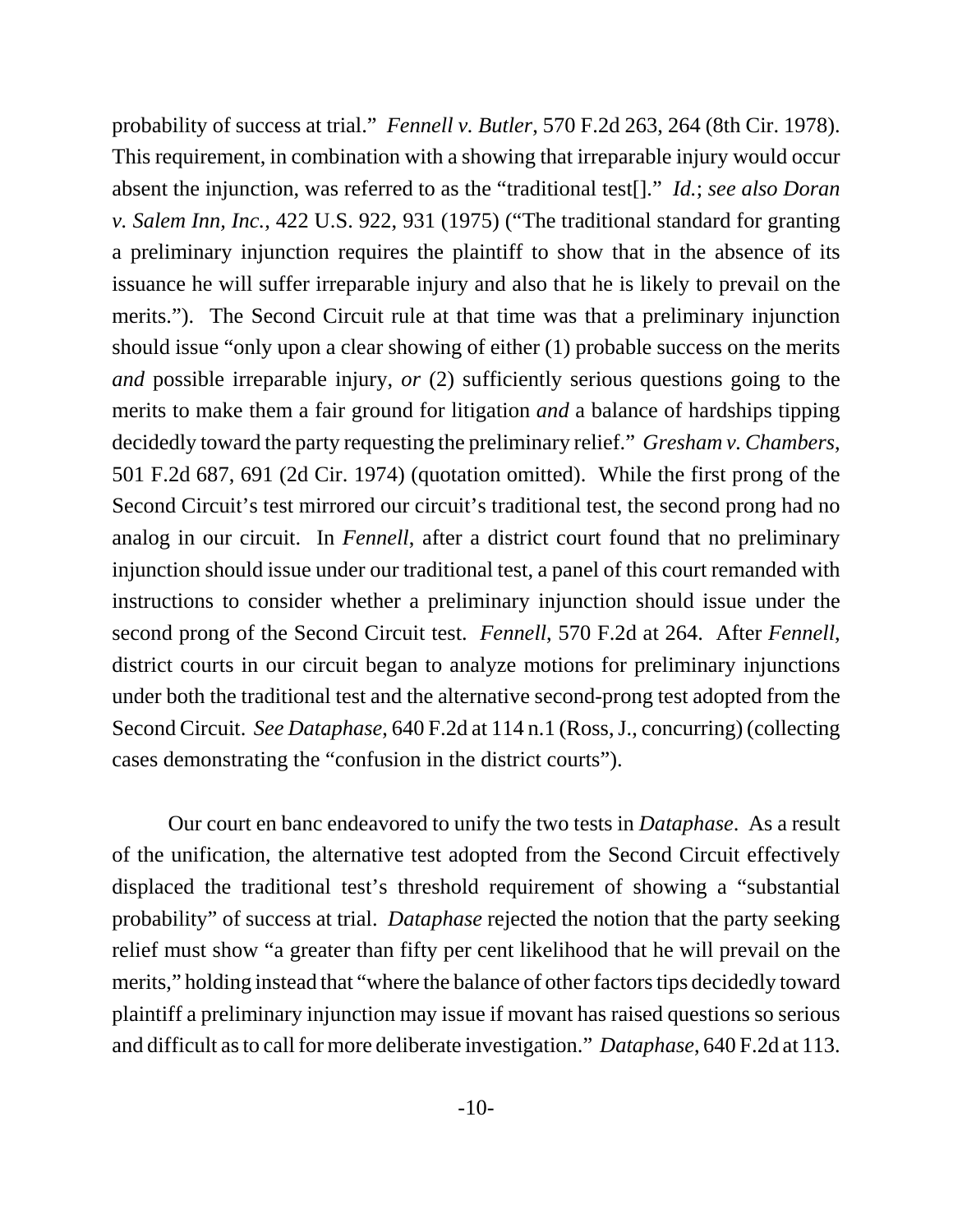We note that the Second Circuit, the source of our *Dataphase* "fair chance" standard, applies only its more rigorous analog to our traditional test, rather than its

less rigorous analog to the *Dataphase* "fair chance" test, where a preliminary injunction of the implementation of a statute is sought:

Where the moving party seeks to stay government action taken in the public interest pursuant to a statutory or regulatory scheme, the district court should not apply the less rigorous fair-ground-for-litigation standard and should not grant the injunction unless the moving party establishes, along with irreparable injury, a likelihood that he will succeed on the merits of his claim.

*Able v. United States*, 44 F.3d 128, 131 (2d Cir. 1995) (per curiam) (quoting *Plaza Health Labs., Inc. v. Perales*, 878 F.2d 577, 580 (2d Cir. 1989)); *accord Heideman v. South Salt Lake City*, 348 F.3d 1182, 1189 (10th Cir. 2003) ("[T]he Second Circuit has held, and we agree, that where a preliminary injunction seeks to stay governmental action taken in the public interest pursuant to a statutory or regulatory scheme, the less rigorous fair-ground-for-litigation standard should not be applied.") (internal quotations and alterations omitted); *but see Rodde v. Bonta*, 357 F.3d 988, 994 n.8 (9th Cir. 2004) (declining to apply a more rigorous standard for likelihood of success on the merits on a motion to preliminarily enjoin "legislative action taken by a duly appointed public body").

We expressly adopted the Second Circuit's reasoning in *Richenberg v. Perry*, 73 F.3d 172 (8th Cir. 1995) (per curiam), holding that "a substantial likelihood of success on the merits . . . must be the standard when considering whether to grant a preliminary injunction preventing the implementation of a statute that was the product of lengthy public debate involving both Congress and the President." *Id.* at 172-73 (citing *Able*); *see also Jensen v. Dole*, 677 F.2d 678, 679-80 (8th Cir. 1982) (per curiam) (evaluating, in accord with *Dataphase*, a motion for preliminary injunction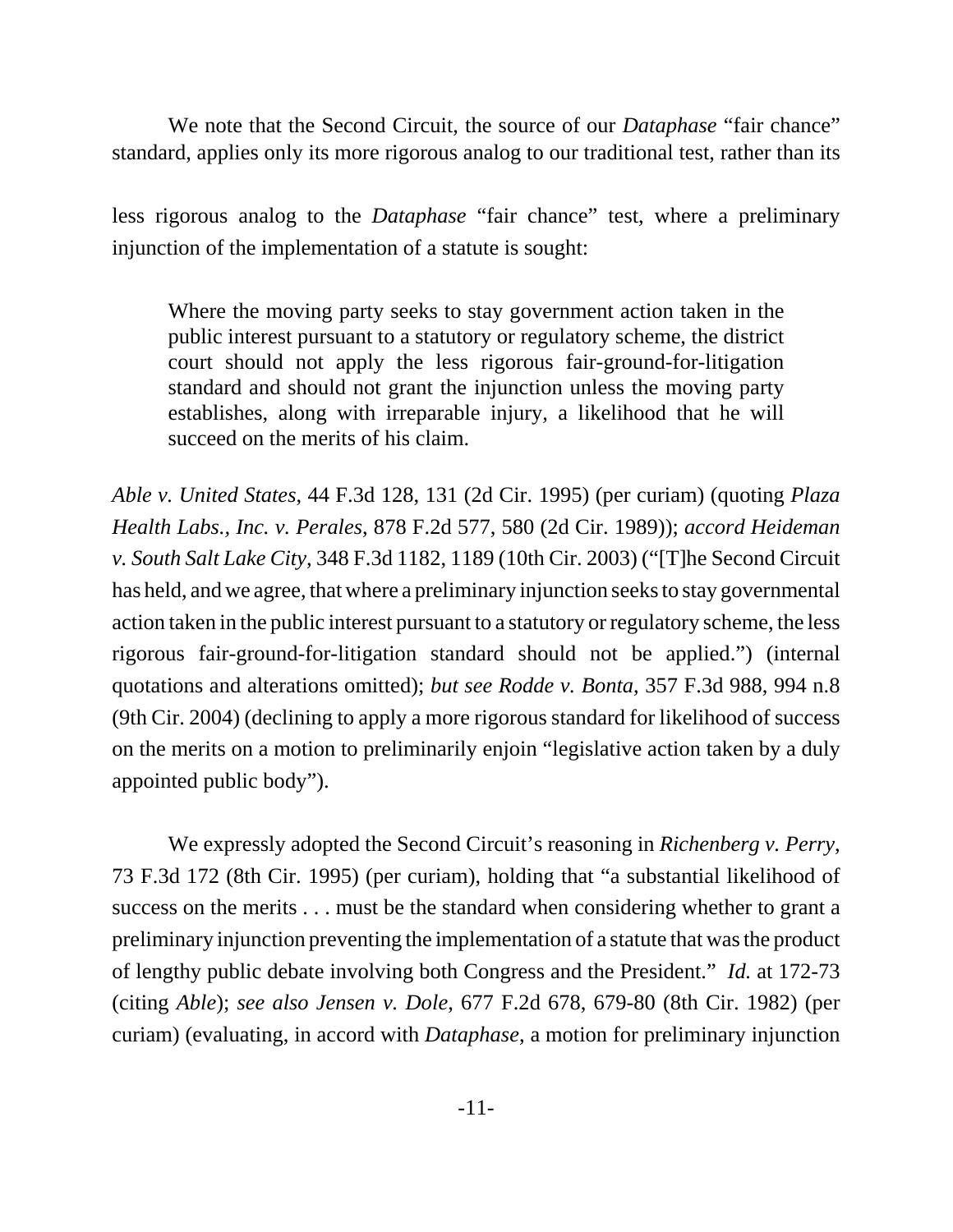of the enforcement of a federal statute using the traditional test's requirement for a "substantial probability"of success on the merits). Nevertheless, we more recently have characterized the *Dataphase* standard for likelihood of success on the merits as requiring a showing of a "substantial likelihood," *e.g. Kai v. Ross*, 336 F.3d 650, 656 (8th Cir. 2003), or a "fair chance," *e.g. Heartland Acad. Cmty. Church v. Waddle*, 335 F.3d 684, 690 (8th Cir. 2003), of success on the merits without explaining whether these two standards are substantively different or why one was chosen instead of the other for a particular case. We now reaffirm *Richenberg*'s adoption of the Second Circuit's reasoning and clarify that a party seeking a preliminary injunction of the implementation of a state statute must demonstrate more than just a "fair chance" that it will succeed on the merits. We characterize this more rigorous standard, drawn from the traditional test's requirement for showing a likelihood of success on the merits, as requiring a showing that the movant "is likely to prevail on the merits." *Doran*, 422 U.S. at 931; *see also Able*, 44 F.3d at 131 (requiring the movant to show "*a likelihood that he will succeed* on the merits of his claim") (emphasis added).<sup>4</sup> As

<sup>4</sup> The Eighth Circuit's pre-*Dataphase* phrasing of this element of the traditional test, a "substantial probability" of success on the merits, typically was satisfied by a showing of a greater than fifty percent probability of success. *See, e.g.*, *Modern Controls, Inc. v. Andreadakis*, 578 F.2d 1264, 1269 (8th Cir. 1978) (applying the traditional test and concluding "that Modern Controls *would probably succeed* on the merits because, on the basis of the evidence before the Court, the covenant not to compete was enforceable") (emphasis added); *Planned Parenthood of Minn., Inc. v. Citizens for Cmty. Action*, 558 F.2d 861, 868 (8th Cir. 1977) (applying the traditional test and concluding that "it appears *probable* that Planned Parenthood *will prevail* on its claim that the ordinance is invalid") (emphasis added). There was some disagreement in *Dataphase*, however, on the traditional meaning of "substantial probability." *Compare* 640 F.2d at 113 ("*Some* have read this element of the [traditional] test to require in every case that the party seeking preliminary relief prove a greater than fifty per cent likelihood that he will prevail on the merits.") (emphasis added), *with id.* at 115 (Ross, J., concurring) (stating that the term "probability of success" must "mean a greater than fifty percent likelihood that the requesting party will prevail. If the courts which have used that phrase did not mean it to imply a better chance of prevailing than of not prevailing, they would have used the word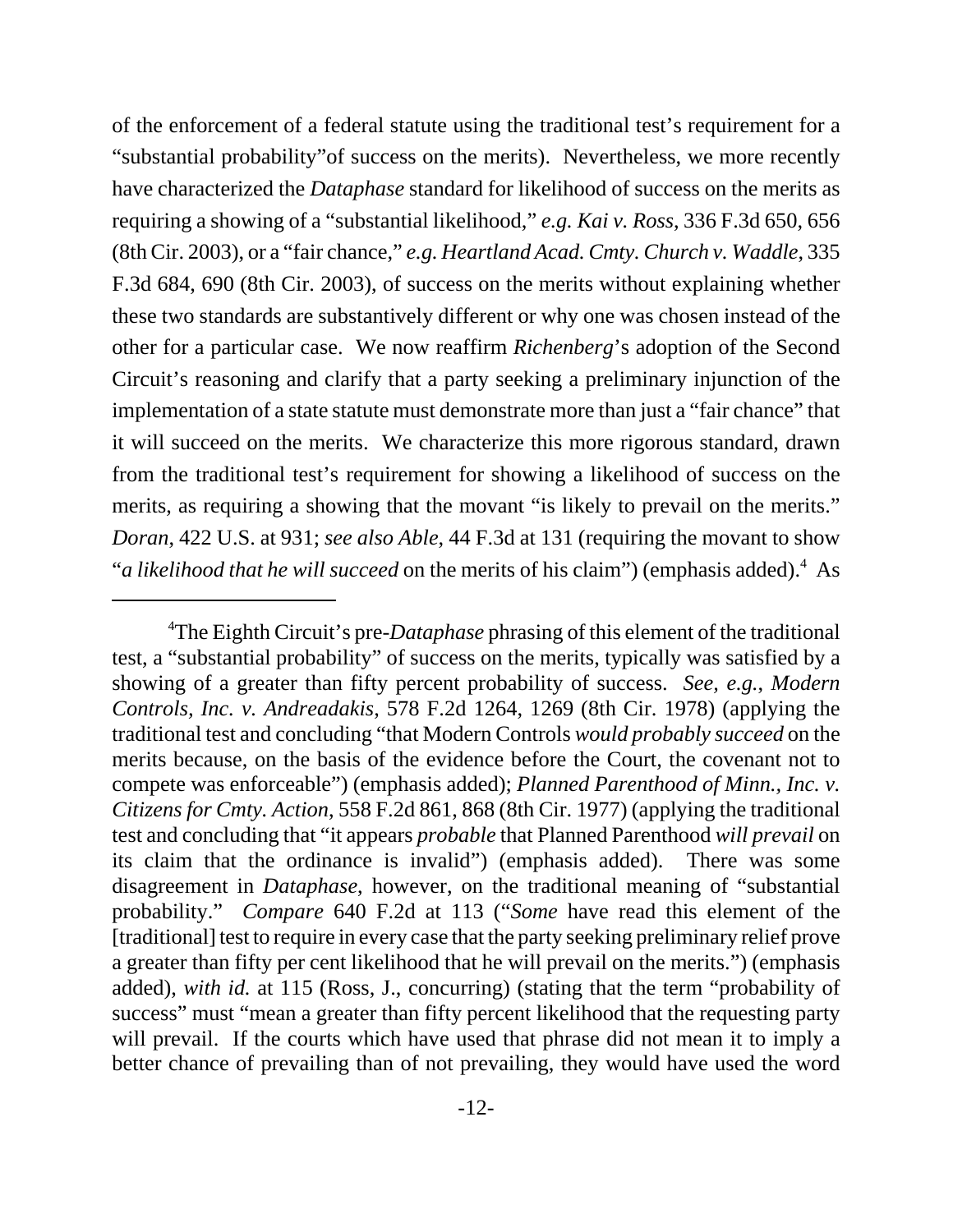the *Able* court explained, a more rigorous standard "reflects the idea that governmental policies implemented through legislation or regulations developed through presumptively reasoned democratic processes are entitled to a higher degree of deference and should not be enjoined lightly." *Able*, 44 F.3d at 131. If the party with the burden of proof makes a threshold showing that it is likely to prevail on the merits, the district court should then proceed to weigh the other *Dataphase* factors. *See Dataphase*, 640 F.2d at 113.<sup>5</sup>

In conclusion, we emphasize that district courts should still apply the familiar "fair chance of prevailing" test where a preliminary injunction is sought to enjoin something other than government action based on presumptively reasoned democratic processes. Only in a case such as this one, where a preliminary injunction is sought to enjoin the implementation of a duly enacted state statute,  $6$  must district courts make

5 Our focus on likelihood of success on the merits as a threshold issue should not be construed to lessen the importance of irreparable harm in the *Dataphase* analysis. "The basis of injunctive relief in the federal courts has always been irreparable harm and inadequacy of legal remedies." *Beacon Theatres, Inc. v. Westover*, 359 U.S. 500, 506-07 (1959). Indeed, in some cases, lack of irreparable injury is the factor that should begin and end the *Dataphase* analysis. *See Adam-Mellang v. Apartment Search, Inc.*, 96 F.3d 297 (8th Cir. 1996). In this respect, where a duly enacted statute is involved, a likelihood of success on the merits may be characterized as one, but not the only, threshold showing that must be met by a movant for a preliminary injunction.

<sup>6</sup>Although only a state statute is before us, our reasoning obviously indicates that the "likely to prevail on the merits" test, rather than the "fair chance" test, also should apply to the analysis of motions for preliminary injunctions of the enforcement of federal statutes. Where preliminary injunctions are sought to enjoin city ordinances

<sup>&#</sup>x27;possibility' or another word of a similar meaning. I cannot agree to this illogical exercise in semantics."). To avoid the long and uncertain history associated with the terms "substantial probability" and "substantial likelihood" of success, we adopt the Supreme Court's phrasing, "likely to prevail on the merits." *See Doran*, 422 U.S. at 931.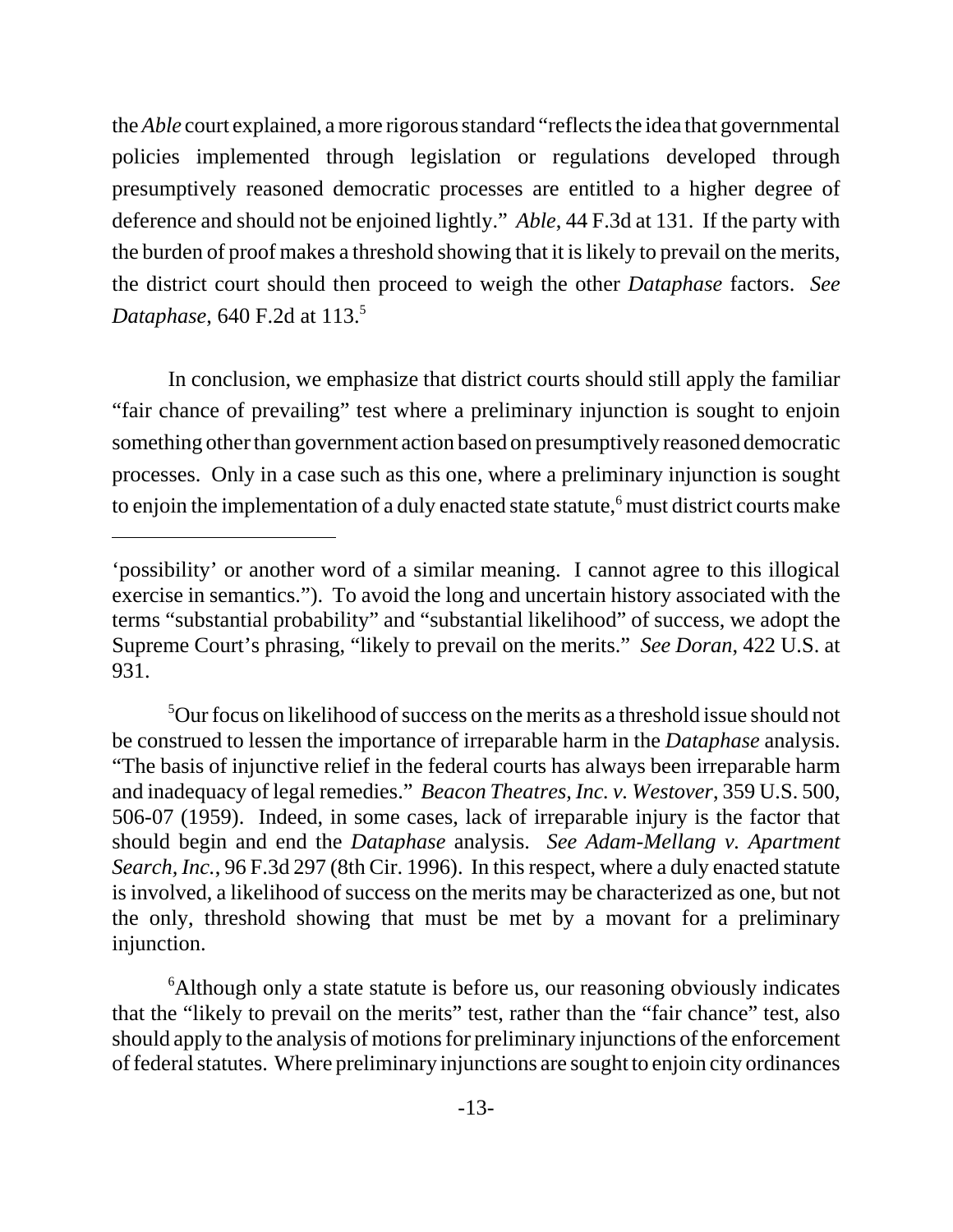a threshold finding that a party is likely to prevail on the merits. By re-emphasizing this more rigorous standard for demonstrating a likelihood of success on the merits in these cases, we hope to ensure that preliminary injunctions that thwart a state's presumptively reasonable democratic processes are pronounced only after an appropriately deferential analysis.

## III.

The district court granted the preliminary injunction based solely on Planned Parenthood's claim that § 7(1)(b) violates physicians' First Amendment rights to be free from being compelled to speak.<sup>7</sup> We review that decision for an abuse of discretion. *Lankford v. Sherman*, 451 F.3d 496, 503 (8th Cir. 2006). "An abuse of discretion occurs where the district court rests its conclusion on clearly erroneous factual findings or erroneous legal conclusions." *Id.* at 503-04. In the instant case, the district court rested its conclusion on an error of law when it ignored the statutory definition of "human being" in § 8(4) of the Act. Taking into account the statutory definition, we find that Planned Parenthood's evidence at the preliminary injunction stage does not demonstrate that it is likely to prevail on the merits.

or administrative actions by federal, state or local government agencies, we note that the Second Circuit has examined the circumstances surrounding such government actions to determine to what extent the challenged action represents "the full play of the democratic process" and, thus, deserves the deference of the traditional test. *See Able*, 44 F.3d at 131-32.

<sup>7</sup> Planned Parenthood also advanced several other grounds in support of its motion for preliminary injunction. Because the district court's order addressed only the compelled speech challenge to  $\S$  7(1)(b), we limit our en banc review to that ground. *See Jader v. Principal Mut. Life Ins. Co.*, 925 F.2d 1075, 1076 n.1 (8th Cir. 1991). On remand, the district court may, in its discretion, address the other arguments in support of the preliminary injunction in the first instance.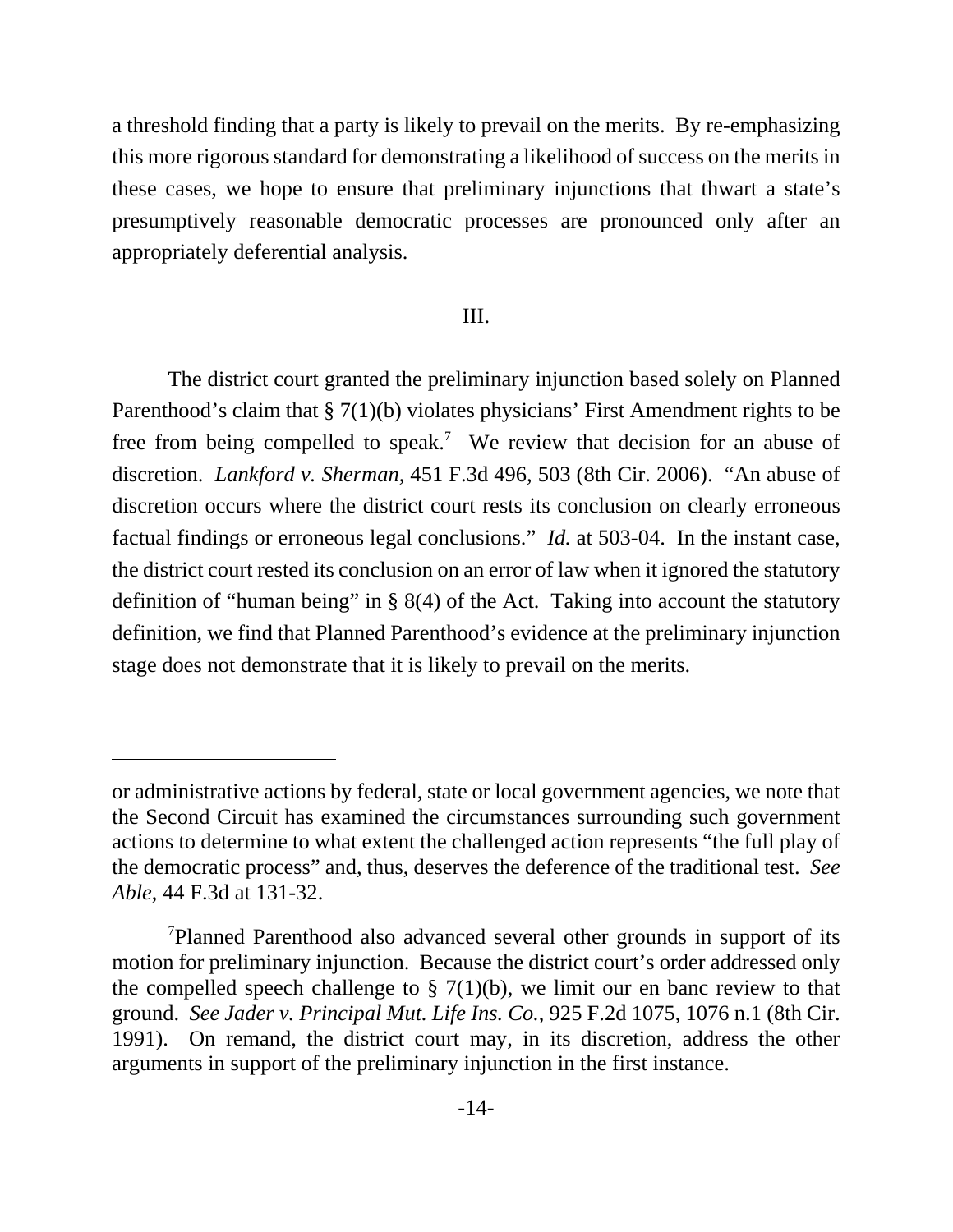We first examine the contours of the right not to speak. "[T]he right of freedom of thought protected by the First Amendment against state action includes both the right to speak freely and the right to refrain from speaking at all." *Wooley v. Maynard*, 430 U.S. 705, 714 (1977). In general, to address a claim that a state action violates the right not to speak, a court first determines whether the action implicates First Amendment protections. *Id.* at 715. If it does, the court must determine whether the action is narrowly tailored to serve a compelling state interest. *Id.* at 716. "[W]here the State's interest is to disseminate an ideology, no matter how acceptable to some, such interest cannot outweigh an individual's First Amendment right to avoid becoming the courier for such message." *Id.* at 717.

In *Planned Parenthood of Southeast Pennsylvania v. Casey*, the Supreme Court held that "a requirement that a doctor give a woman certain information as part of obtaining her consent to an abortion" implicates a physician's First Amendment right not to speak, "but only as part of the practice of medicine, subject to reasonable licensing and regulation by the State." 505 U.S. 833, 884 (1992) (plurality opinion).<sup>8</sup> However, the Court found no violation of the physician's right not to speak, without need for further analysis of whether the requirements were narrowly tailored to serve a compelling state interest, *id.*, where physicians merely were required to give "truthful, nonmisleading information" relevant to the patient's decision to have an abortion, *id.* at 882. Significantly, information deemed relevant in *Casey* was not limited to information about the medical risks of the procedure itself; the State also required the physician to inform the patient that the father of her child would be liable for child support and that other agencies and organizations offered alternatives to

<sup>8</sup> We have adopted the standards enunciated by the *Casey* plurality opinion as controlling precedent in abortion cases. *Planned Parenthood, Sioux Falls Clinic v. Miller*, 63 F.3d 1452, 1456 n.7 (8th Cir. 1995) (recognizing the plurality opinion "as the Supreme Court's definitive statement of the constitutional law on abortion"); *see also Stenberg v. Carhart*, 530 U.S. 914, 930 (2000) (applying, in a majority opinion, the undue burden standard from the *Casey* plurality opinion).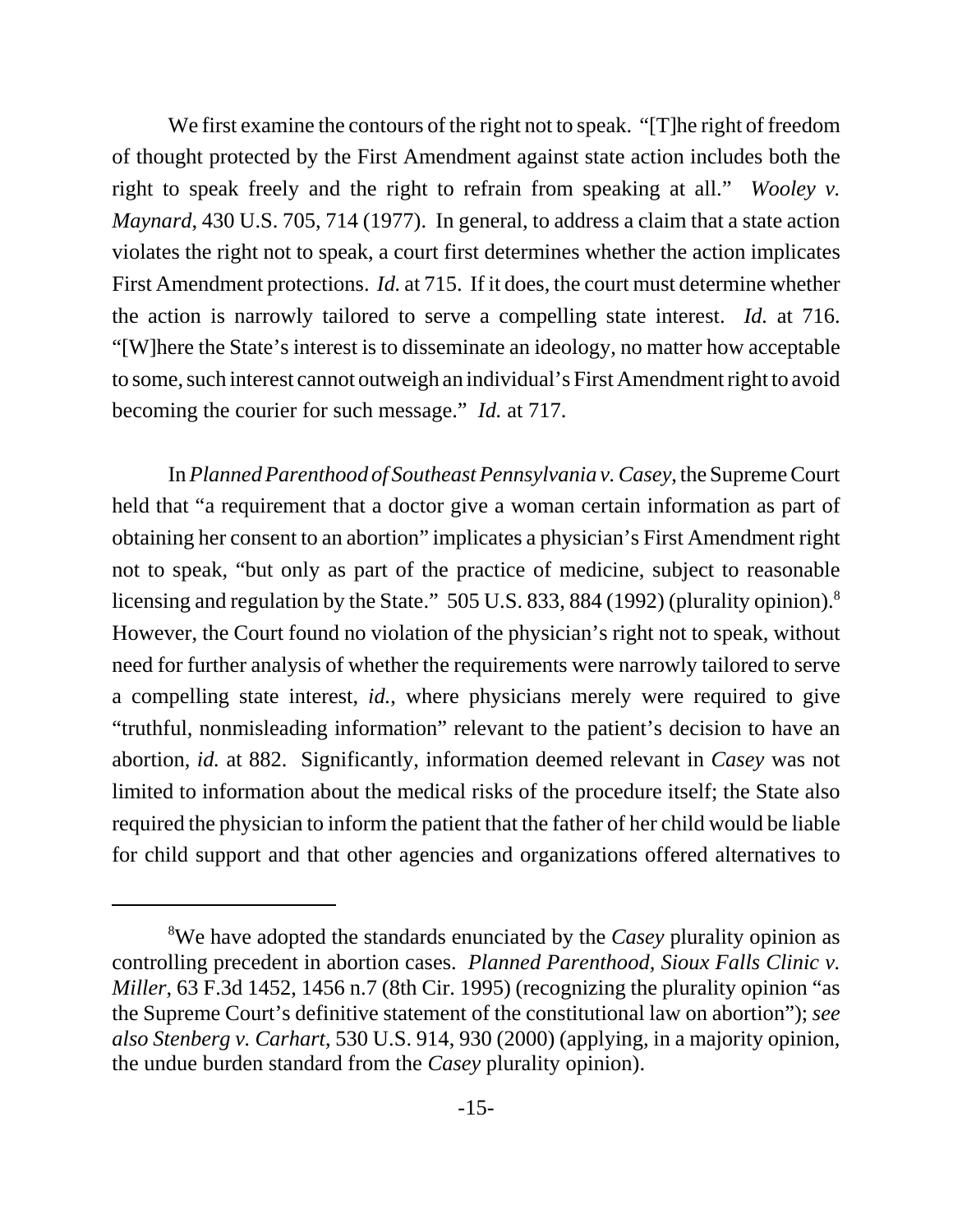abortion. *Id.* at 881, 902-03. Such information was relevant because it "furthers the legitimate purpose of reducing the risk that a woman may elect an abortion, only to discover later, with devastating psychological consequences, that her decision was not fully informed." *Id.* at 882. Furthermore, the fact that the information "might cause the woman to choose childbirth over abortion" did not render the provisions unconstitutional. *Id.* at 883.

In the recent *Gonzales v. Carhart* decision, the Supreme Court reaffirmed in the context of abortion that "it is clear the State has a significant role to play in regulating the medical profession" and that "[t]he government may use its voice and its regulatory authority to show its profound respect for the life within the woman." 550 U.S. ---, 127 S. Ct. 1610, 1633 (2007). The Court described in detail the State's interest in regulating the information provided by physicians prior to an abortion in the context of partial-birth abortion procedures:

Whether to have an abortion requires a difficult and painful moral decision. While we find no reliable data to measure the phenomenon, it seems unexceptionable to conclude some women come to regret their choice to abort the infant life they once created and sustained. Severe depression and loss of esteem can follow.

In a decision so fraught with emotional consequence some doctors may prefer not to disclose precise details of the means that will be used, confining themselves to the required statement of risks the procedure entails. From one standpoint this ought not to be surprising. Any number of patients facing imminent surgical procedures would prefer not to hear all details, lest the usual anxiety preceding invasive medical procedures become the more intense. This is likely the case with the abortion procedures here in issue.

It is, however, precisely this lack of information concerning the way in which the fetus will be killed that is of legitimate concern to the State. The State has an interest in ensuring so grave a choice is well informed. It is self-evident that a mother who comes to regret her choice to abort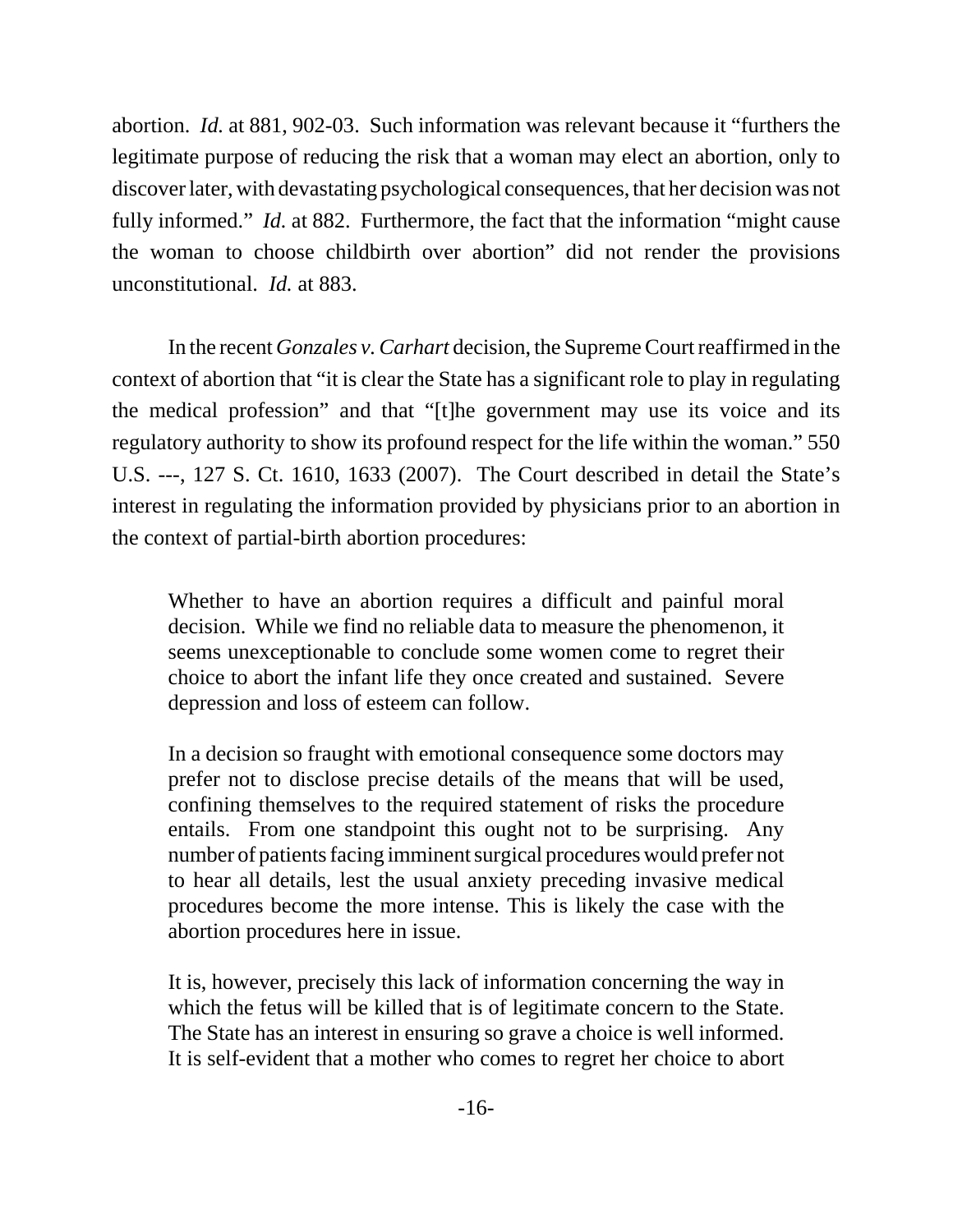must struggle with grief more anguished and sorrow more profound when she learns, only after the event, what she once did not know: that

she allowed a doctor to pierce the skull and vacuum the fast-developing brain of her unborn child, a child assuming the human form.

It is a reasonable inference that a necessary effect of the regulation and the knowledge it conveys will be to encourage some women to carry the infant to full term, thus reducing the absolute number of late-term abortions.

#### *Id.* at 1634 (citations omitted).

*Casey* and *Gonzales* establish that, while the State cannot compel an individual simply to speak the State's ideological message, it can use its regulatory authority to require a physician to provide truthful, non-misleading information relevant to a patient's decision to have an abortion, even if that information might also encourage the patient to choose childbirth over abortion. Therefore, Planned Parenthood cannot succeed on the merits of its claim that  $\S$  7(1)(b) violates a physician's right not to speak unless it can show that the disclosure is either untruthful, misleading or not relevant to the patient's decision to have an abortion.

Taken in isolation, § 7(1)(b)'s language "[t]hat the abortion will terminate the life of a whole, separate, unique, living human being" certainly may be read to make a point in the debate about the ethics of abortion. Our role, however, is to examine the disclosure actually mandated, not one phrase in isolation. Planned Parenthood's evidence and argument rely on the supposition that, in practice, the patient will not receive or understand the narrow, species-based definition of "human being" in § 8(4) of the Act, but we are not persuaded that this is so. *See Wash. State Grange v. Wash. State Republican Party*, 552 U.S. ---, 128 S. Ct. 1184, 1190 (2008) ("[W]e must be careful not to go beyond the statute's facial requirements and speculate about 'hypothetical' or 'imaginary' cases."). South Dakota recognizes the well-settled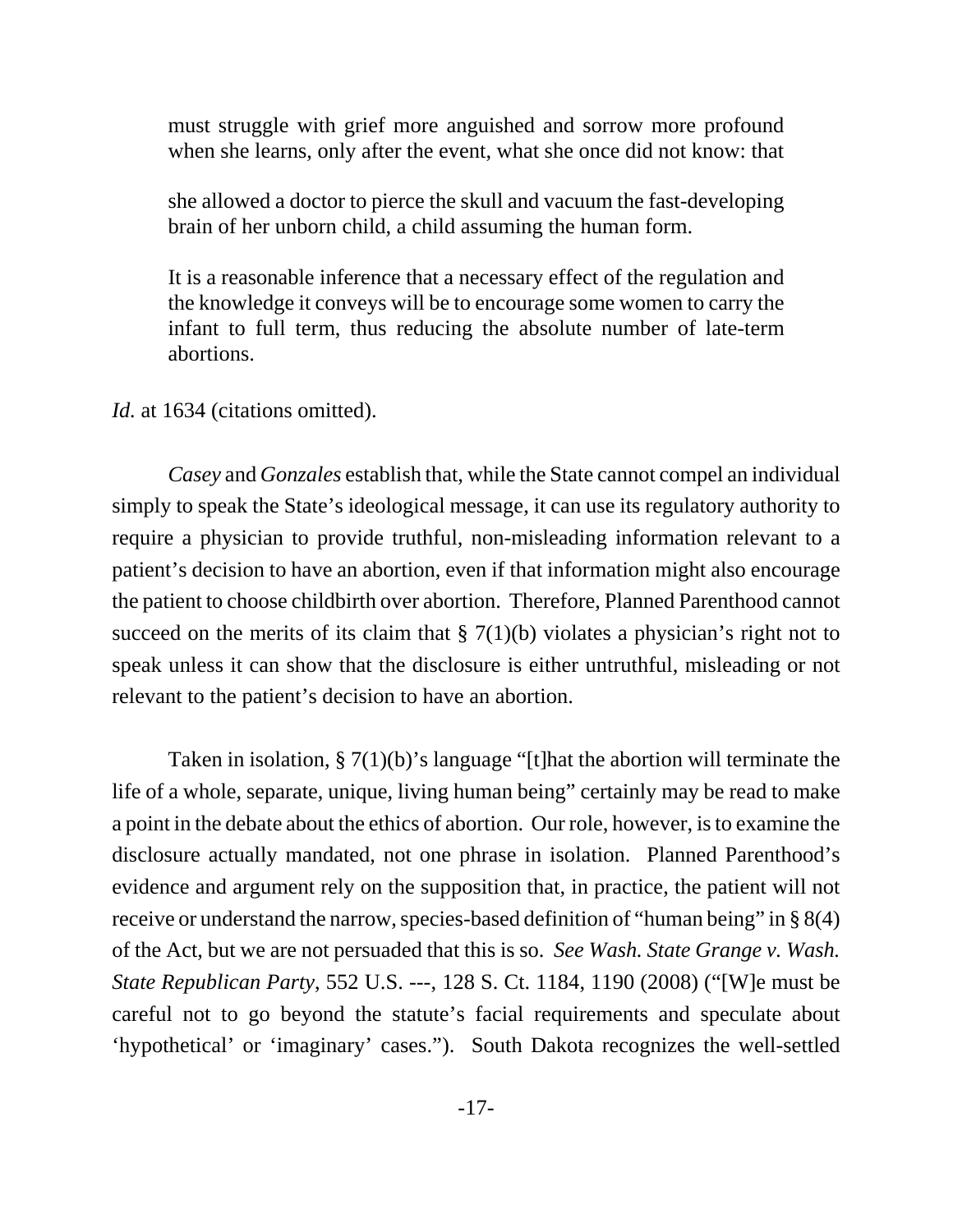canon of statutory interpretation that "[w]here [a term] is defined by statute, the statutory definition is controlling." *Bruggeman v. S.D. Chem. Dependency Counselor Certification Bd.*, 571 N.W.2d 851, 853 (S.D. 1997). The Supreme Court emphasized the controlling nature of statutory definitions in analyzing a Nebraska partial-birth abortion statute:

When a statute includes an explicit definition, we must follow that definition, even if it varies from that term's ordinary meaning. *Meese v. Keene*, 481 U.S. 465, 484-485, 95 L. Ed. 2d 415, 107 S. Ct. 1862 (1987) ("It is axiomatic that the statutory definition of the term excludes unstated meanings of that term"); *Colautti v. Franklin*, 439 U.S. at 392- 393, n. 10 ("As a rule, 'a definition which declares what a term 'means' . . . excludes any meaning that is not stated'") . . . .

*Stenberg v. Carhart*, 530 U.S. 914, 942 (2000).

Section 7(1) essentially requires the physician to deliver a written form to the patient and lists some, but not all, of the information that must be included on that form. For example,  $\S 7(1)(e)$  requires the disclosure form to contain a "description" of all known medical risks of the procedure," "including" certain subcategories; such language does not purport to establish the exact wording of the disclosure form. Nothing about the structure of § 7 supports the unusual proposition that the limiting statutory definition of a term used in the required disclosure should be ignored on the basis that it is stated in a separate "definitions" section. Given the well-recognized controlling nature of statutory definitions, it would be incumbent upon one preparing the disclosure form required by § 7(1), and upon a physician answering a patient's questions about it, to account for any applicable statutory definitions.

Once one accepts that the required disclosure must take into account the limiting definition in § 8(4), the evidence submitted by the parties regarding the truthfulness and relevance of the disclosure in  $\S 7(1)(b)$  generates little dispute. The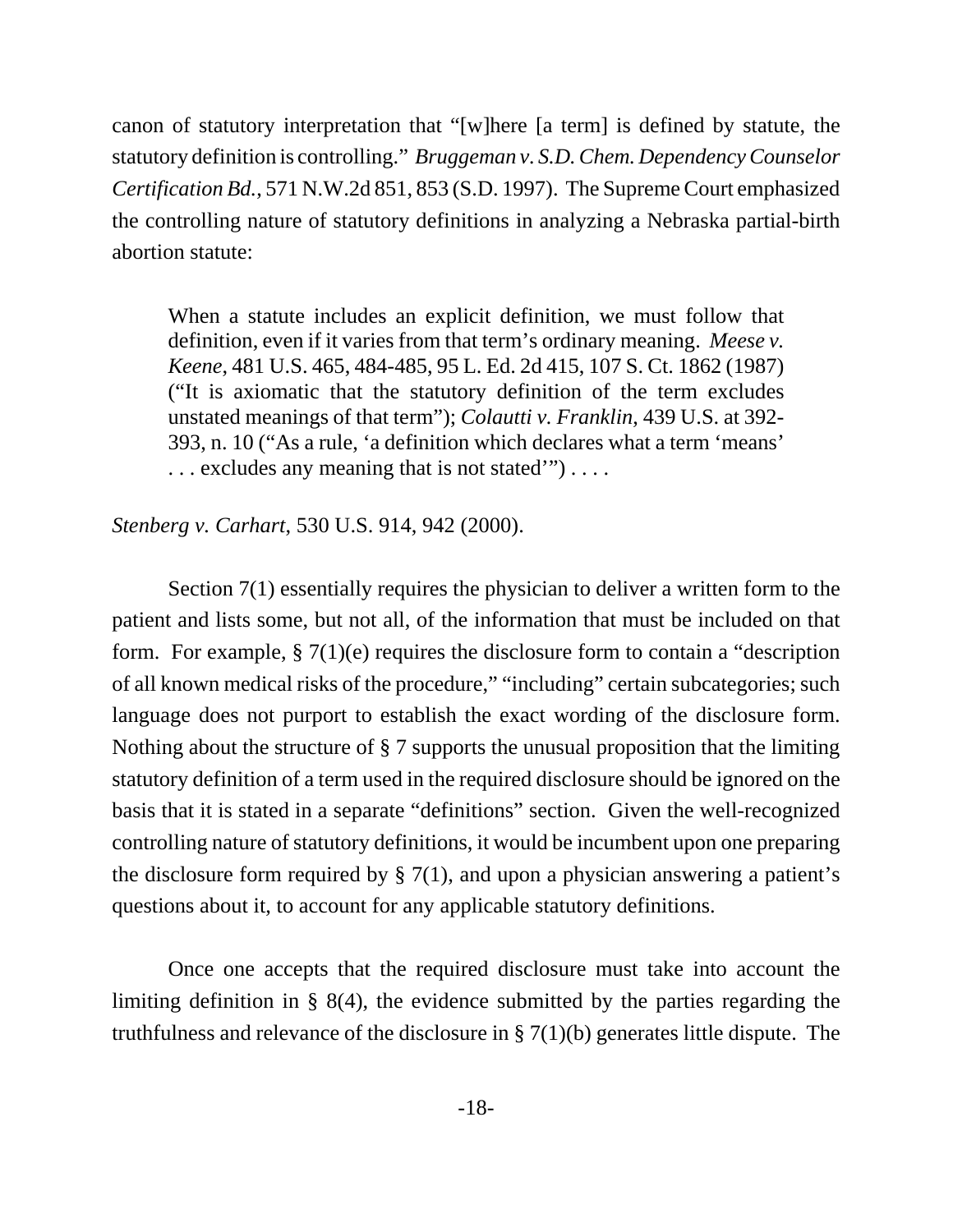disclosure actually mandated by  $\S 7(1)(b)$ , in concert with the definition in  $\S 8(4)$ , is "[t]hat the abortion will terminate the life of a whole, separate, unique, living human being," § 7(1)(b), and that "human being" in this case means "an individual living member of the species of Homo sapiens . . . during [its] embryonic [or] fetal age[]," § 8(4). The State's evidence suggests that the biological sense in which the embryo or fetus is whole, separate, unique and living should be clear in context to a physician, *cf. Gonzales*, 127 S. Ct. at 1627 ("[B]y common understanding and scientific terminology, a fetus is a living organism while within the womb, whether or not it is viable outside the womb."), and Planned Parenthood submitted no evidence to oppose that conclusion. Indeed, Dr. Wolpe's affidavit, submitted by Planned Parenthood, states that "to describe an embryo or fetus scientifically and factually, one would say that a living embryo or fetus in utero is a developing organism of the species Homo Sapiens which may become a self-sustaining member of the species if no organic or environmental incident interrupts its gestation." Wolpe Aff. ¶ 6. This statement appears to support the State's evidence on the biological underpinnings of  $\S 7(1)(b)$ and the associated statutory definition. Planned Parenthood's only other evidence, Dr. Ball's affidavit, ignores the statutory definition of "human being." Finally, this biological information about the fetus is at least as relevant to the patient's decision to have an abortion as the gestational age of the fetus, which was deemed to be relevant in *Casey*. *See* 505 U.S. at 882. As a result, Planned Parenthood cannot meet even the less rigorous requirement to show a fair chance of prevailing, much less the more rigorous requirement applicable here to show that it is *likely* to prevail, on the merits of its claim that the disclosure required by  $\S$  7(1)(b) is untruthful, misleading or not relevant to the decision to have an abortion. *See Mazurek v. Armstrong*, 520 U.S. 968, 972 (1997) (per curiam) (emphasizing that a preliminary injunction "should not be granted unless the movant, *by a clear showing*, carries the burden of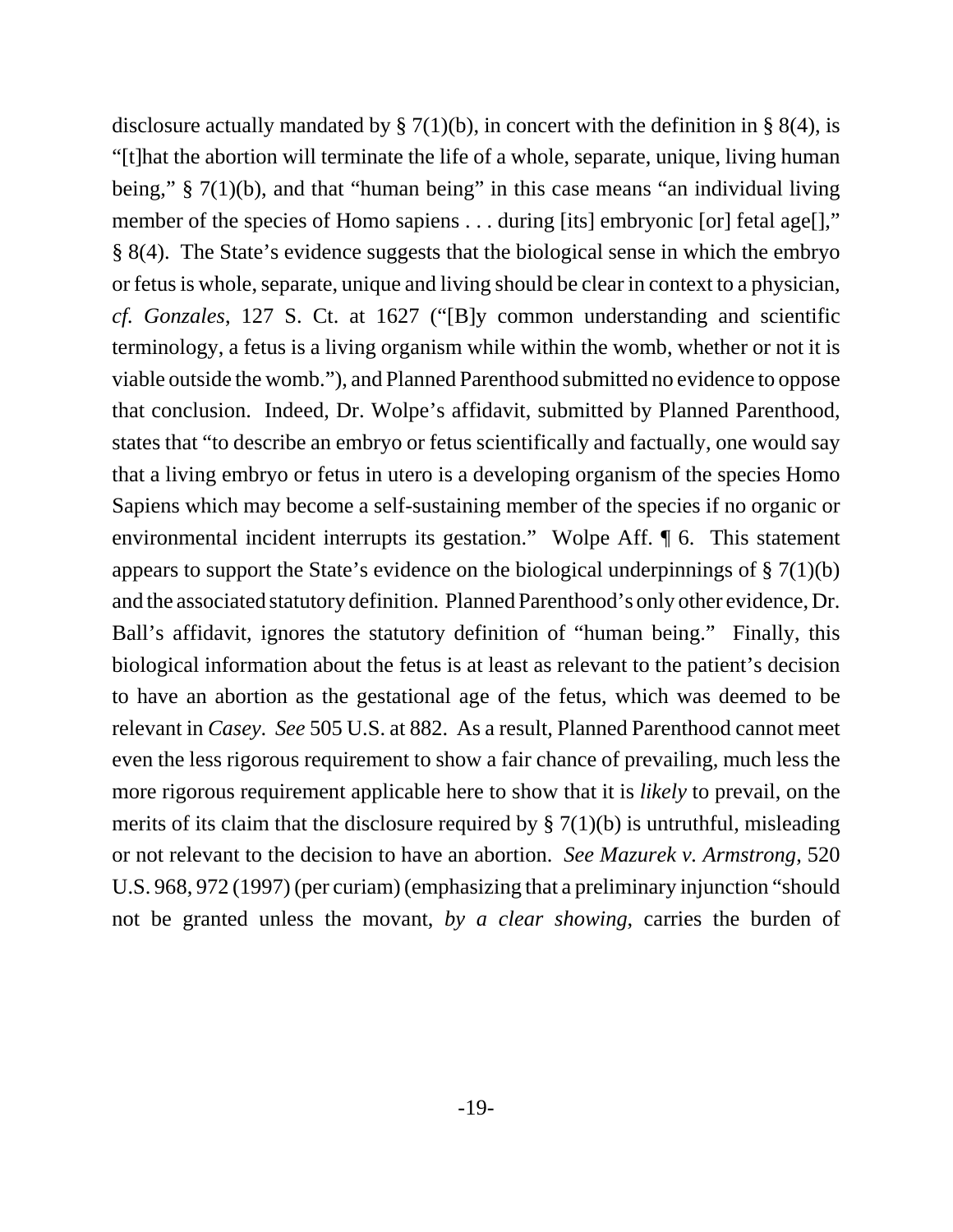persuasion" and presents proof even more substantial than that required on a motion for summary judgment) (quotation omitted).<sup>9</sup>

Planned Parenthood also contends that  $\P$  2 of the Act, requiring the physician to certify in writing that he or she "believes [the patient] understands the information imparted," does not allow a physician to disassociate himself or herself from the required disclosure in § 7(1)(b). The ability to disassociate must be viewed in the context of the disclosure required. If a state-mandated disclosure is ideological in nature, the state could argue that, if the physician may completely disassociate himself or herself from the state's ideological message, then the physician's compelled speech rights are not implicated. *Cf. Rust v. Sullivan*, 500 U.S. 173, 200 (1991) (holding that regulations preventing physicians who participated in a federally funded program from discussing abortion with their program-funded patients did not violate the physicians' First Amendment rights because "[n]othing in [the regulations] requires a doctor to represent as his own any opinion that he does not in fact hold" and the effect of the regulations "cannot reasonably be thought to mislead a client into thinking that the doctor does not consider abortion an appropriate option for her"). On the other hand, neither *Casey* nor any other precedent of which we are aware suggests the proposition that, where a physician is required to disclose truthful and

<sup>&</sup>lt;sup>9</sup>The dissent recognizes that the term "human being" "may refer to purely biological characteristics." *Post* at 29. Section 8(4) of the Act does just that, defining "human being" as a "living member of the species Homo sapiens, including the unborn human being during the entire embryonic and fetal ages" for purposes of the required disclosure. Like the evidence submitted by Planned Parenthood, the dissent steadfastly ignores this biology-based definition and maintains that the required disclosure is ideological in nature and, therefore, unconstitutional. By ignoring the statutory definition of "human being," however, the dissent mischaracterizes the nature of the required disclosure and concludes that it compels a physician to answer the metaphysical question of when "human life" begins. Contrary to the dissent's analysis, the Act, when read in light of the nonmisleading statutory definition of "human being," does not require a physician to address whether the embryo or fetus is a "whole, separate, unique" "human life" in the metaphysical sense.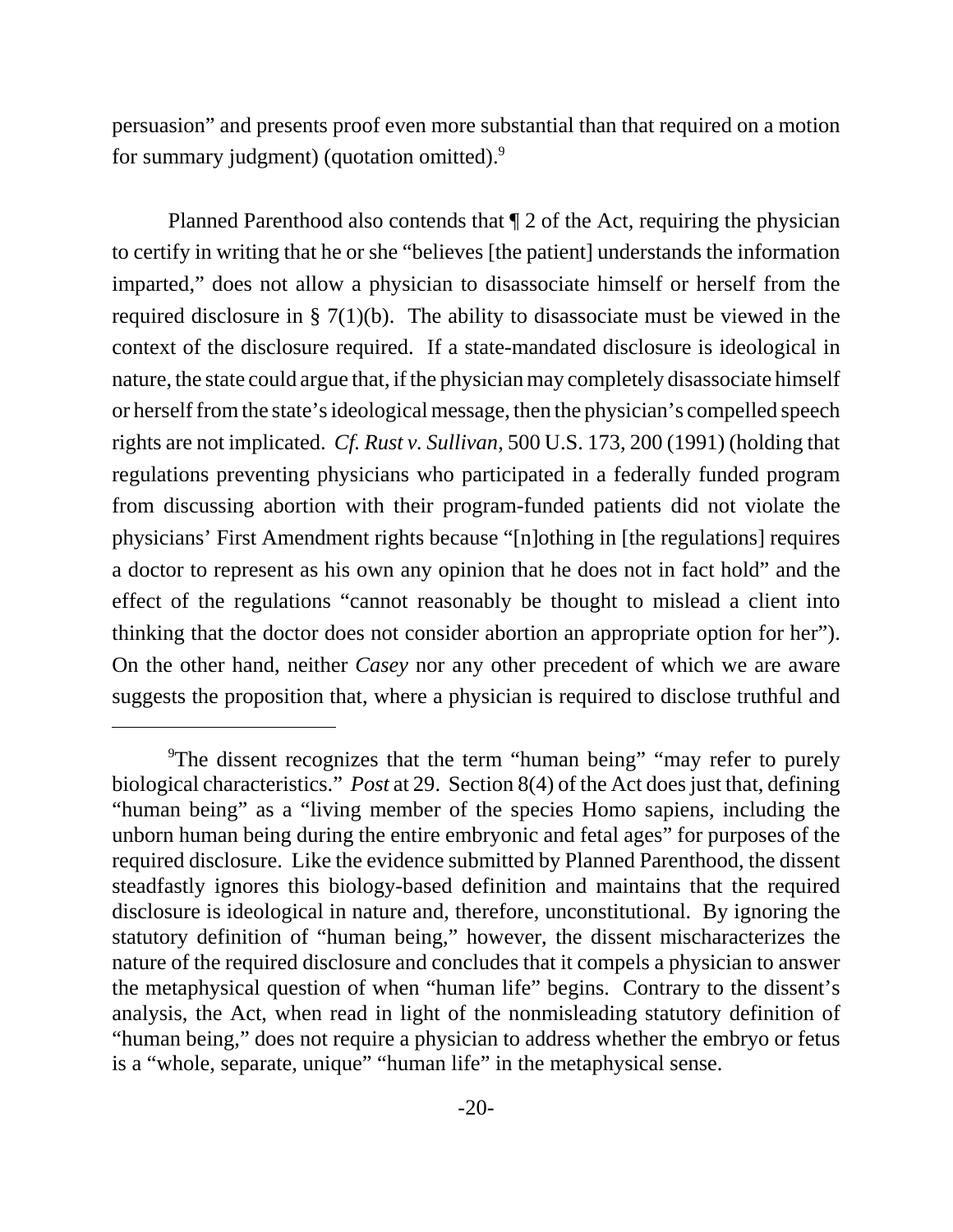non-misleading information as part of obtaining informed consent to a procedure, the physician's ability to disassociate from that truthful and non-misleading information is relevant to the compelled speech analysis. Because Planned Parenthood has failed to demonstrate the requisite likelihood of success on its claim that the disclosure required by § 7(1)(b) is untruthful or misleading, it has not demonstrated that there is an ideological message from which physicians need to disassociate themselves.<sup>10</sup> Therefore, we need not reach the disassociation issue in the instant case.

This argument is unavailing because Planned Parenthood introduced no evidence that the disclosure in  $\S$  7(1)(b), with the statutory definition of "human" being" incorporated, would become false or misleading due to the particular circumstances of some patients. By contrast, the plaintiff in *Schafer* provided affidavits, albeit conclusory ones, to demonstrate the potential falsity of the information on medical-assistance and child-support benefits in particular circumstances. *See* 18 F.3d at 533-34. In the absence of some showing that there are particular circumstances in which a successful abortion will do something other than terminate the life of a whole, separate, unique, living member of the species of Homo sapiens during its embryonic or fetal age, Planned Parenthood cannot demonstrate that the physician's ability to disassociate is implicated in this case.

<sup>&</sup>lt;sup>10</sup>We also have indicated that disassociation becomes relevant if the disclosure mandated by the state is generally truthful and non-misleading, but is misleading as to a particular patient due to her specific circumstances. *See Fargo Women's Health Org. v. Schafer*, 18 F.3d 526, 533-34 (8th Cir. 1994) (addressing, in the context of North Dakota's informed-consent-to-abortion statute, the potential falsity of a disclosure of the availability of medical assistance benefits and paternal child support due to "unique and personal background facts" of the patient). In *Schafer*, we concluded that physicians would be able to comment on the misleading nature of the disclosures in those instances, and we found that an express statutory provision allowing physicians to disassociate from the disclosures supported our conclusion. *Id.* at 534. Planned Parenthood correctly points out that, unlike the statute in *Schafer*, the Act has no express provision allowing disassociation. Planned Parenthood further argues again that the certification requirement in  $\S 7 \P 2$ , requiring the physician to certify in writing "that the physician believes [the patient] understands the information imparted," effectively precludes the physician from disassociating.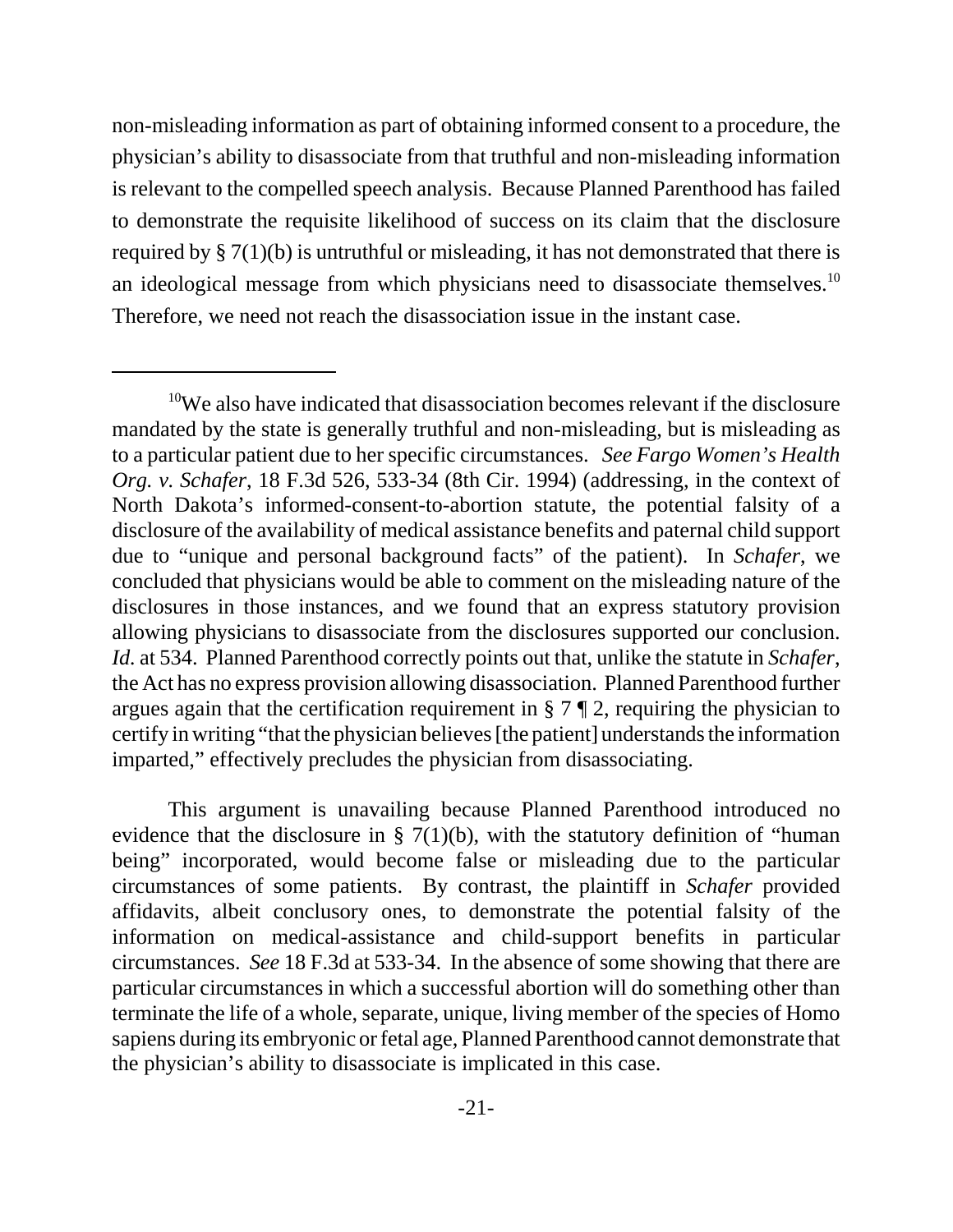Given Planned Parenthood's failure to produce sufficient evidence to establish that it is likely to prevail on the merits of its compelled speech claim, we need not address the remaining *Dataphase* factors.<sup>11</sup> In summary, the district court abused its discretion by failing to give effect to the statutory definition of "human being" in § 8(4) of the Act. Planned Parenthood's evidence at the preliminary injunction stage does not establish a likelihood of proving that, with the definition incorporated, the disclosure required by § 7(1)(b) is anything but truthful, non-misleading and relevant to the patient's decision to have an abortion, and thus "part of the practice of medicine, subject to reasonable licensing and regulation by the State." *Casey*, 505 U.S. at 884. Accordingly, we vacate the preliminary injunction entered on compelled speech grounds by the district court.

 $11$ Our characterization of the requirement for the movant to show that it is likely to prevail on the merits as a "threshold" simply reflects that the court's consideration of the remaining *Dataphase* factors cannot tip the balance of harms in the movant's favor when the requirement is not satisfied. We acknowledge that "[t]he loss of First Amendment freedoms, for even minimal periods of time, unquestionably constitutes irreparable injury." *Kirkeby v. Furness*, 52 F.3d 772, 775 (8th Cir. 1995) (quoting *Elrod v. Burns*, 427 U.S. 347, 373 (1976) (plurality opinion)). Nevertheless, without a showing that it will likely prevail on its claim that physicians will be compelled to deliver an ideological message, Planned Parenthood's asserted threat of irreparable harm is correspondingly weakened in comparison to the State's (and the public's) interest in providing pregnant women with all possible relevant information about abortion, thereby "reducing the risk that a woman may elect an abortion, only to discover later, with devastating psychological consequences, that her decision was not fully informed." *Casey*, 505 U.S. at 882. If the movant cannot show that it is likely to prevail on the merits, there is no reason at the preliminary injunction stage for the courts to disturb a duly elected legislature's attempt to balance these interests.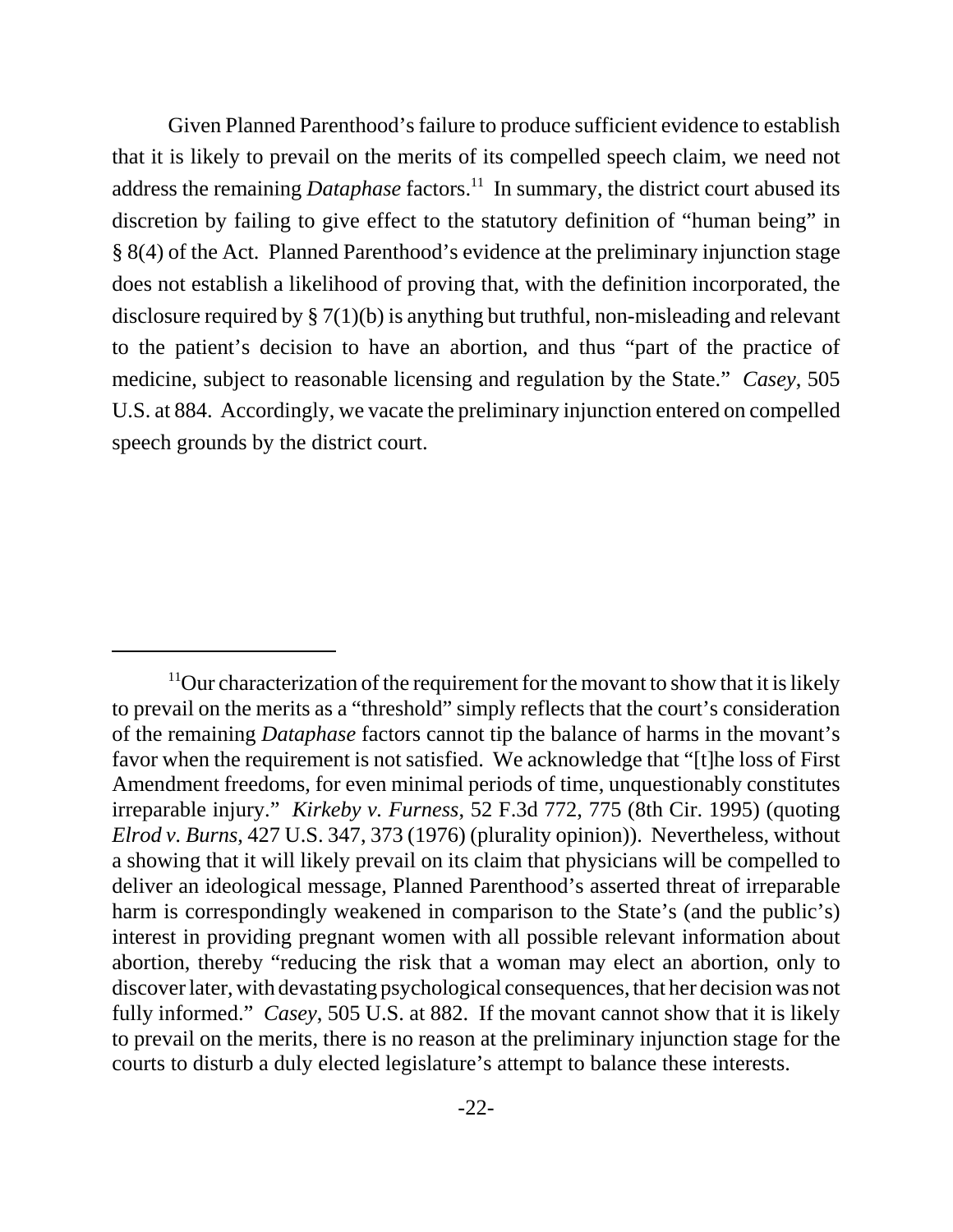Relying on § 10 of the Act, the district court's order also preliminarily enjoined several other provisions of the Act without analysis and left the prior version of S.D.C.L. § 34-23A-10.1 in effect. The parties have disputed on appeal whether the language of § 10 required such a broad result. Because the preliminary injunction of the additional provisions followed solely from the preliminary injunction of  $\S 7(1)(b)$ on compelled speech grounds, our vacatur of the preliminary injunction of § 7(1)(b) also vacates the associated preliminary injunction of the other provisions. As a result, resolution of the dispute concerning the effect of § 10 is not necessary to resolve the instant case. On remand, if the district court, in its discretion, finds that any of Planned Parenthood's heretofore unaddressed claims merit a preliminary injunction of any section or subsection of the Act, the parties may, of course, make arguments to the district court about the effect that § 10 should have on the scope of any resulting preliminary injunction.

#### V.

We conclude that the district court erred in granting a preliminary injunction based on Planned Parenthood's claim that the Act violates physicians' First Amendment rights. Accordingly, we vacate the preliminary injunction and remand to the district court for further proceedings consistent with this opinion.

LOKEN, Chief Judge, concurring.

Having concluded that Planned Parenthood's facial attack on § 7(1)(b) of the Act does not warrant issuance of a preliminary injunction, I join Part II and footnote 7 of the court's opinion and concur in its result.

MURPHY, Circuit Judge, with whom WOLLMAN, BYE and MELLOY, Circuit Judges, join, dissenting.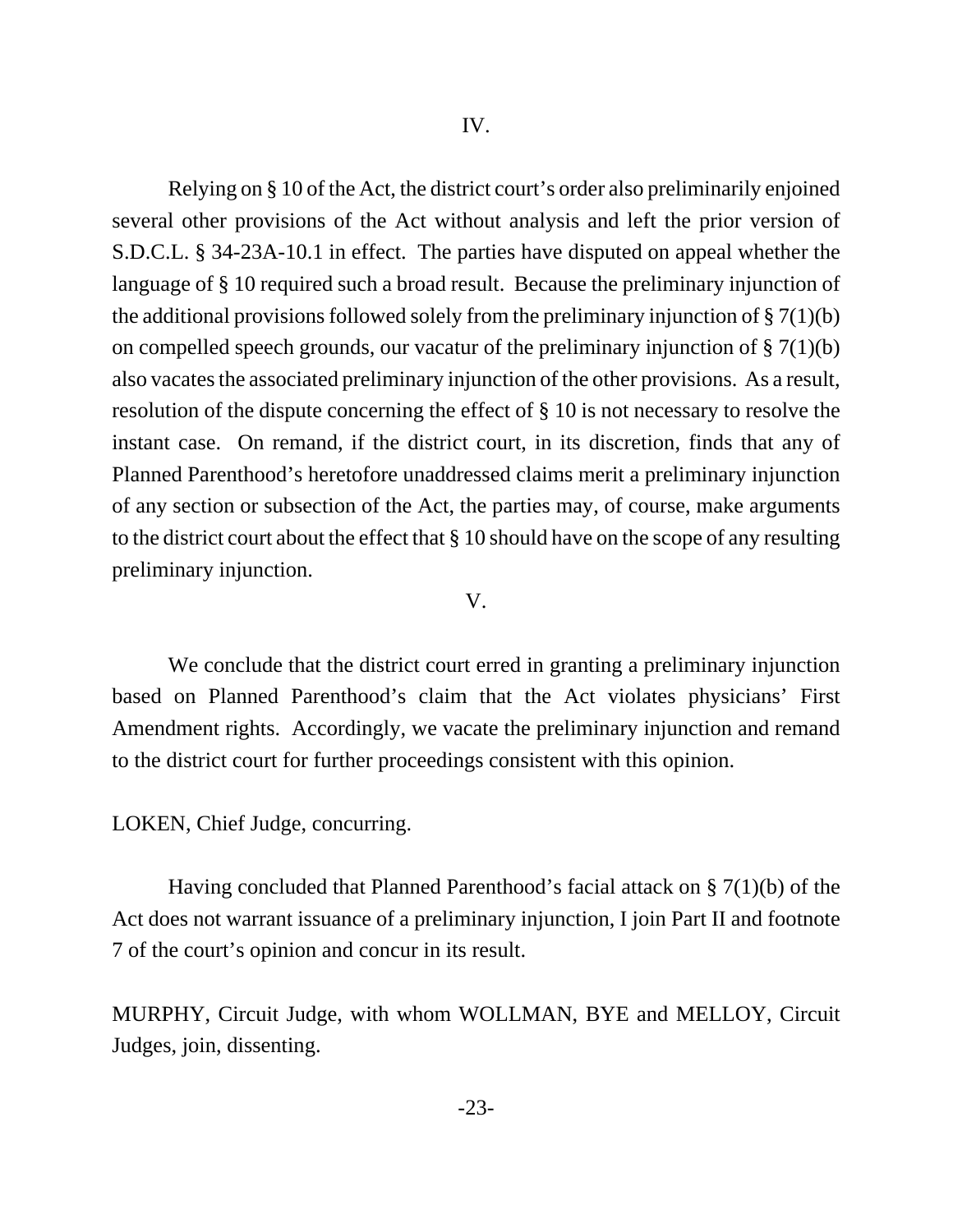I respectfully dissent. In order to uphold an amendment to South Dakota's informed consent law which imposes unprecedented restrictions on women seeking abortions and unprecedented demands on their physicians, the court has bypassed important principles of constitutional law laid down by the Supreme Court. It has also found it necessary to revise the circuit standard for preliminary injunctions and to depart from established practice by not remanding for the district court to have the opportunity to apply the new standard to the constitutional issues raised by Planned Parenthood. Since appellants have not shown that the district court abused its discretion in issuing a preliminary injunction, its order should be affirmed.

I.

The provisions of this Act go far beyond the informed consent laws which have been upheld by the Supreme Court and the courts of appeal against constitutional challenges.12 The unique features in the Act include the extent of its interference with the doctor patient relationship, the nature of the information it forces the attending physician to transmit to the woman patient, the requirement that doctors certify that their patient has understood the state's messages, and the provision that any question raised by a woman be attached to her personal and permanent medical record.

A woman's constitutional right to terminate her pregnancy before viability has been consistently upheld by the Supreme Court in the thirty five years since Roe v. Wade, 410 U.S. 113 (1973). See, e.g., City of Akron v. Akron Center for Reprod. Health, Inc., 462 U.S. 416, 420 (1983) (woman has constitutional right to terminate her pregnancy) (overruled on other grounds); **Planned Parenthood of Southeastern** Pennsylvania v. Casey, 505 U.S. 833, 846 (1992) (woman has right to an abortion before viability without undue interference from the state); Stenberg v. Carhart, 530

<sup>&</sup>lt;sup>12</sup>For the full text of the Act see the attached Addendum to the Dissenting Opinion, which also illustrates the Act's relationship to the state's prior informed consent law.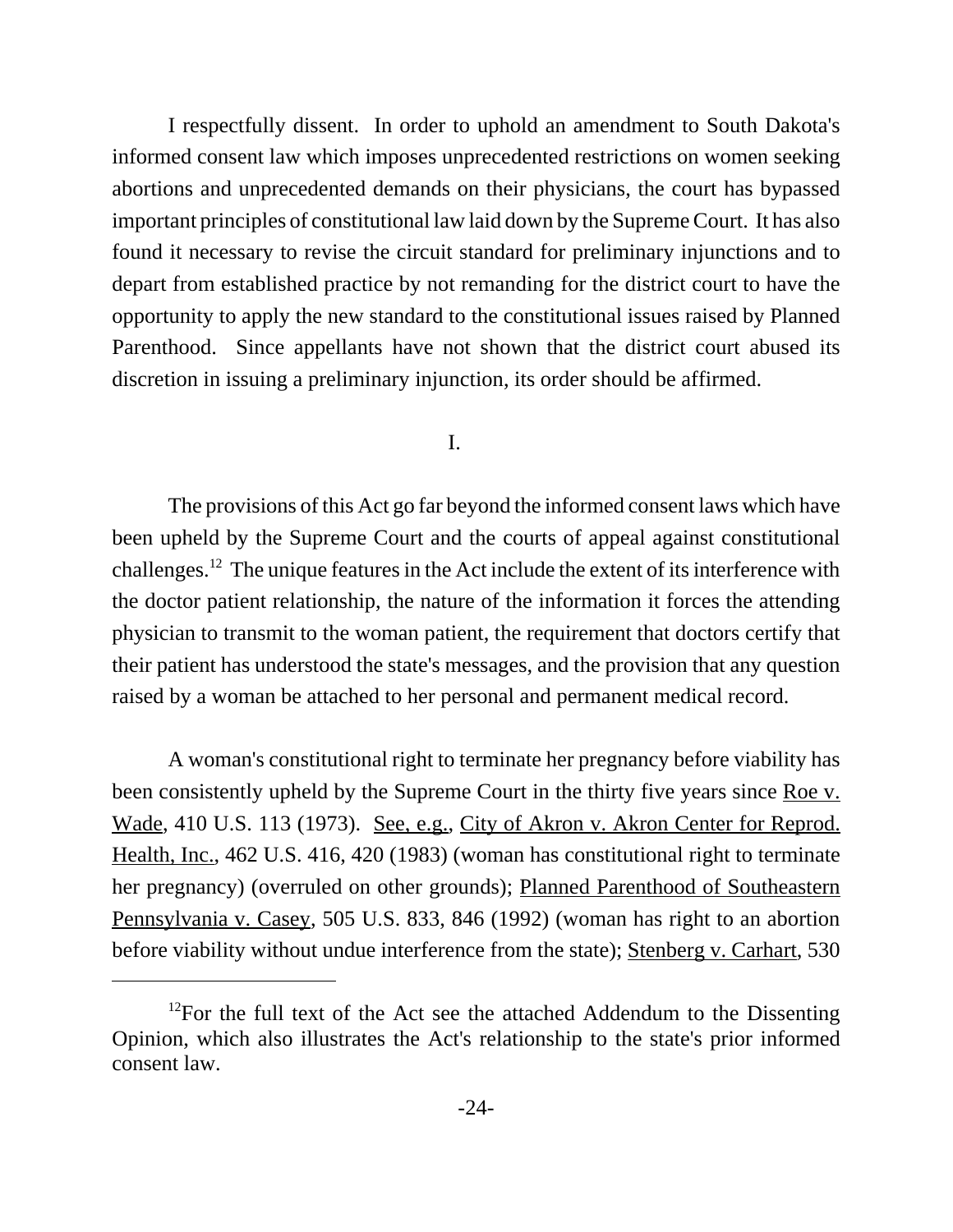U.S. 914, 921 (2000) (Carhart I) (woman has right to choose an abortion before viability); Gonzales v. Carhart, 127 S.Ct. 1610, 1626 (2007) (Carhart II) (state may not prevent "any woman from making the ultimate decision to terminate her pregnancy").

The leading case on the constitutionality of informed consent requirements is the Supreme Court's decision in Casey. The Pennsylvania statute upheld there required that absent a medical emergency, a physician should inform the patient in advance of an abortion about "[t]he nature of the proposed procedure or treatment and of those risks and alternatives to the procedure or treatment that a reasonable patient would consider material to the decision of whether or not to undergo the abortion." Casey, 505 U.S. at 902. Information about the probable gestational age of the fetus and medical risks associated with carrying the child to term were also to be provided, and the woman was to be made aware of her right to access printed materials describing the fetus and listing agencies which offer alternatives to abortion, prenatal and neonatal care, and guidance for obtaining child support. Id. at 902-03. The only certification requirement was that a woman was to acknowledge in writing that the information has been made available to her. <u>Id.</u> at 903. Finding these provisions to be reasonable measures to inform a woman's choice, the Supreme Court held that they did not amount to an undue burden on her constitutional right to have an abortion. Id. at 883.

The two informed consent statutes which have previously come before our court both closely tracked the Casey provisions and were found to be within constitutional boundaries. In Fargo Women's Health Org. v. Schafer, we upheld an informed consent amendment to a North Dakota abortion law and remarked on "the close similarity between the North Dakota statute and the Pennsylvania statute at issue in Casey." 18 F.3d 526, 532 (8th Cir. 1994). The law required that absent a medical emergency, the patient be informed at least 24 hours before the procedure of the name of the physician performing the abortion and of the medical risks of an abortion and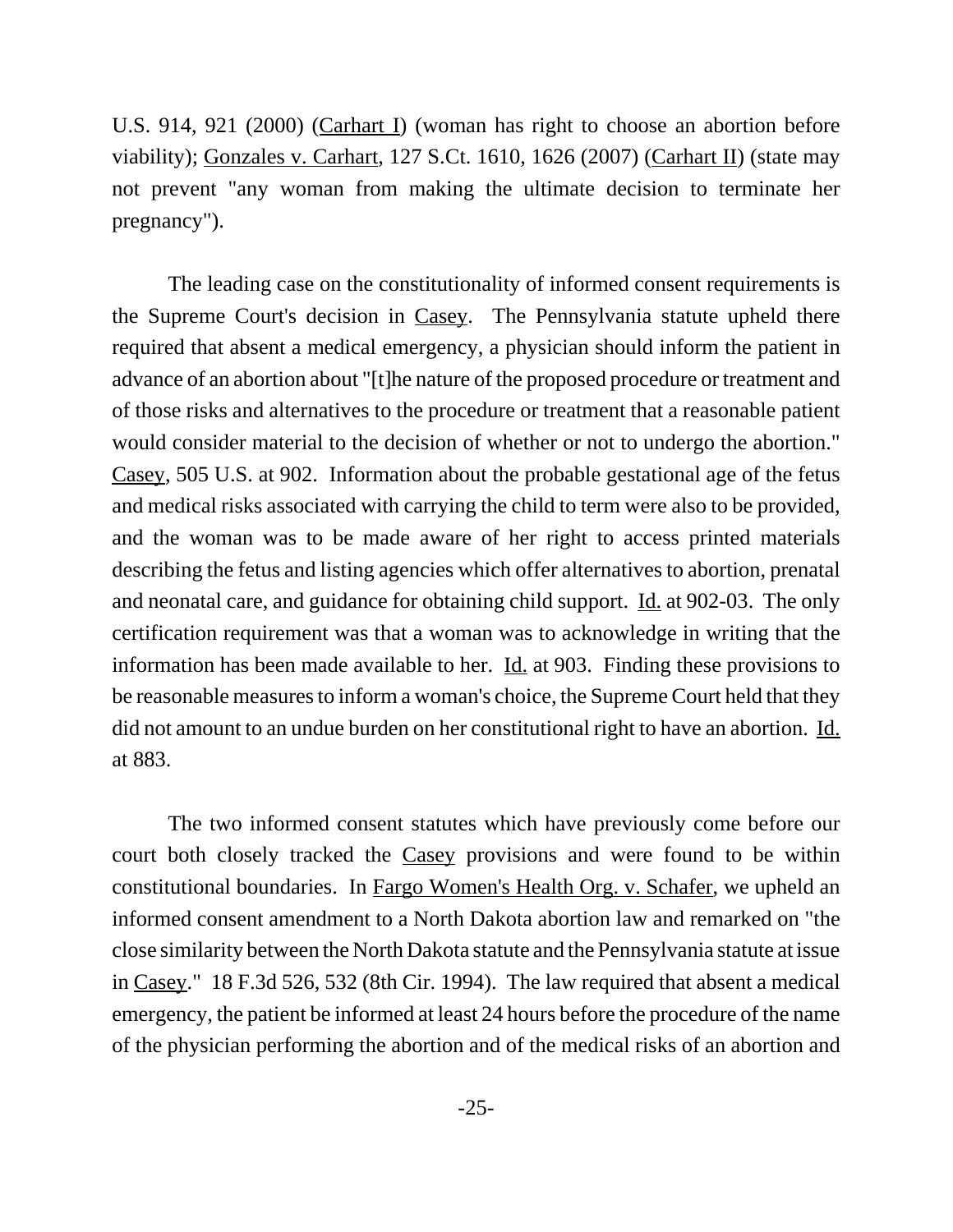of carrying the pregnancy to term. Id. at 527. The patient was also to be told of the probable gestational age of the unborn child, medical assistance benefits, support liability of the father, and the availability of printed materials about fetal development and adoption services. Id.

In 1993 South Dakota enacted an informed consent law with provisions "substantially similar to [those] upheld by the Supreme Court in Casey," and we upheld it as not imposing an undue burden on a woman's right to an abortion. Planned Parenthood, Sioux Falls Clinic v. Miller, 63 F.3d 1452, 1467 (8th Cir. 1995). That law required that the patient knowingly consent to an abortion and be provided with medical facts relevant to the procedure itself, as well as information about abortion alternatives and possible sources of financial and medical assistance. See id.

Other circuits have also upheld informed consent statutes by reference and comparison to the Pennsylvania law which passed constitutional muster in Casey. For example, the Seventh Circuit approved such an Indiana law in  $\underline{A}$  Woman's Choice-East Side Women's Clinic v. Newman, 305 F.3d 684, 686 (7th Cir. 2002), and a Wisconsin law in Karlin v. Foust, 188 F.3d 446, 481-82 (7th Cir. 1999). The Fifth Circuit similarly rejected a facial challenge to a Mississippi informed consent law "substantially identical to similar provisions of the Pennsylvania Act at issue in Casey." Barnes v. Moore, 970 F.2d 12, 13 (5th Cir. 1992) (per curiam). In addition many district courts have approved informed consent laws closely tracking the Casey provisions. See, e.g., Eubanks v. Schmidt, 126 F. Supp. 2d 451, 455 n.5 (W.D. Ky. 2000) ("For purposes relevant to this [constitutional] analysis, the Pennsylvania and Kentucky informed consent statutes are identical."); Utah Women's Clinic, Inc. v. Leavitt, 844 F. Supp. 1482, 1486 (D. Utah 1994) ("The Utah and Pennsylvania laws are nearly identical."), rev'd on other grounds, 75 F.3d 564 (10th Cir. 1995).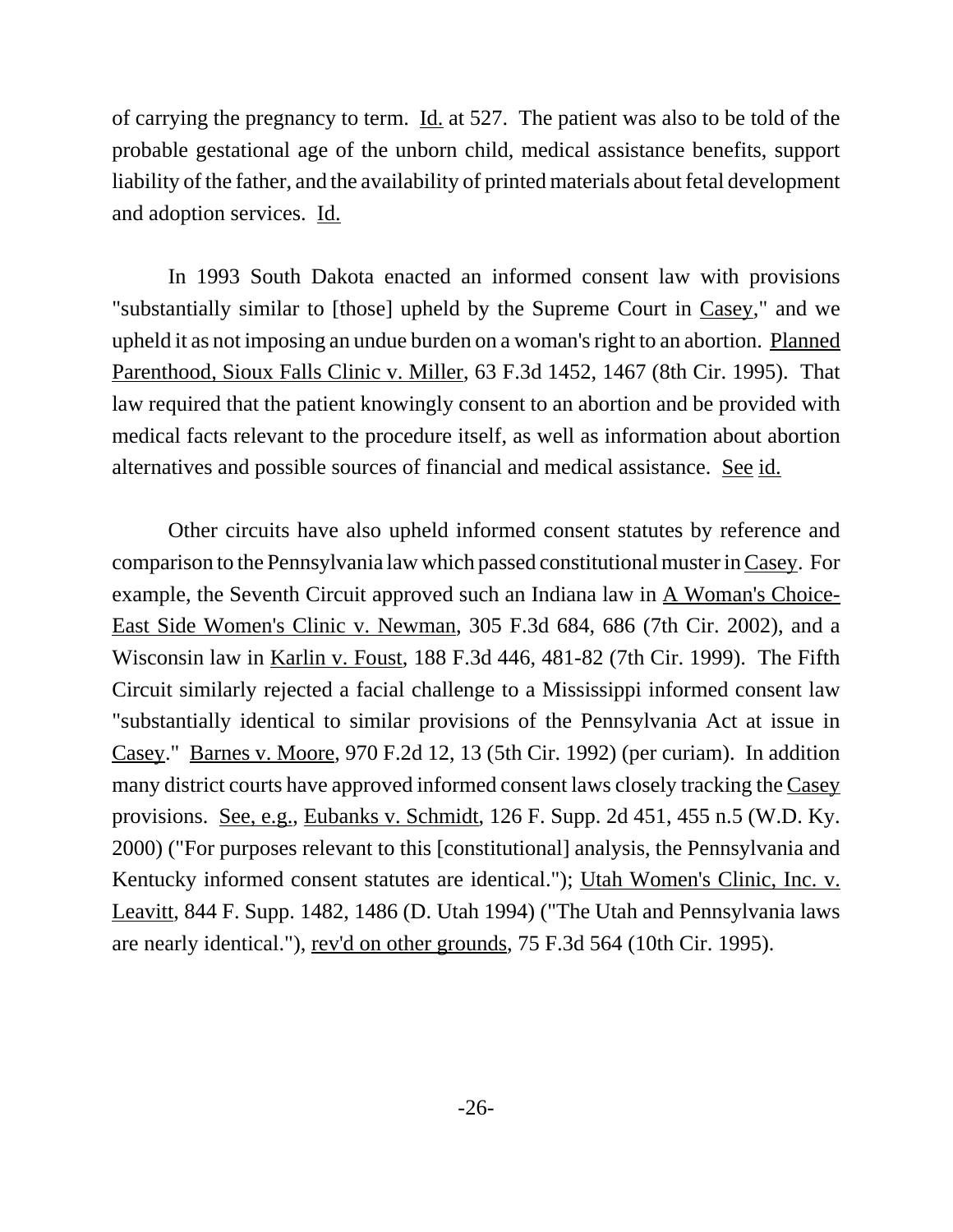These informed consent provisions were consistent with Casey because they reflected the state's legitimate interest in ensuring that women receive accurate and relevant information before exercising their right to an abortion. Such disclosures educate the patient about the factual aspects of an abortion, including the medical procedure and the development of the fetus. They may also include information about available child care assistance and financial liability of the father. See, e.g., Schafer, 18 F.3d at 527; Miller, 63 F.3d at 1467; Newman, 305 F.3d at 686.

Comparison of the Act with the informed consent laws upheld by the courts shows that the South Dakota provisions are strikingly different from those which have passed constitutional muster. Rather than focusing on medically relevant and factually accurate information designed to assist a woman's free choice, the Act expresses ideological beliefs aimed at making it more difficult for women to choose abortions. Indeed, "[t]he obvious objective of the Act . . . is to use the concept of 'informed consent' to eliminate abortions." Robert Post, Informed Consent to Abortion: A First Amendment Analysis of Compelled Physician Speech, 2007 U. Ill. L. Rev. 939, 941 (2007).<sup>13</sup>

The Act requires that physicians make unique statements to their patients unrelated to the intended medical procedure. Several of the provisions in the Act force physicians to advise their patients on metaphysical matters about which there is no medical consensus, likely violating the First Amendment prohibition against compelled speech and placing an undue burden on the exercise of a woman's constitutional right to abort a nonviable fetus. See Post, supra, at 944 ("Plainly this informed consent statute pushes the constitutional envelope in numerous directions . . .").

<sup>&</sup>lt;sup>13</sup>After the Act was enjoined by the district court, the legislature enacted the "South Dakota Women's Health and Human Life Protection Act" in 2006 (H.B. 1215, 81st Leg. (S.D. 2006)), a statute banning all abortions except those necessary to save the life of the mother; that statute was repealed by popular referendum.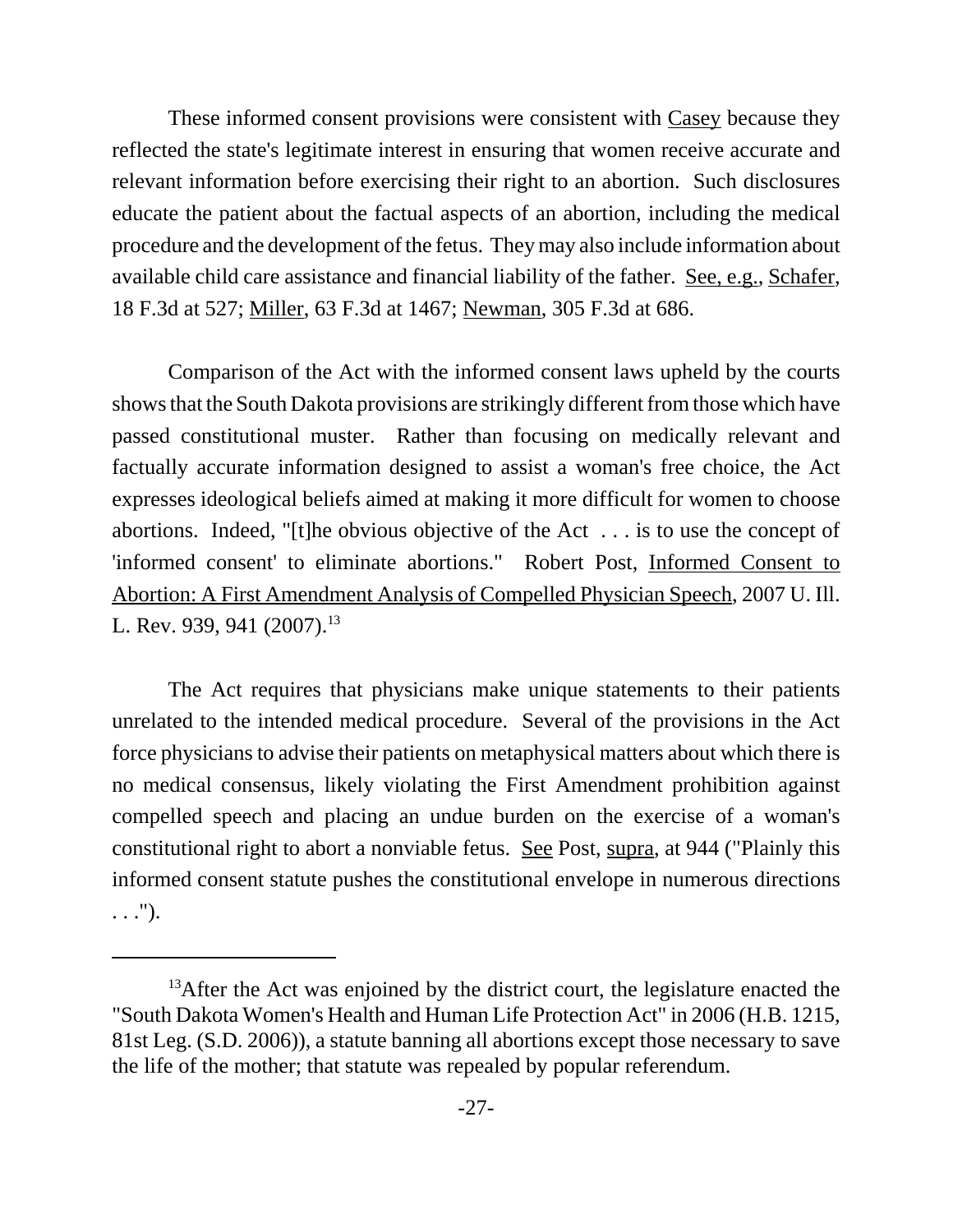Section 7 requires the attending physician to advise the patient in writing that an abortion "terminate[s] the life of a whole, separate, unique, living human being" with whom she enjoys an existing constitutionally protected relationship, which ends with an abortion. See §§ 7(1)(b)-(d). The physician must also tell the patient that significant risks of an abortion include depression, suicide, and suicidal ideation. See § 7(1)(e)(i)-(ii). The patient must sign each page of the state's required messages, certifying that she understands them.  $\S 7(1) \P 1$ . Any questions she may ask or explanations she may seek, as well as the physician's responses, must be reduced to writing and placed in the patient's permanent medical record.  $\S 7(1) \P 1$ . After physicians have complied with these requirements, they must then certify their satisfaction that the patient has read the materials and that she "understands the information imparted."  $\S$  7(1)  $\P$  2. These are unique requirements, unlike those contained in other informed consent laws.

 Planned Parenthood raised First and Fourteenth Amendment objections to the Act and sought injunctive relief from its enforcement. The district court issued a preliminary injunction based on the First Amendment without reaching the other constitutional issues.

## II.

The First Amendment gives individuals the right to speak freely and the right to refrain from speaking without government compulsion. Wooley v. Maynard, 430 U.S. 705, 714 (1977). Like any right under the Constitution, the right to speak or refrain from speaking is not absolute. While doctors have First Amendment rights not to be compelled to speak by the state, those rights may be limited by "reasonable licensing and regulation." Casey, 505 U.S. at 884. In the abortion context such reasonable regulation includes the state's prerogative to assert its "legitimate interests in the health of the woman and in protecting the potential life within her."  $\underline{Id}$  at 871. For that reason a state may require physicians to provide objectively truthful and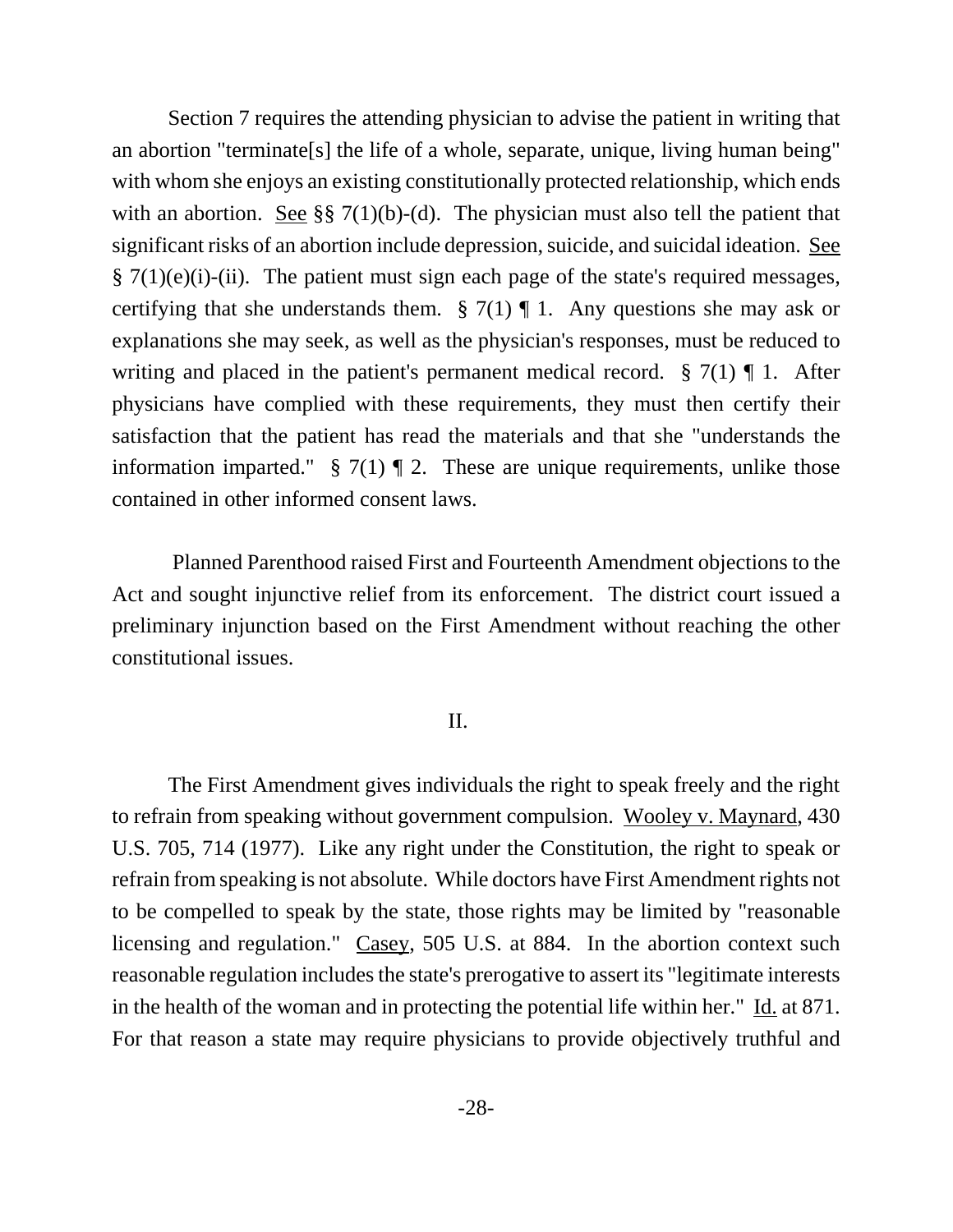nonmisleading information before obtaining a patient's informed consent to an abortion. See id. at 882. But if "the State's interest is to disseminate an ideology, no matter how acceptable to some, such interest cannot outweigh an individual's First Amendment right to avoid becoming the courier for such message." Wooley, 430 U.S. at 717.

The challenged Act compels doctors to declare to their patients that "the abortion will terminate the life of a whole, separate, unique, living human being." § 7(1)(b). The term "human being" lacks a particular scientific definition or medical meaning. See Wolpe Aff. ¶ 4. Even in common parlance the term "human being" is susceptible to multiple meanings. Compare NTC's Compact English Dictionary 220  $(2000)$  ("human being n. a person; a human creature") with 6 The New Encyclopedia Britannica 134 (15th ed. 1998) ("a bipedal primate mammal that is anatomically related to the great apes<sup>"</sup>).<sup>14</sup> In certain situations, especially where used in contradistinction to other species of animal, it may refer to purely biological characteristics. It also may be a value judgment, indicating entitlement to the moral or political rights shared by all persons.

In the context of abortion, the term "human being" has an overwhelmingly subjective, normative meaning, in some sense encompassing the whole philosophical debate about the procedure.See Post, supra, at 956 ("[w]hether the fetus is a 'human being' is  $\Box$  understood by all sides to the abortion controversy to be an essentially contested moral proposition"). Justice Scalia in his Casey dissent pointed out that the beginning of human life cannot be determined by the state:

The whole argument of abortion opponents is that what the Court calls the fetus and what others call the unborn child *is a human life*. Thus,

<sup>14</sup>Webster's New College Dictionary (3d ed. 2005) defines the noun "human" as a "human being," but fails to provide any definition for the latter term, suggesting that the task of assigning conclusive meaning to the term is ultimately reductive.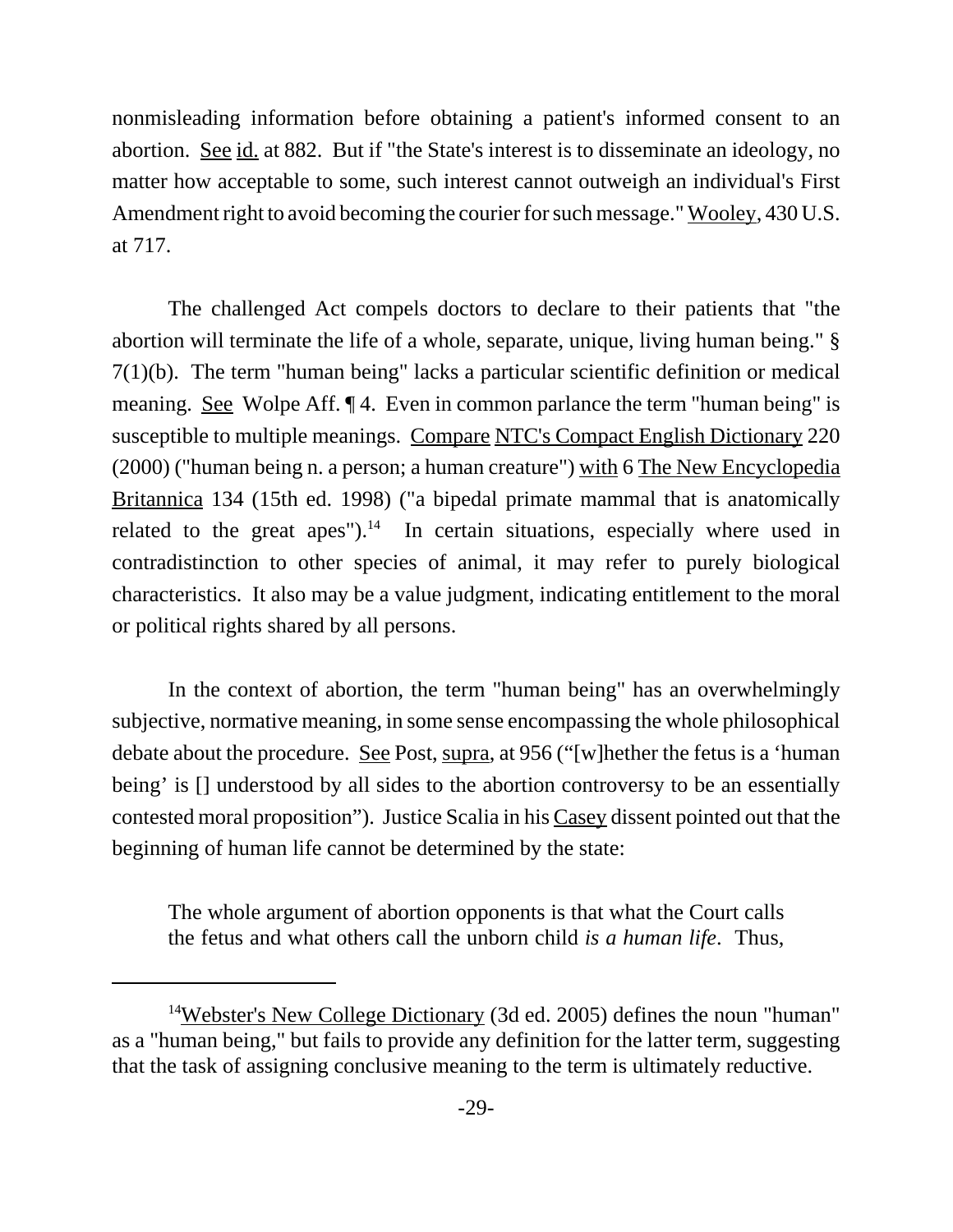whatever answer <u>Roe</u> came up with after conducting its "balancing" is bound to be wrong, unless it is correct that the human fetus is in some critical sense merely potentially human. There is of course no way to determine that as a legal matter; it is in fact a *value judgment*.

505 U.S. at 982 (second emphasis added). See also Roe, 410 U.S. at 159 (no consensus on beginning of life); Carhart I, 530 U.S. at 980 (Thomas, J., dissenting) ("Abortion . . . ends, *depending on one's view*, human life or potential human life." (emphasis added)). The philosophical or religious question of when a human life comes into existence is distinct from the scientific question of whether a fetus is biologically a member of the species. See Thornburgh v. Am. Coll. of Obstetricians & Gynecologists, 476 U.S. 747, 792 (1986) (White, J., dissenting) ("However one answers the metaphysical or theological question whether a fetus is a 'human being' . . . one must at least recognize . . . that the fetus is an entity that bears in its cells all the genetic information that characterizes a member of the species *homo sapiens* . . .").

The constitutionally significant difference between regulation of verifiable fact as opposed to metaphysical belief – between neutral information and subjective idea – has been well recognized by the Supreme Court. See, e.g., Casey, 505 U.S. at 884 (state may regulate speech incident to practice of medicine); Whalen v. Roe, 429 U.S. 589 (1977) (state may regulate the writing of prescriptions); Pacific Gas & Elec. Co. v. Public Utilities Com'n of California, 475 U.S. 1, 15 n.12 (1986) (state may not compel a party to disseminate subjective messages contrary to its own views but disclosure of factual and legal information may be mandated); Zauderer v. Office of Disciplinary Counsel of the Supreme Court of Ohio, 471 U.S. 626, 651 (1985) (lawyer advertising requirements did not violate First Amendment because they consisted of purely factual and uncontroversial information).

Notwithstanding a state's prerogative to require certain factual disclosures in the course of professional communications, the state may not "prescribe what shall be orthodox in politics, nationalism, religion, or other matters of opinion or force citizens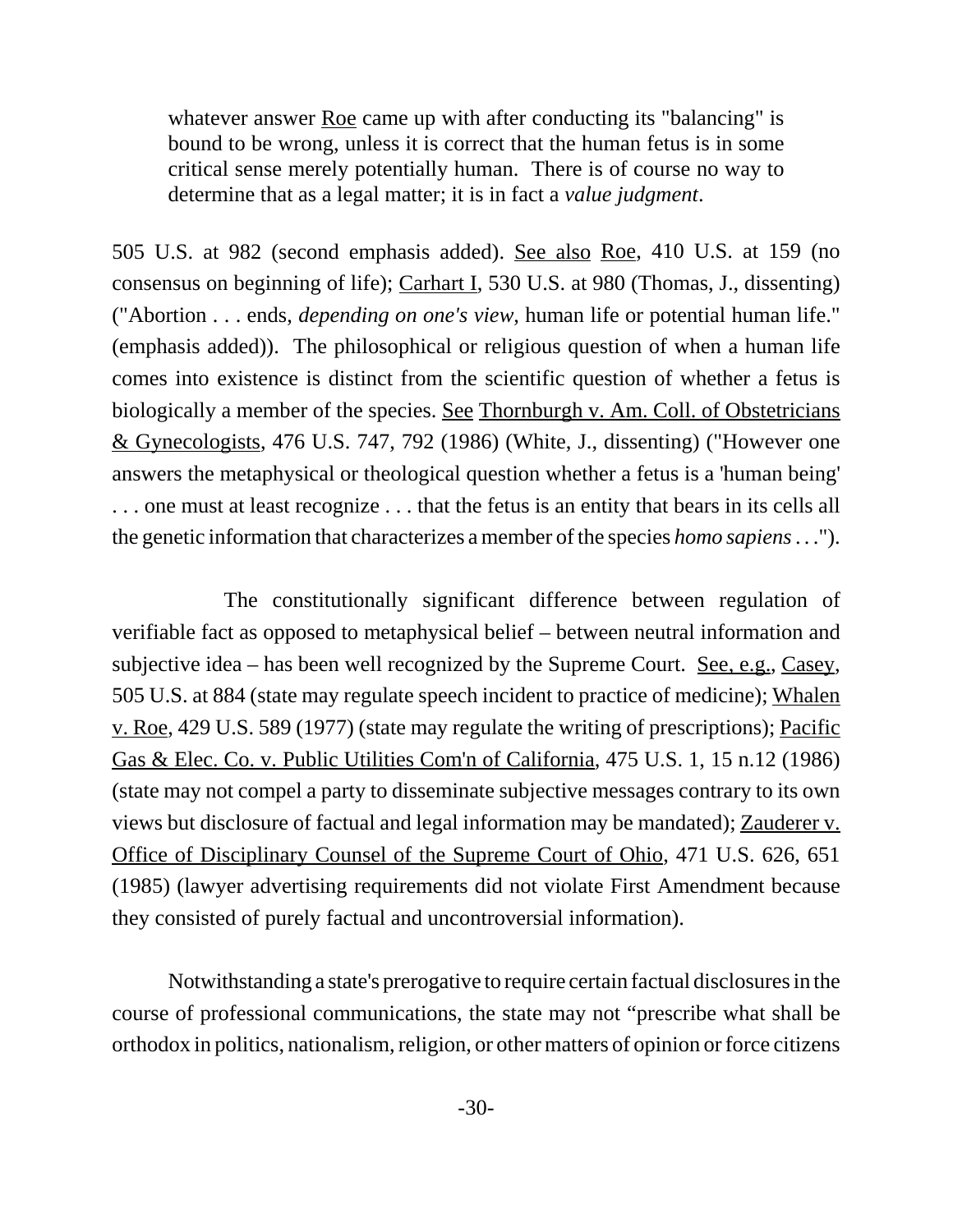to confess by word or act their faith therein." West Virginia State Bd. of Educ. v. Barnette, 319 U.S. 624, 642 (1943). The Act crosses that constitutional line by requiring physicians to communicate metaphysical ideas unrelated to any legitimate state interest in regulating the practice of medicine. See City of Akron, 462 U.S. at 472 n.16 (O'Connor, J., dissenting) (informed consent laws may "violate the First Amendment rights of the physician if the state requires him or her to communicate its ideology"); cf. Wooley, 430 U.S. at 720 (Rehnquist, J., dissenting) (no constitutional violation because "[t]he State has not forced appellees to 'say' anything; and it has not forced them to communicate ideas. . ."). Even in areas where a state has authority to regulate, "only a compelling state interest . . . can justify limiting First Amendment freedoms." Williams v. Rhodes, 393 U.S. 23, 31 (1968) (quoting NAACP v. Button, 371 U.S. 415, 438 (1963)). Since the state can assert no legitimate interest in defending the compulsory communication of ideological statements which do not pertain to its regulation of the practice of medicine, these provisions can not withstand constitutional scrutiny. Cf. Wooley, 430 U.S. at 717 (state's legitimate interest in fostering community pride through license plates cannot outweigh First Amendment rights given ideological nature of required message).

Nothing in the Supreme Court's recent decision in Carhart II changes this fundamental principle. Although a state may use its own voice to "show its profound respect" for fetal life, Carhart II, 127 S.Ct. at 1633, nowhere did the Supreme Court authorize a state to commandeer the voice of a physician to disseminate its ideological message. In fact, the Court acknowledged the government's regulatory interest there in light of the prevailing medical view that a particular method of late term abortion was unnecessary because safe alternative methods existed, see id. at 1638, finding the Congressional ban of such a "brutal and inhumane procedure" to be consistent with the government's "legitimate interests in regulating the medical profession." Id. at 1633.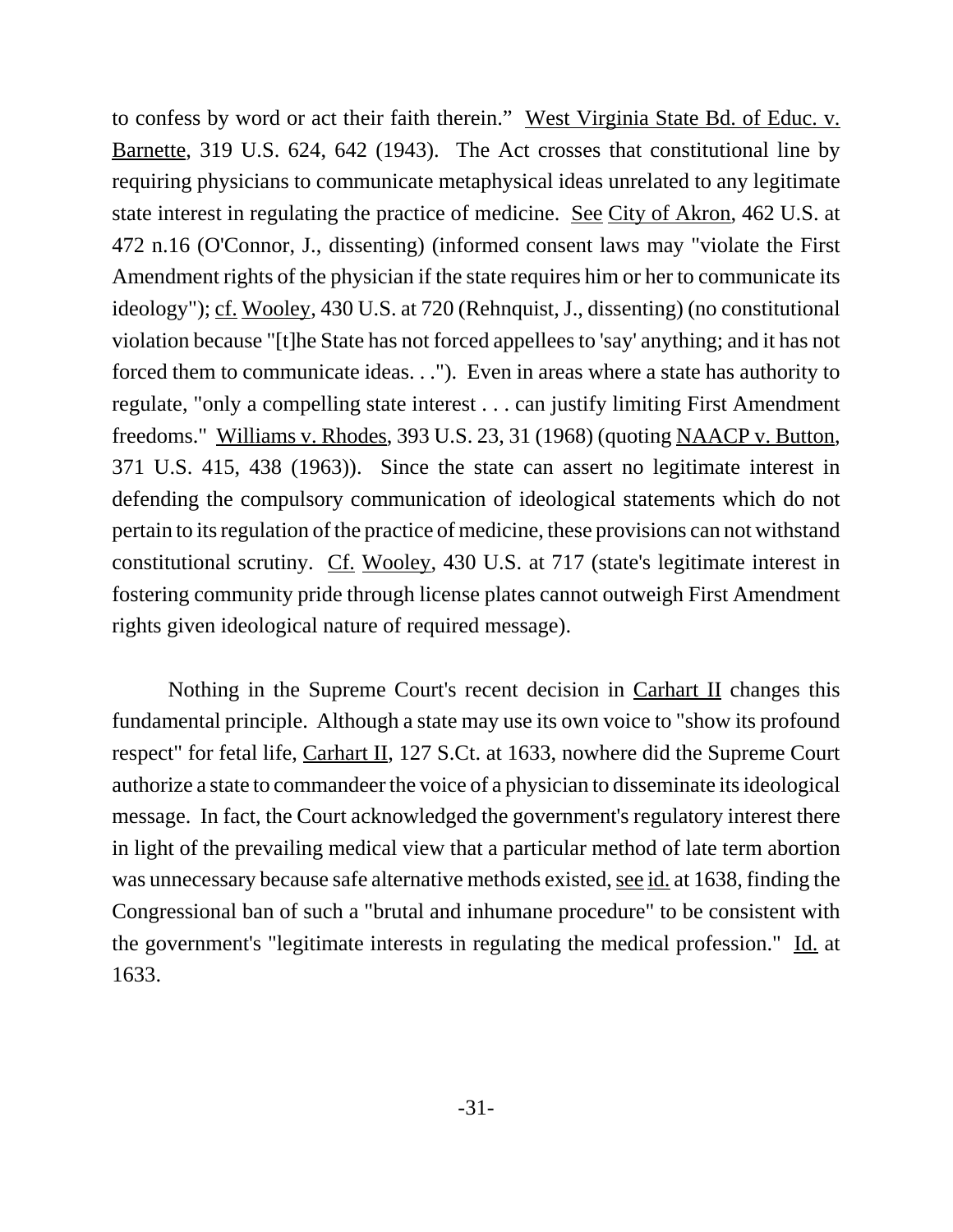South Dakota's attempted regulation of the medical profession is different because it requires physicians to espouse theological or philosophical beliefs about which there is no medical consensus and which implicate no legitimate governmental regulatory interests. As recently pointed out by a unanimous New Jersey Supreme Court, "there is no consensus in the medical community or society supporting [the] position that a six-to eight-week-old embryo is, as a matter of biological fact - as opposed to a moral, theological, or philosophical judgment - 'a complete, separate, unique and irreplaceable human being.'" Acuna v. Turkish, 192 N.J. 399, 930 A.2d 416, 425 (2007).*<sup>15</sup>* The New Jersey court recognized the "deep societal and philosophical divide" about "the profound issue of when life begins" and suggested that to compel doctors to convey such philosophical ideas to their patients about which there is no medical consensus could violate their First Amendment rights against compelled speech and place an undue burden on the exercise of a woman's constitutional right to abort a nonviable fetus. Id. at 426-27.

The majority summarily concludes without explanation that "[t]he State's evidence suggests that the biological sense in which the embryo or fetus is whole, separate, unique and living should be clear in context to a physician." Ante at 19. It appears to rely on the testimony of Dr. Peeters-Ney that a unique set of DNA is present upon conception and *her belief* that the fetus is "whole" because it has the genetic information necessary to mature, and that it is "separate" for the same reason.<sup>16</sup>

 $15$ <sup>15</sup>Acuna was a medical malpractice action in which the same attorney who now represents the intervenors here unsuccessfully advocated for a common law rule requiring physicians to make strikingly similar statements to their patients as those mandated by the Act.

 $16A$  similar proposition was advanced by the respondent in Roe, who argued that a fetus must be a human being because it has the biological characteristics of the human species. That proposition was rejected by the Supreme Court and not reflected in its constitutional findings. See Brief of Respondent-Appellee at 30, Roe v. Wade, 410 U.S. 113 (1973) (No. 70-18), 1971 WL 126683.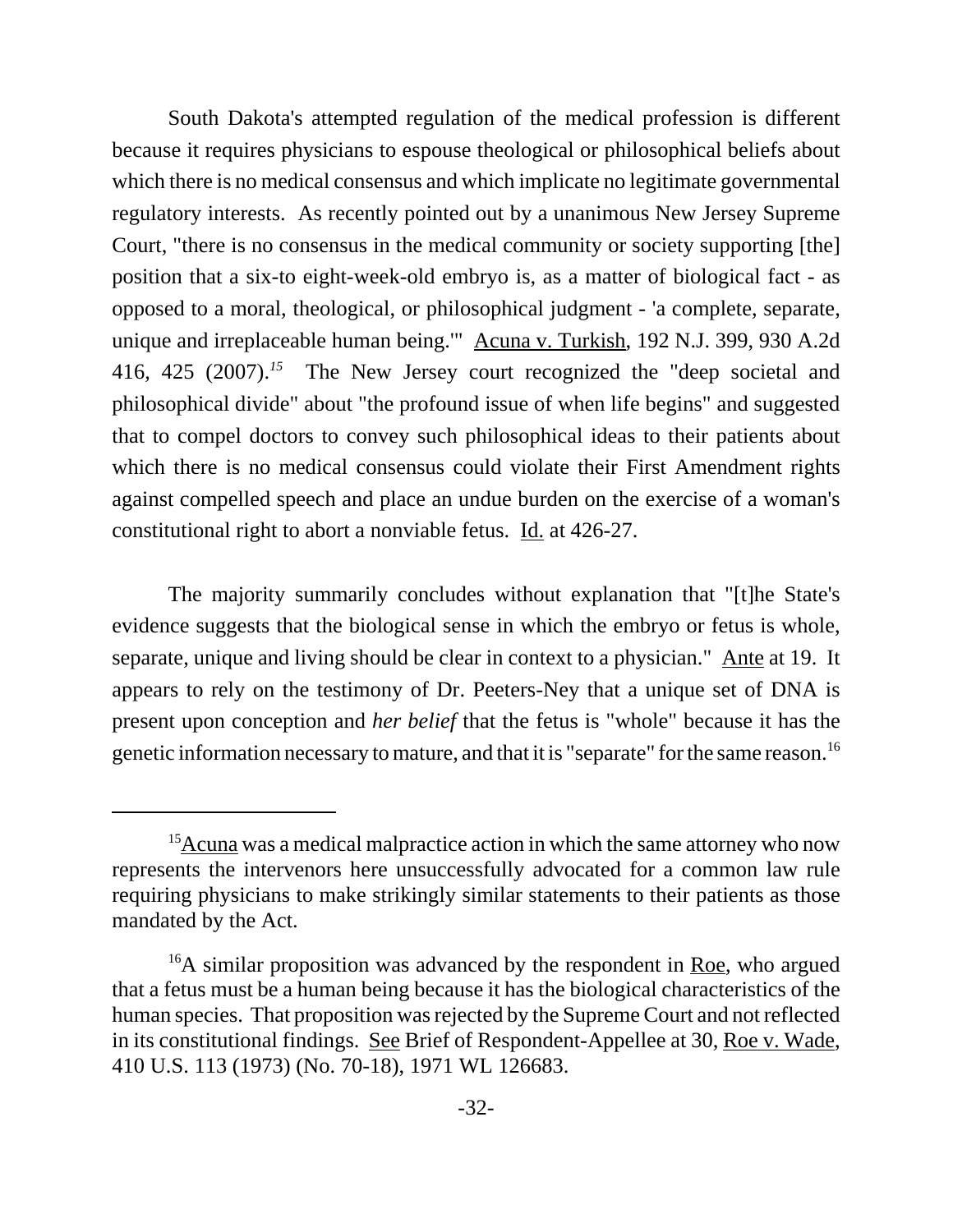See Peeters-Ney Aff. ¶ 3. The medical fact that a unique set of DNA is present at conception, however, does not support a conclusion that the statutory adjectives preceding the word "human being" have scientific meaning. Dr. Ball testified to the contrary. She explained that the proposition that an abortion terminates the life of a "whole, separate, unique, living human being" is neither a medical statement nor a fact which medical doctors are trained to address, but rather an "ideological pronouncement." Ball Aff. ¶ 4. Dr. Wolpe similarly refuted assertions by several of the state's other declarants who claimed that it is a medical or scientific fact that an embryo or fetus is a "whole, separate, unique, living human being" from the moment of conception. Wolpe Aff. ¶ 2. The record is far from showing a medical consensus that a full set of DNA constitutes a "whole, separate, unique, living human being."

The adjectives used in the Act to modify "human being" are not statutorily defined so they must be construed "according to [their] accepted usage and a strained, unpractical, or absurd result should be avoided." Juttelstad v. Juttelstad, 587 N.W.2d 447, 450 (S.D. 1998). A nonviable fetus is not "whole" in that it cannot maintain a separate life outside the woman's womb, and it neither "contain[s] all components or constituents" nor does it represent "a complete entity or system." See, e.g., Webster's New College Dictionary (3d ed. 2005). Likewise, "separate" in common usage means "detached," "disconnected," "existing independently," or "not shared." See, e.g., Random House Unabridged Dictionary (2006). A fetus cannot be established to be a "separate" human being since it is physically attached to a woman by an umbilical cord and fully contained inside her body, a connection on which its very survival depends. Cf. Wolpe Aff. ¶ 6.

Although a legislature may choose to give words its own unique definition, it cannot establish by fiat that the term "human being" has only biological connotations, for the constitutional analysis of whether the mandated statements convey factual truths or contestable ideology is not controlled by the wording of the Act. See Legal Servs. Corp. v. Velazquez, 531 U.S. 533, 548 (2001) (special vigilance required when legislature attempts to "insulate its own laws from legitimate judicial challenge"). It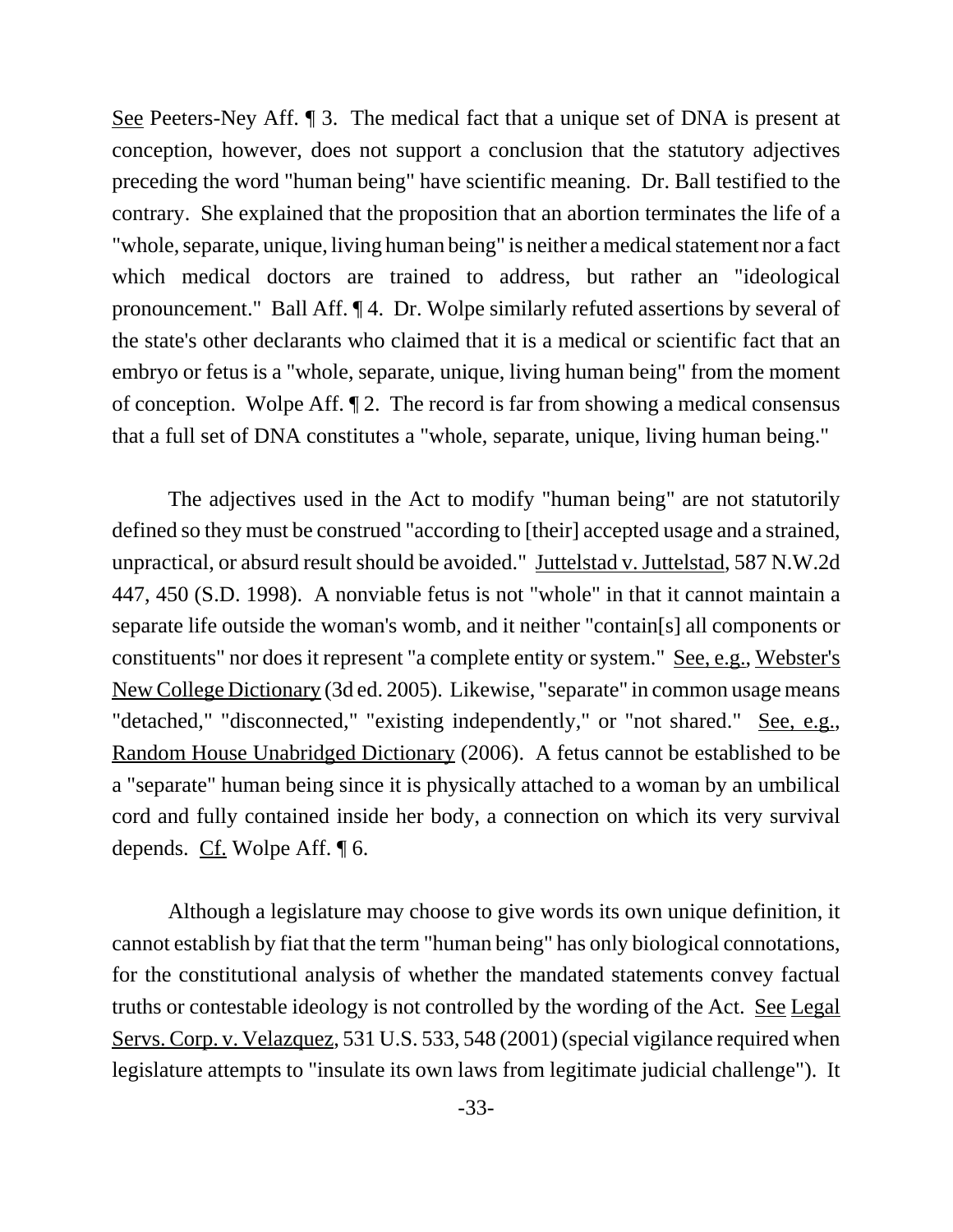is the role of the judiciary, rather than the legislature, to determine whether speech and speech regulations implicate the First Amendment. See Pennekamp v. Florida, 328 U.S. 331, 335 (1946).

To understand the constitutional issues before the court, it is important to look exactly at the words employed in § 7, for "[t]he preeminent canon of statutory interpretation requires us to presume that [the] legislature says in a statute what it means and means in a statute what it says there." BedRoc Ltd., LLC v. United States, 541 U.S. 176, 183 (2004). While the majority contends that the attending physician would attach the Act's definition of "human being" to the required information to be transmitted, nothing in the statute instructs a physician to do that. Section 7(1) enumerates what the physician must tell the patient, and it contains no cross reference to the  $\S$  8 definition.<sup>17</sup> There is no evidence in the record showing that a physician would go beyond the mandatory advisories in § 7 unless directed by the statute to do so, especially in light of the strict certification requirements and criminal penalties. See S.D.C.L. § 34-23A-10.2.

The majority acknowledges that when  $\S$  7(1)(b) is taken in isolation, it "certainly may be read to make a point in the debate about the ethics of abortion." Ante at 8. In the attempt to uphold the statute, it turns to the statutory definition of "human being" in § 8(4), which it initially quotes in its entirety, ante at 4, but then excises in part as it seeks to employ § 8(4) to circumvent the ideological nature of the Act's use of the term. Ante at 19. Section 8(4) defines "human being" as "an

<sup>&</sup>lt;sup>17</sup>South Dakota cites Wash. State Grange v. Wash. State Republican Party, 128 S. Ct. 1184 (2008), for the proposition that statutes must be taken as written. Here, it is the majority which speculates that doctors would reach beyond the statute's mandate to add a portion of § 8(4)'s definition to the advisories. While the state's cited case points with disfavor to some facial challenges to statutes, that rule does not apply to abortion legislation. See, e.g., Richmond Medical Center v. Herring, --- F.3d --- , 2008 WL2102477 at \*16 (4th Cir. 2008) ("Carhart II does not question the established validity of facial challenges to abortion statutes"), citing Sabri v. United States, 541 U.S. 600, 609-610 (2004); Carhart I, 530 U.S. at 938-46; Casey, 505 U.S. at 895.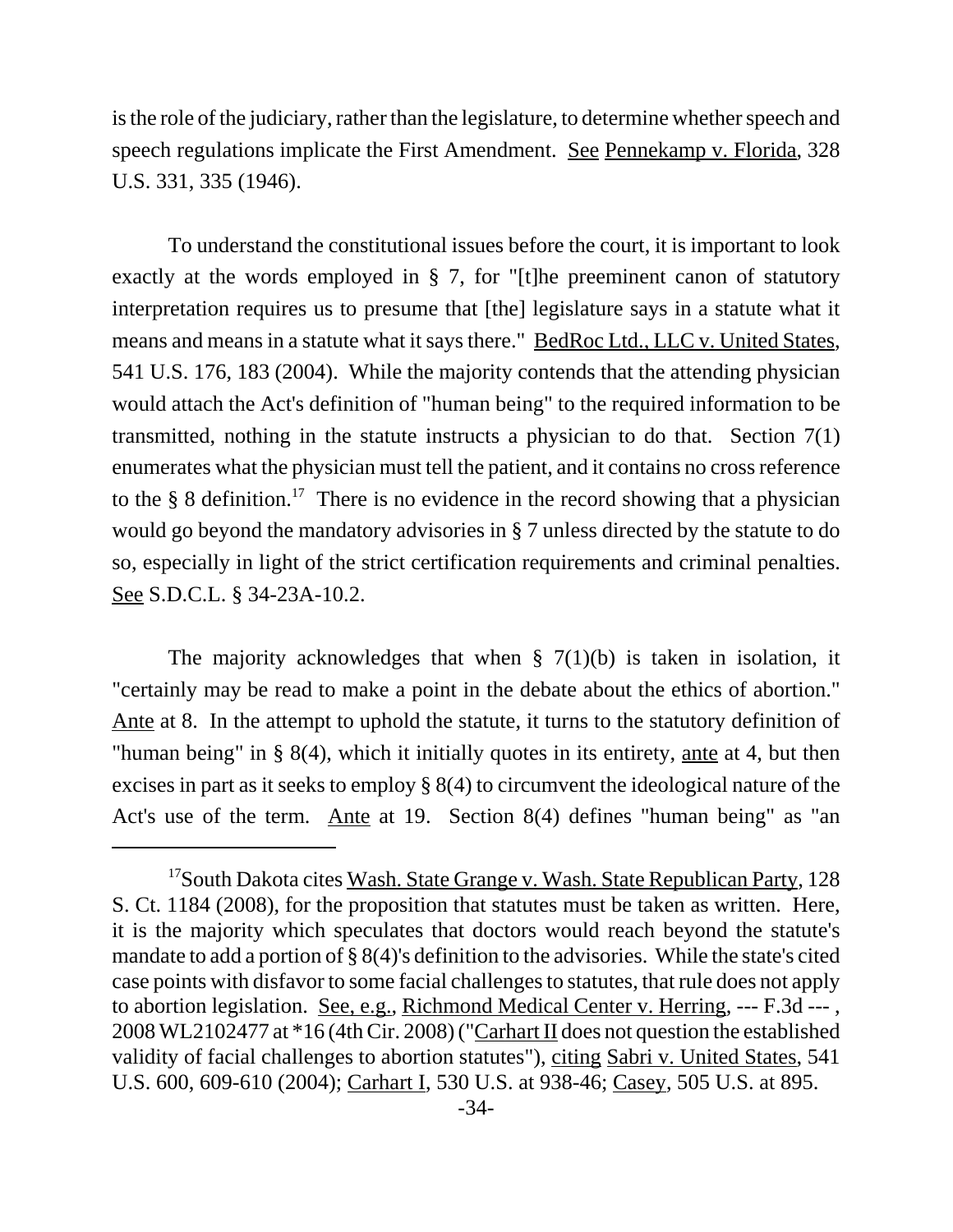individual living member of the species Homo sapiens, *including the unborn human being* during the entire embryonic and fetal ages *from fertilization to full gestation*." (emphasis added to portions eliminated from the majority's discussion). Without acknowledging the elimination of the italicized portions of the definition, the majority asserts that the "truthfulness and relevance of the disclosure in  $\S 7(1)(b)$  generates little dispute" once the statutory definition is taken into account. Ante at 18. This pronouncement is quite amazing in light of the well established precept that the point at which human life begins is indeterminable as a legal matter. See, e.g., Roe, 410 U.S. at 159; Acuna, 930 A.2d at 427 (noting the "deep societal and philosophical divide" on the issue).

The Act more than likely violates the First Amendment by compelling doctors to communicate the state's ideology since the statutory definition of "human being" incorporates the metaphysical viewpoint that a "human being" is "living . . . from fertilization." Statutes requiring doctors to tell their patients that a human being exists at conception conflict with the Supreme Court's admonition that a state may not adopt one theory of the beginning of life. City of Akron, 462 U.S. at 444; see also Roe, 410 U.S. at 159 ("We need not resolve the difficult question of when life begins. When those trained in the respective disciplines of medicine, philosophy, and theology are unable to arrive at any consensus, the judiciary, at this point in the development of man's knowledge, is not in a position to speculate as to the answer."). The majority's attempt to save the statute by speculating that doctors will incorporate the definition in § 8(4) into the required script they must deliver cannot succeed since that definition is also constitutionally flawed.

The script physicians are compelled to give by  $\S 7(1)(b)$  – "that the abortion" will terminate the life of a whole, separate, unique, living human being" – incorporates a value judgment and therefore escapes scientific verification. Because the point at which a living human being comes into existence can no more be established in the law or in science than the proposition that a fetus has no soul or that abortion is not a sin, the majority places an unprecedented and impossible burden of proof on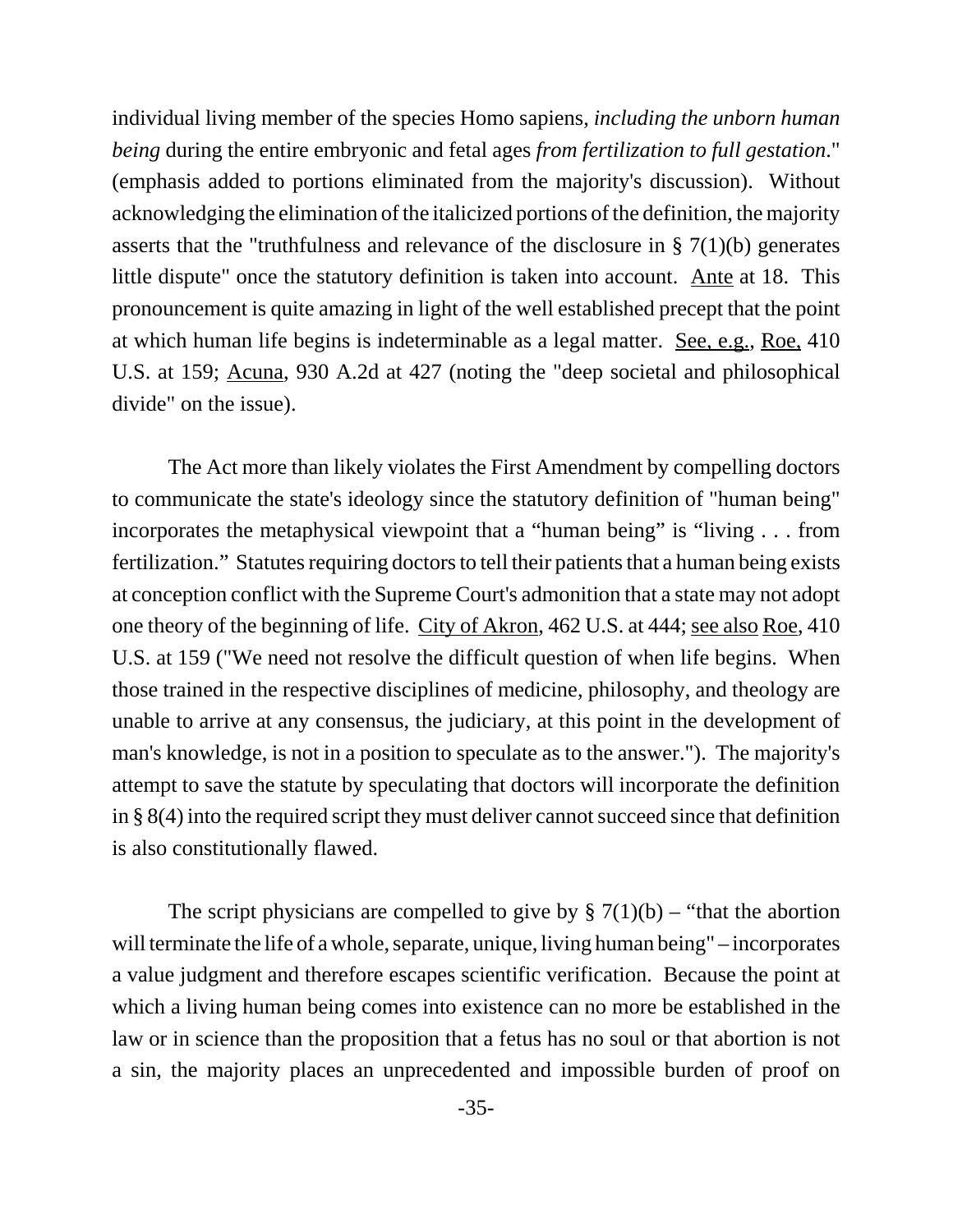Planned Parenthood by requiring it to show that the state's forced message is "untruthful, misleading or not relevant to the patient's decision to have an abortion." Ante at 17. In contrast, Casey effectively placed the burden of proof on the state by declaring that "[i]f the information . . . is truthful and not misleading, the requirement may be permissible." 505 U.S. at 882. The burden of proof assigned by the majority presupposes that all speech is demonstrably either true or false, overlooking the vast expanse of ideas that lie beyond means of proof because they appeal to subjective notions of morality, religion, or aesthetics. See Gertz v. Welch, 418 U.S. 323, 339 (1974) ("Under the First Amendment there is no such thing as a false idea"); Aviation Charter, Inc. v. Aviation Research Group/US, 416 F.3d 864, 870–71 (8th Cir. 2005) (recognizing that not all statements are susceptible of being proven true or false).

The Act effectively restricts the ability of doctors to distance themselves from the mandates of § 7(1) by requiring them to certify that their patient "understands the information imparted," a provision with no parallel in the informed consent provisions which have survived constitutional challenge. See, e.g., 18 Pa. C.S.A. § 3205; S.D.C.L. § 34-23A-1.7 (prior version); Ind. Code § 16-34-2-1.1; Utah Code Ann. § 76-7-305; Wis. Stat. § 253.10; N.D. Cent. Code § 14-02.1-02(5); Ky. Rev. Stat. § 311.725. A law that charges physicians with ensuring that the state's metaphysical concepts are conveyed so that a patient understands them does not provide a realistic opportunity for the expression of alternate views, even if those alternate views were to represent the consensus in the medical community. Physicians may reasonably fear that they would be unable to certify that their patient understands the message if they tried to dissociate themselves from the required advisories or expressed competing views. This compelled speech is quite different from the type of medical information the state may require physicians to convey as part of its reasonable regulation of the medical profession. See Casey, 505 U.S. at 884.

Even if the physician were able to disclaim sponsorship of the state's message, the constitutional defects inherent in compelled ideological speech would not be cured. See Pacific Gas, 475 U.S. at 9 (compulsory transmission of another's speech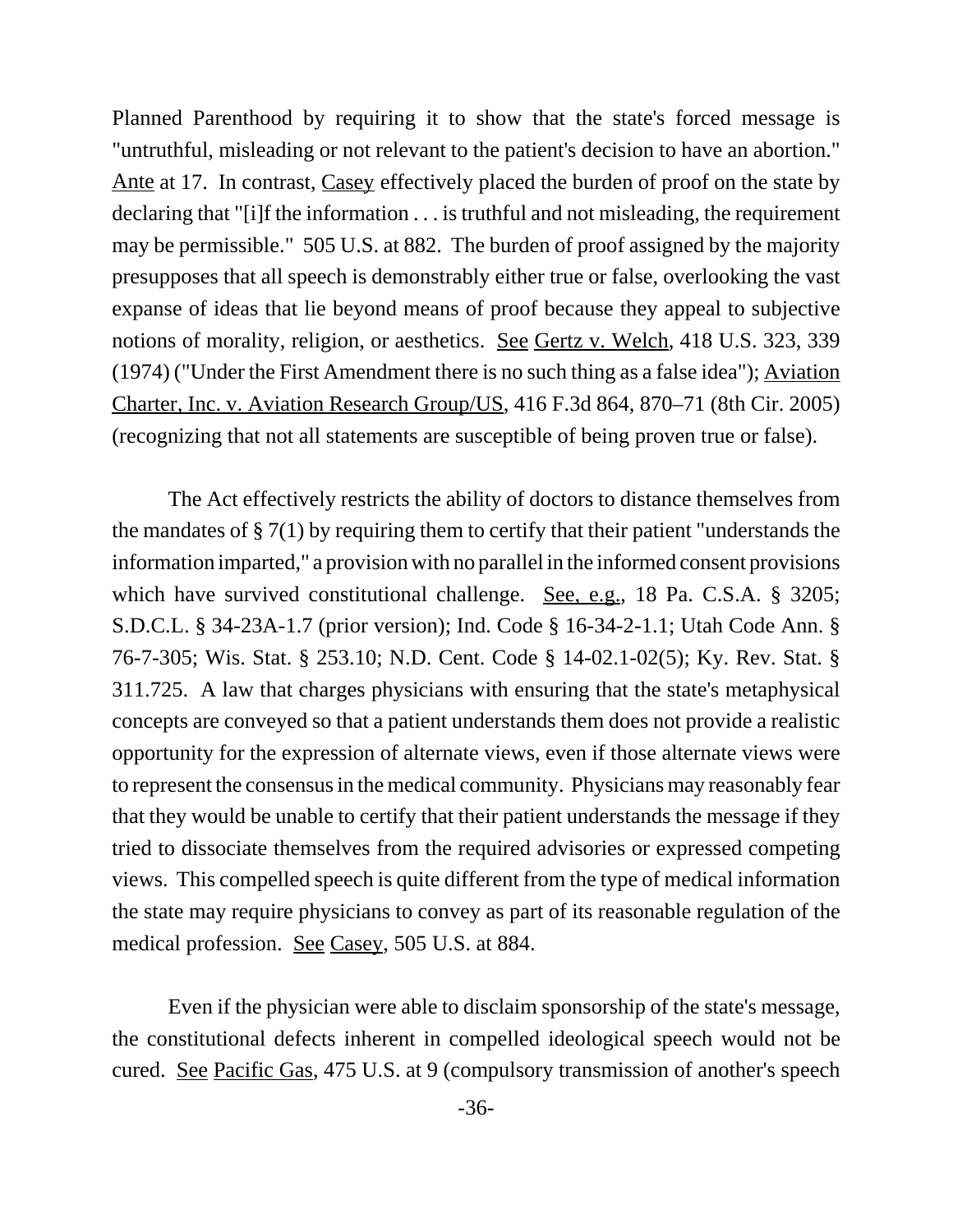"penalizes the expression of particular points of view and forces speakers to alter their speech to conform with an agenda they do not set"); see also Wooley, 430 U.S. at 717 n.15 (legislation requiring license plate display of state motto unconstitutionally compelled speech because display affirms view expressed in motto, notwithstanding opportunity to disavow state's message through bumper stickers). Views articulated by a doctor in the course of face to face contact with a patient – a context in which patients expect doctors to use their best and honest judgment – are, if anything, more likely to be attributed to the speaker than the well known slogan affixed to a state issued license plate in Wooley or the forced publication of third party speech in Pacific Gas. Moreover, the certification requirement for women seeking abortions and the mandate that any questions or comments on their part be entered into their permanent medical record are mechanisms likely to compel a woman to conform her speech to the state's chosen messages. The Act thus likely violates the First Amendment rights of both physician and patient.

#### III.

The injunction issued by the district court should not be reversed without considering the other grounds for relief advanced by Planned Parenthood. It is well established that an appellate court can affirm a lower court on the basis of alternate grounds. See Transcontinental Ins. Co. v. W.G. Samuels Co., Inc., 370 F.3d 755, 758 (8th Cir. 2004). Planned Parenthood also alleged that the Act violates the Fourteenth Amendment by creating an undue burden on a woman's constitutional right to terminate her pregnancy and by being unconstitutionally vague.

The Supreme Court has made clear that the state may not place an undue burden on a woman's decision to have an abortion before viability. See Casey, 505 U.S. at 874. Informed consent requirements prior to an abortion may be permissible only if they mandate the disclosure of "truthful and not misleading" information. Id. at 882. The state may express in myriad ways its "respect for life, including life of the unborn," Carhart II, 127 S.Ct. at 1633, provided that its requirements "inform the woman's free choice, not hinder it." Casey, 505 U.S. at 877. Procedures that "amount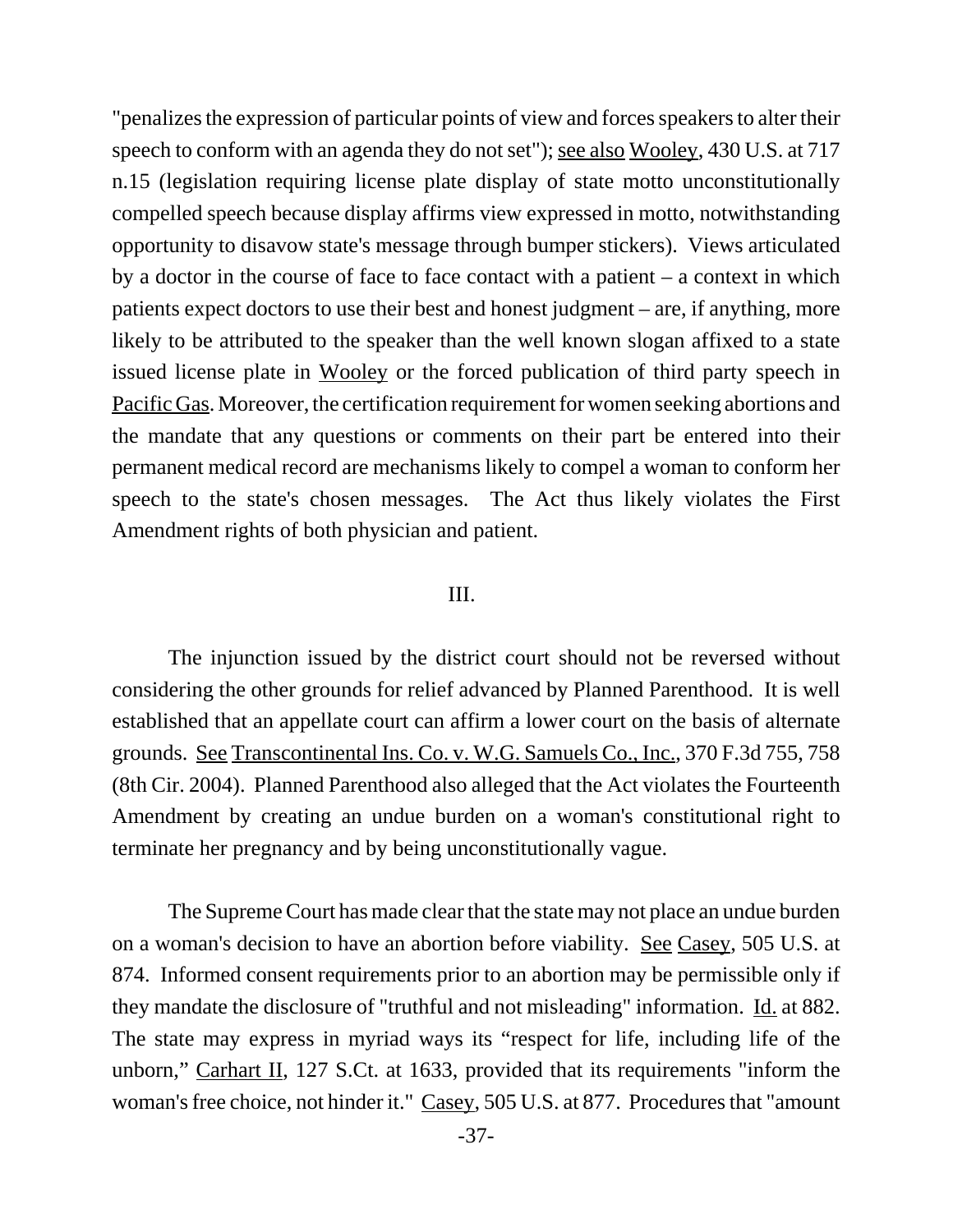in practical terms to a substantial obstacle to a woman seeking an abortion" are an undue burden and therefore constitutionally prohibited. Id. at 884 (striking down spousal consent requirement because it would deter abortions "as surely as if the Commonwealth had outlawed abortions," id. at 894).

The provisions mandated by §§ 7(1)(b)-(d) far exceed those at issue in Casey and the other statutes which have been upheld since then. Not only do the mandatory advisories raise concerns of compelled speech in violation of the First Amendment as already discussed, but they also more than likely impose an undue burden on a woman's decision to have an abortion before viability. That is because their apparent intent and probable effect is to place substantial obstacles in the way of a woman attempting to exercise her constitutional right to obtain an abortion. Under § 7(1), a woman seeking an abortion must sign "each page of the written disclosure *with the certification that she has read and understands all of the disclosures* . . .") (emphasis added). By way of comparison, the informed consent provisions upheld by the Supreme Court and lower courts mandate only that a woman certify that required information has been made available to her. See Casey, 505 U.S. at 902; see also Newman, 305 F.3d at 686; Karlin, 188 F.3d at 455; Miller, 63 F.3d at 1467; Schafer, 18 F.3d at 527; Eubanks, 126 F. Supp. 2d at 461-62.

The state's argument that it has required the disclosure of only factual information relevant to a woman's decisionmaking is unconvincing. No court has upheld an assertion like the one in  $\S 7(1)(b)$  that a fetus is a "whole, separate, unique, living human being." No court has validated the definition in § 8(4) that a "human being" is "living . . . from fertilization." On the contrary, courts have consistently recognized that a state may not regulate abortions based on its view of when human life commences. That a "physician [] inform his patient that 'the unborn child is a human life from the moment of conception' [was] a requirement inconsistent with the Court's holding in Roe v. Wade that a State may not adopt one theory of when life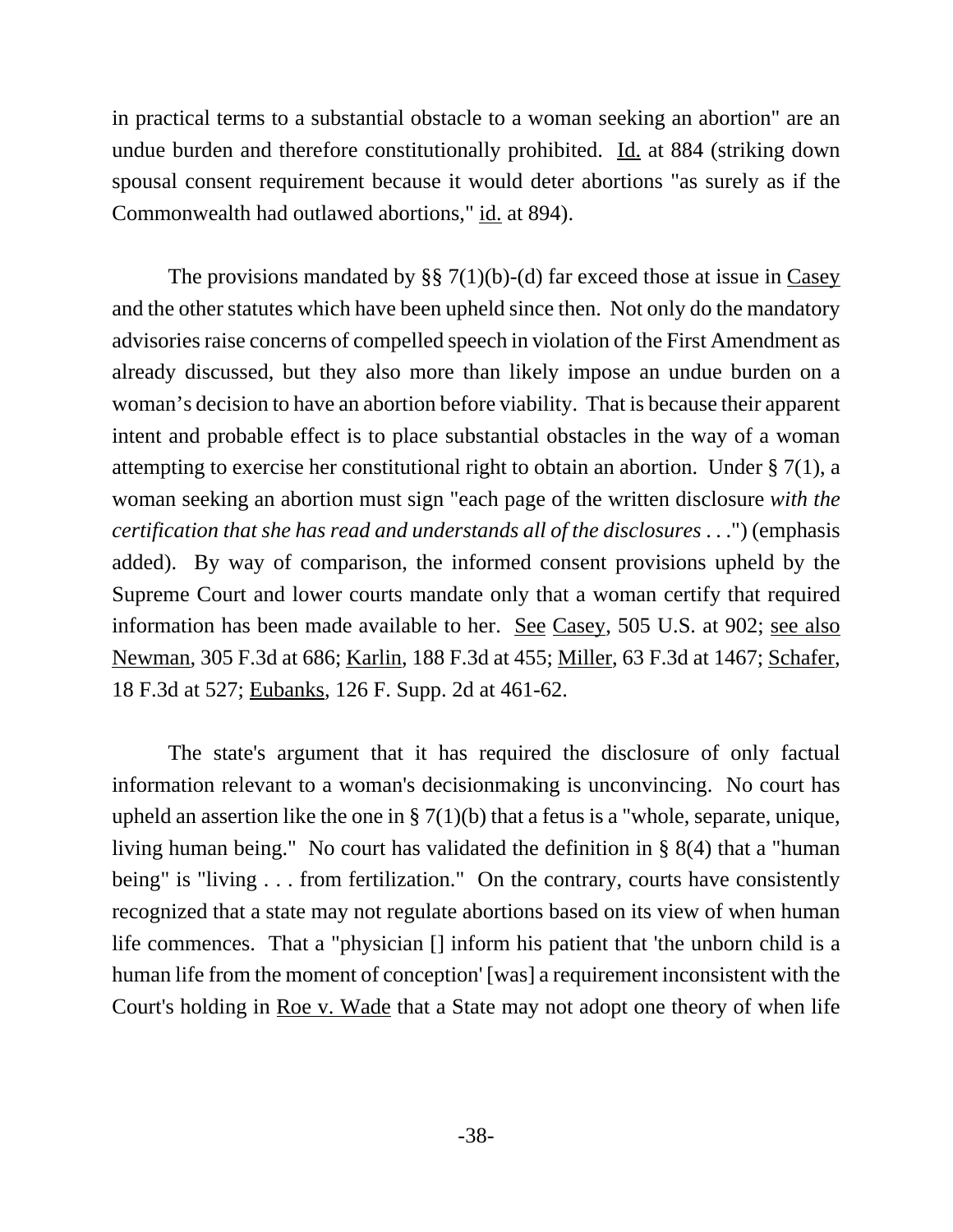begins to justify its regulation of abortions." City of Akron, 462 U.S. at 444;<sup>18</sup> see also Casey, 505 U.S. at 851 ("At the heart of liberty is the right to define one's own concept of existence, of meaning, of the universe, and of the mystery of human life.").

Under the Act a woman is given a Hobson's choice: either to certify that she understands vague and ideological statements disguised as medical information or to carry her pregnancy to term. But "[a] Hobson's choice, of this sort, is no choice at all." Planned Parenthood of Idaho, Inc. v. Wasden, 376 F. Supp. 2d 1012, 1018 (D. Idaho 2005) (reporting requirement for underage patients an undue burden on right to abortion). The Act's procedural mandates thus likely place an undue burden on a woman's ability to exercise her constitutional right to terminate her pregnancy.

The requirement in § 7(1)  $\parallel$  2 that any question a woman asks, as well as the doctor's response, must be recorded in writing and included in her own permanent medical record likely intrudes upon "the special relationship between patient and physician [. . .] within the domain of private life protected by the Due Process Clause." Cruzan by Cruzan v. Director, Missouri Dept. of Health, 497 U.S. 261, 340 n.12 (1990). The Act provides no protections to ensure that this interchange or the woman's medical records will be kept confidential and not be released to other individuals.19 The state has asserted no valid regulatory interest in this requirement affecting the patient's permanent medical record. Cf. Carhart II, 127 S.Ct. at 1633 (state could further its legitimate interests in regulating medical profession so long as it did not impose an undue burden). Conditioning a woman's right to obtain an abortion on her willingness to give up her private relationship with her doctor likely

 $18$ Although significant portions of City of Akron have been overruled, its prohibition of conveying ideological information in the guise of informed consent laws remains valid. See Casey, 505 U.S. at 882.

<sup>&</sup>lt;sup>19</sup>In contrast, Massachusetts' informed consent law requires that all consent forms, transcripts of evidence, and written findings "shall be confidential and may not be released to any person except by the pregnant woman's written informed consent or by a proper judicial order, other than to the pregnant woman herself, her doctor, or any person whose consent is required." M.G.L.A. 112 § 12S.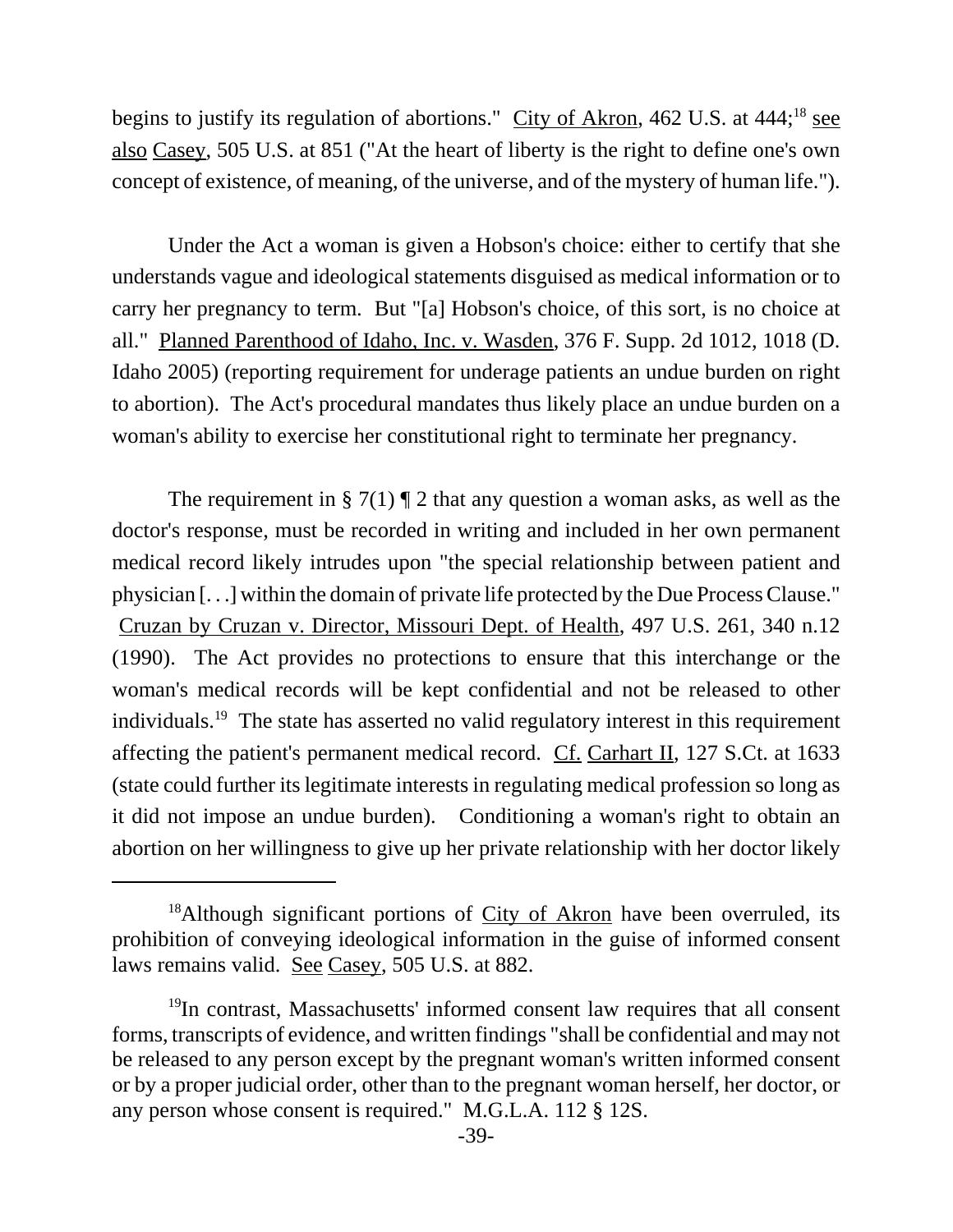creates an undue burden on the woman's constitutional rights by deterring her from having an abortion. <u>See Thornburgh</u>, 476 U.S. at 759 ("The States are not free, under the guise of protecting maternal health or potential life, to intimidate women into continuing pregnancies.").

Some of the advisories required by the Act are likely void for vagueness in violation of the due process clause, partly because they do not make clear exactly what is essential to obtain the patient's informed consent. In Carhart II, the Supreme Court explained that statutory requirements have to be sufficiently definite so that the ordinary doctor and patient "can understand what conduct is prohibited and in a manner that does not encourage arbitrary and discriminatory enforcement." 127 S.Ct. at 1628. In contrast to the federal law at issue in Carhart II, which was specific in prohibiting the knowing partial delivery of an intact fetus by using surgical tools to destroy its skull, the Act does not make clear what conduct may subject a physician to criminal prosecution. It nevertheless warns that physicians who act knowingly or in reckless disregard of the statutory requirements are guilty of a Class 2 misdemeanor. See S.D.C.L. 34-23A-10.2.

The Act requires that a physician tell the patient that she "has an existing relationship with th[e] unborn human being and that the relationship enjoys protection under the United States Constitution and under the laws of South Dakota." § 7(1)(c). "[B]y having an abortion, her existing relationship and her existing constitutional rights with regards to that relationship will be terminated."  $\S$  7(1)(d). Entirely omitted from the advisories ordered by the state is the authoritative information that the patient has a constitutional right to choose to have an abortion. See, e.g., Casey, 505 U.S. at 846. The Act's reference to a constitutional relationship between the woman and her unborn child is unclear and undefined. If a woman were to ask her doctor what precisely is meant by her "existing constitutional rights with regards to that relationship,"  $\S 7(1)(d)$ , and the doctor declined to answer her question on the grounds of being unqualified to discuss such vague legal concepts, the doctor could be subject to prosecution after performing an abortion. In her affidavit Dr. Ball stated that she would not be able to clarify the concepts the Act requires be communicated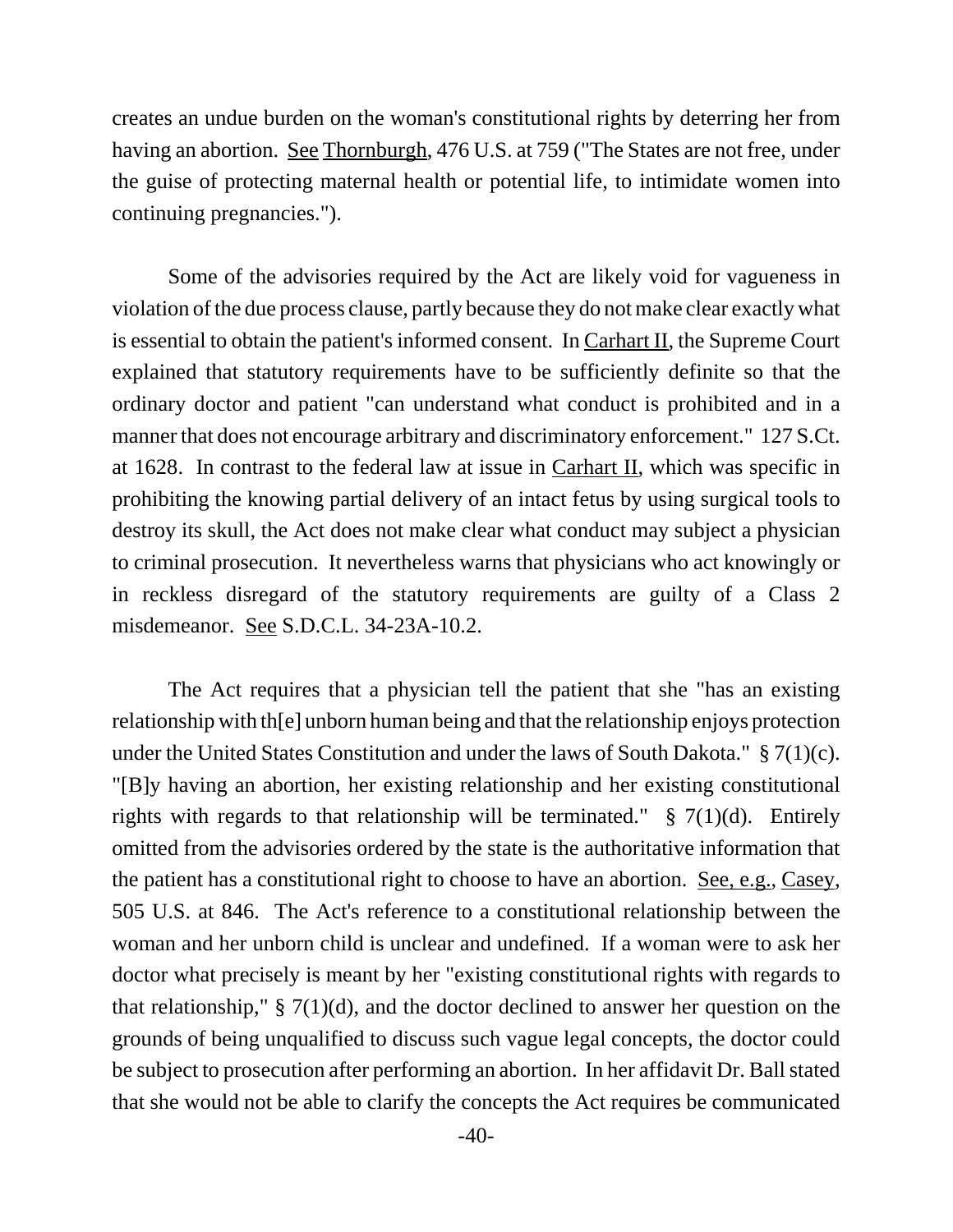"because these are not medical statements or facts that I am trained as a Medical Doctor to address." Ball Aff.  $\P$ 4. How then would a physician be able to certify that the patient understands the required advisories and proceed to perform an abortion? The Act thus likely amounts to a substantial obstacle for a woman seeking to exercise her right to terminate her pregnancy.

Equally problematic from a vagueness standpoint is the requirement in  $\S 7(1)(e)$ that the physician provide a written description of "all known medical risks of the procedure and the statistically significant risk factors to which the pregnant woman would be subjected," including "[d]epression and related psychological distress" and an "[i]ncreased risk of suicide ideation and suicide."  $\S$ § 7(1)(e)(i), (ii). The statute does not define or provide guidance to physicians about what constitutes a statistically significant risk factor. Dr. Ball stated that "[c]orrelations can be strong or weak, so a statistically-significant risk can be an immaterial or remote risk. . . Without additional guidance, I do not know how to determine whether something is statistically significant as set forth in the Statute, so I do not know how to ensure that I comply with the Statute." Ball Aff. ¶ 7. Provisions such as these which fail to give a "person of ordinary intelligence fair notice that his contemplated conduct is forbidden by the statute" have been found void for vagueness, especially "where the uncertainty induced by the statute threatens to inhibit the exercise of constitutionally protected rights." Colautti v. Franklin, 439 U.S. 379, 390-91 (1979). A physician unsure of knowing how to comply with the Act might reasonably be expected to refuse to perform an abortion for fear of criminal liability.

Although legislative factfinding is reviewed under a deferential standard, courts retain "an independent constitutional duty to review factual findings where constitutional rights are at stake." Carhart II, 127 S.Ct. at 1637. The legislative determinations with respect to the state's view that abortion results in significantly increased risks of depression or even suicide are highly questionable in light of medical studies in the United States and abroad which have refuted the theory that women undergoing abortions suffer from long term emotional harm or are more at risk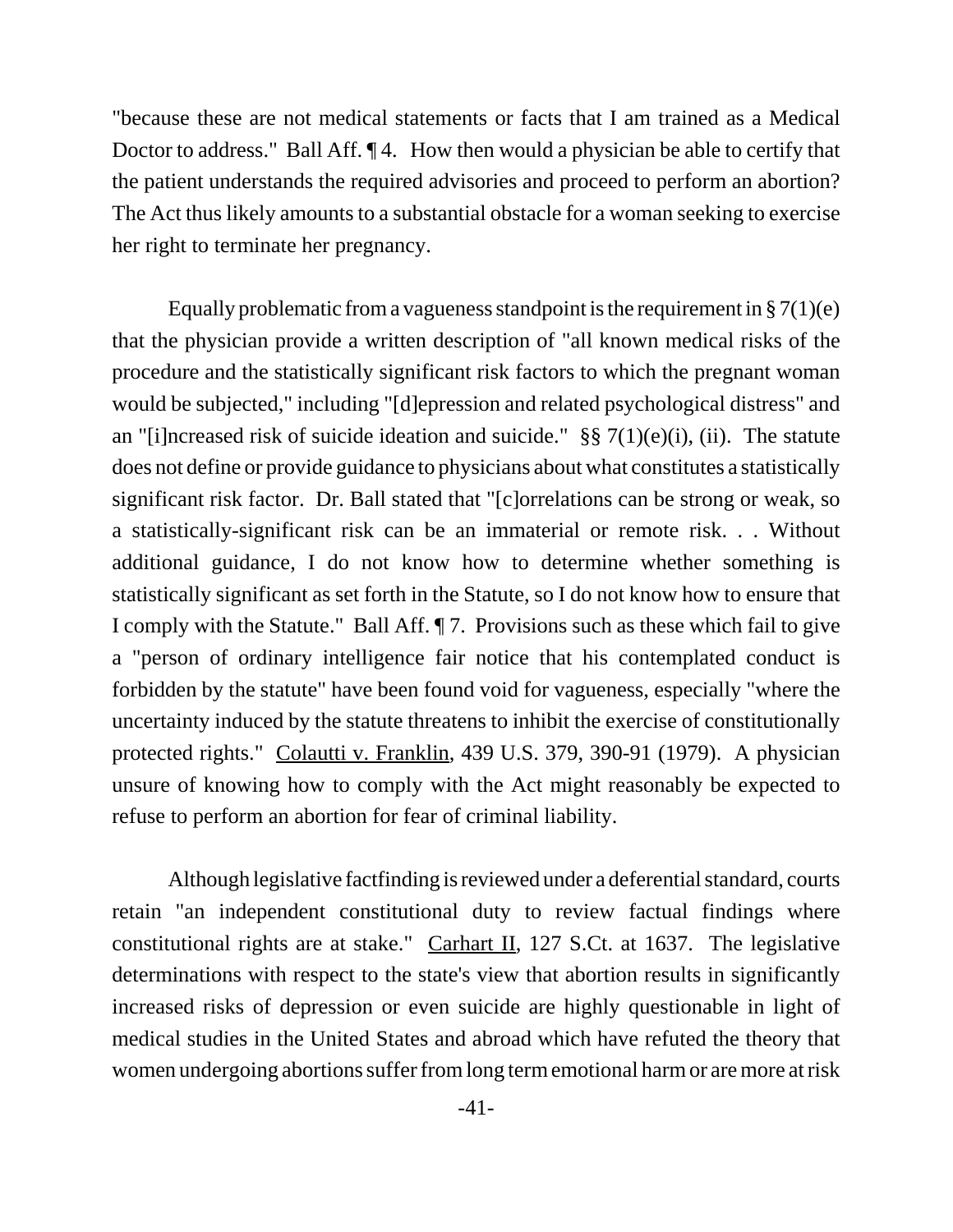than women who carry their pregnancy to term. A learned commentator has pointed out that the  $\S$  7(1)(e) provisions "very likely . . . require physicians to disclose *information that is false*." See Post, supra, at 961 (emphasis added); see also Carhart II, 127 S.Ct. at 1649 n.7 (Ginsburg, J., dissenting) (citing numerous peer reviewed studies suggesting that no evidence of postabortion syndrome and related depression exists). As a 2006 Congressional report on the subject pointed out, "there is considerable scientific consensus that having an abortion rarely causes significant psychological harm." United States House of Representatives, Minority Staff, Special Investigations Div., Comm. on Gov't Reform, False and Misleading Health Information Provided by Federally Funded Pregnancy Resource Centers at 11 (2006).

The Act's broad mandate about psychological distress and suicide ideation is unlike the requirements in other informed consent laws found to be constitutional, which entrusted the communication of particular medical risks to the doctor's best professional judgment. See, e.g., S.D.C.L. § 34-23A-10.1(1)(b) (prior version) ("The particular medical risks associated with the particular abortion procedure to be employed including, *when medically accurate*, the risks of infection, hemorrhage, danger to subsequent pregnancies, and infertility.") (emphasis added); N.D. Cent. Code  $\S$  14-02.1-02(5)(a)(2) (same). By not allowing a doctor to omit the required disclosures in order to prevent serious adverse effects on a patient's health (in exceptional circumstances other than an emergency), the Act undercuts a physician's best medical judgment and discretion. Rejecting an argument in Casey that the Pennsylvania informed consent law violated the constitutional right to privacy between the pregnant woman and her physician, the Supreme Court referred to the law's provision allowing doctors to exercise their best medical judgment by permitting them not to furnish the required advisories if they could demonstrate by a preponderance of the evidence that they reasonably believed that making the disclosures would result in a severely adverse effect on the health of the patient. See 505 U.S. at 883-84. No comparable provision exists in the Act.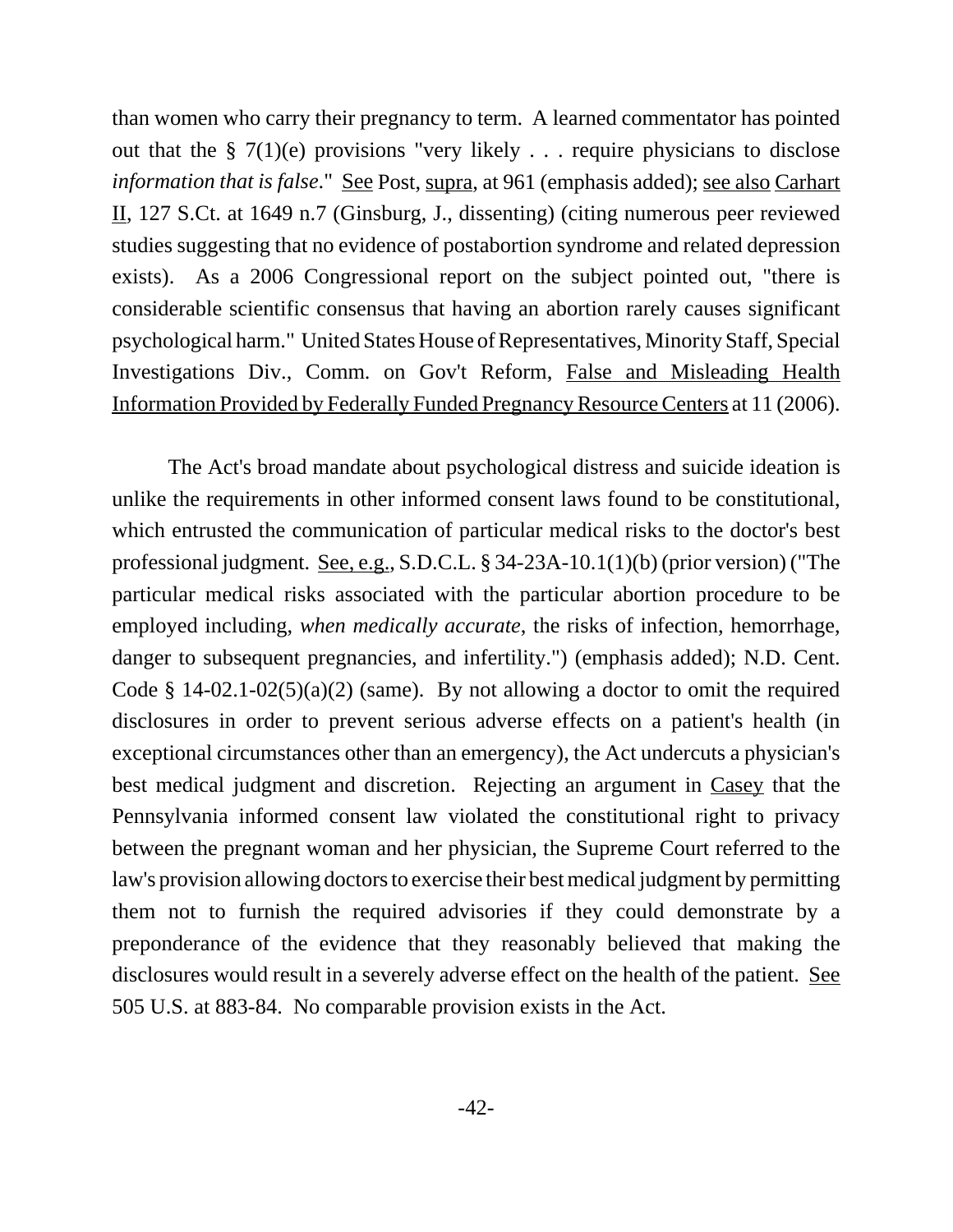In the process of reversing the district court, the majority apparently found it necessary to revise the circuit standard for preliminary injunctions established by our en banc court in Dataphase Sys., Inc. v. C L Sys., Inc., 640 F.2d 109 (8th Cir. 1981) (en banc), twenty seven years ago, creating a special test for enjoining legislative enactments. Although Dataphase required the movant to show probable success on the merits, it retained flexibility by allowing the district court to weigh several factors. See 640 F.2d at 114. Here, however, the district court used a lower standard – framing the question as whether Planned Parenthood had shown a fair chance of success on the merits – citing Heartland Acad. Cmty. Church v. Waddle, 335 F.3d 684, 690 (8th Cir. 2003). Since Planned Parenthood is more than likely to prevail on the merits under either the court's new standard or the traditional Dataphase test, the district court did not abuse its discretion in granting preliminary injunctive relief.

By requiring in challenges to duly enacted statutes that "district courts make a threshold finding on the element that a party is likely to prevail on the merits," ante at 13-14, the majority departs from the balancing approach articulated by Dataphase and its progeny. See, e.g., Lankford v. Sherman, 451 F.3d 496, 503 (8th Cir. 2006) ("No single factor is dispositive, as the district court must balance all factors to determine whether the injunction should issue."); United Indus. Corp. v. Clorox Co., 140 F.3d 1175, 1179 (8th Cir. 1998) (same); Calvin Klein Cosmetics Corp. v. Lenox Lab., Inc., 815 F.2d 500, 503 (8th Cir. 1987) (same); see also 11A Wright, Miller & Kane, Federal Practice and Procedure § 2948.3 (2d ed. 1995) (when considering a request for a preliminary injunction "the degree of likelihood of success is not determinative. Rather it must be considered and balanced with the comparative injuries of the parties.").

The majority's elevation of likelihood of success to a threshold requirement in cases challenging the constitutionality of a statute is not in keeping with Supreme Court precedent. In affirming a preliminary injunction against the enforcement of the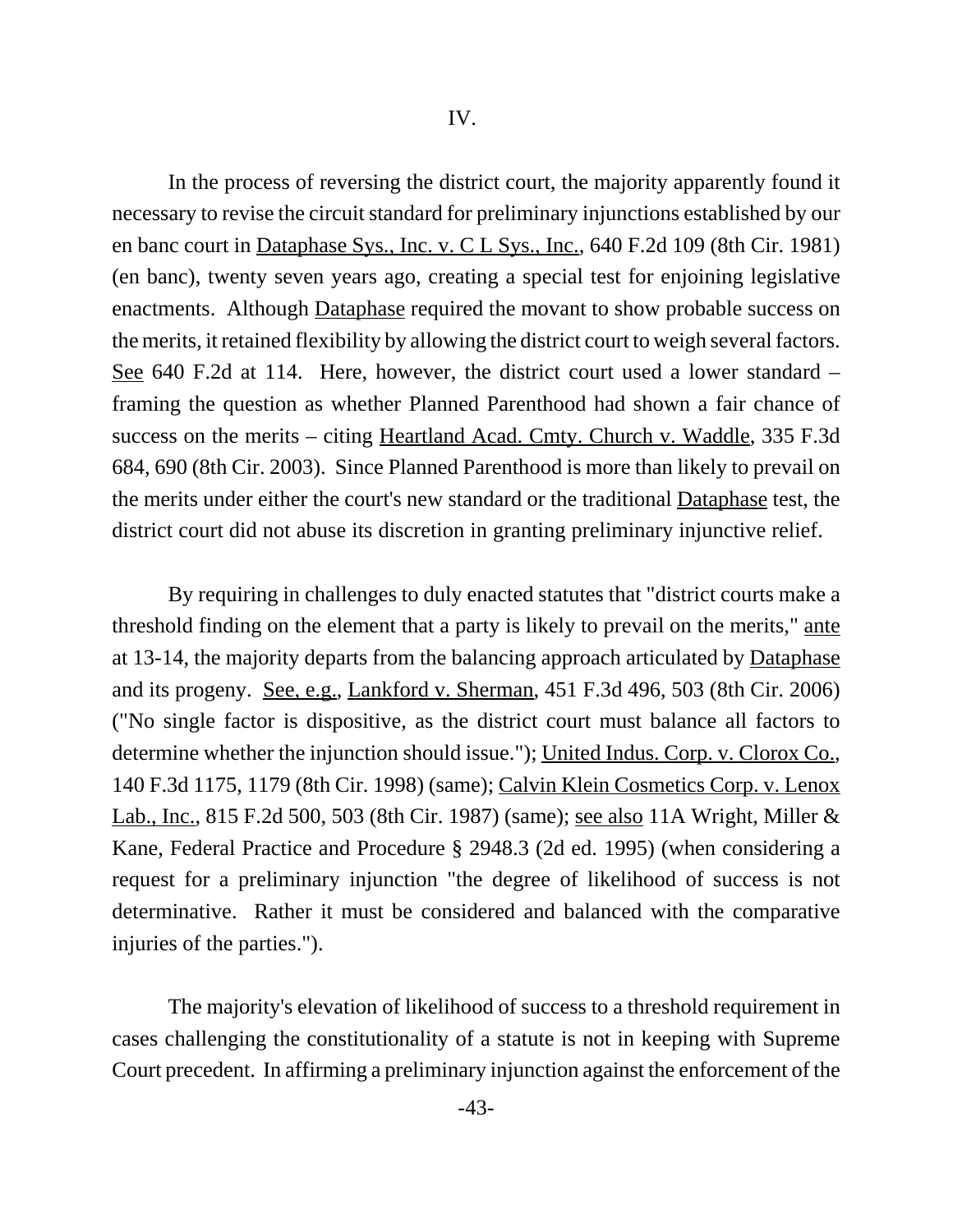Child Online Protection Act, for example, the Court never suggested that courts use a special standard or place weighted emphasis on the likelihood of success when a plaintiff seeks to enjoin a state or federal statute. See Ashcroft v. ACLU, 542 U.S. 656, 666 (2004). Rather, the Court emphasized that a district court must consider the risk of irreparable harm along with the likelihood of success when deciding whether to grant a preliminary injunction. Id.

In Dataphase we observed that a fixed "wooden" test for likelihood of success on the merits is inappropriate since that factor can have little meaning in isolation. 640 F.2d at 113. While it is well established that "an injunction cannot issue if there is no chance of success on the merits and must be dissolved if the district court's findings of fact do not support the conclusion that there is a threat of irreparable harm," Mid-America Real Estate Co v. Iowa Realty Co., 406 F.3d 969, 972 (8th Cir. 2005) (citations omitted), a plaintiff's probability of success need not be as great when other factors, such as the likelihood it will suffer irreparable harm or the balance of hardships tip decidedly in its favor. See, e.g., Smyth ex rel. Smyth v. Rivero, 282 F.3d 268, 276-77 (4th Cir. 2002); Ayres v. City of Chicago, 125 F.3d1010, 1013 (7th Cir. 1997); Six Clinics Holding Corp. v. Cafcomp Sys., Inc., 119 F.3d 393, 399-400 (6th Cir. 1997); Fla. Med. Ass'n, Inc. v. U.S. Dep't of Health, Educ. & Welfare, 601 F.2d 199, 203 n.2 (5th Cir. 1979).

A singular focus on likelihood of success to the exclusion of the remaining Dataphase factors is also impractical, because an abbreviated inquiry emphasizing only one factor makes review of the denial of an injunction less efficient and reliable. See Lankford, 451 F.3d at 513 ("The district court is in the best position to evaluate all of the evidence and weigh the factors to determine whether the injunction should issue."); Blue Moon Entm't, LLC v. City of Bates City, Missouri, 441 F.3d 561, 566 (8th Cir. 2006) (vacating and remanding district court's order denying preliminary injunction where district court only analyzed irreparable harm and failed to consider other Dataphase factors); Kai v. Ross, 336 F.3d 650, 653-56 (8th Cir. 2003) (reversing denial of preliminary injunction based primarily on small likelihood of success but "discuss[ing] the other three factors, as was proper").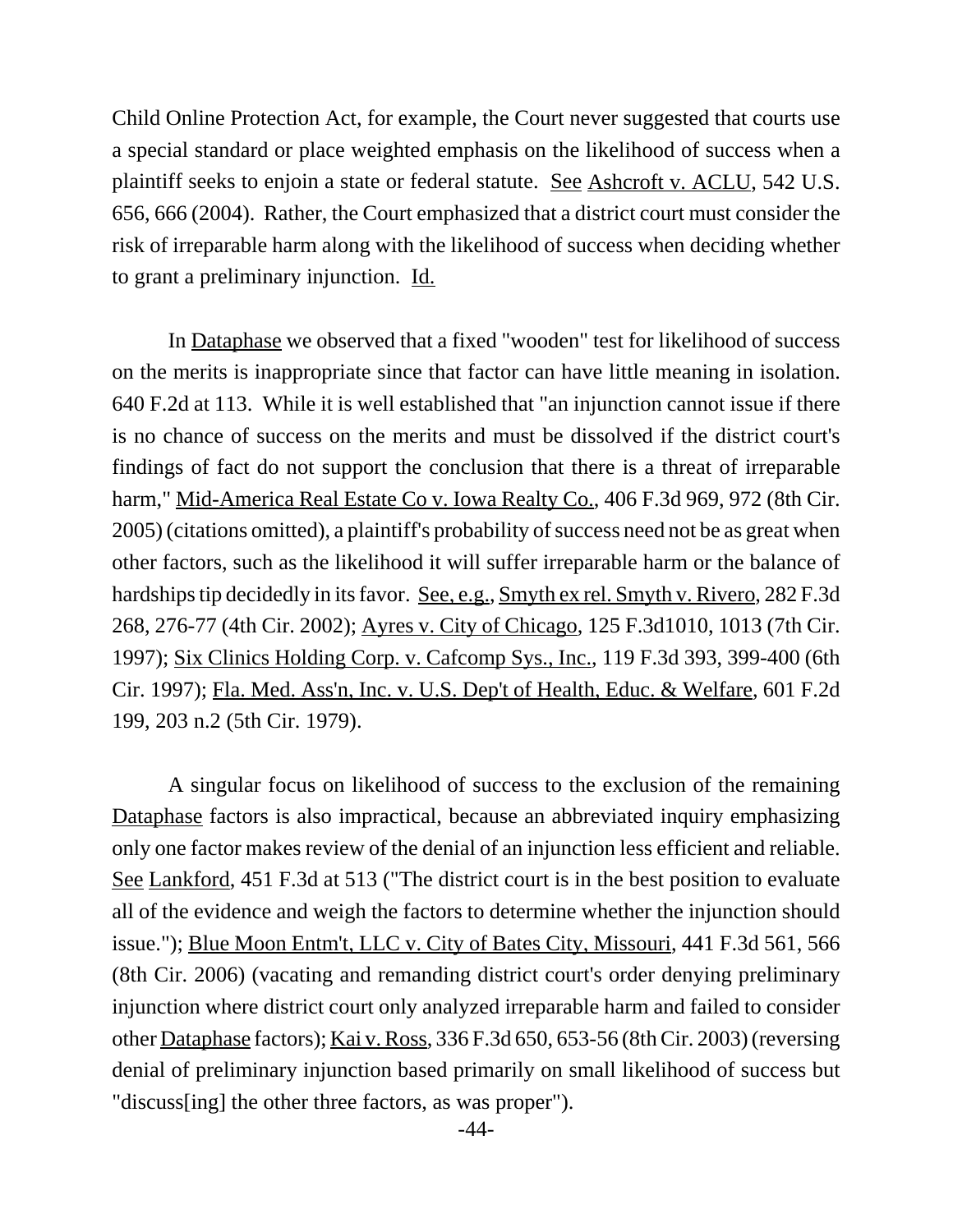The court suggests that deference to democratic processes justifies a higher likelihood standard. All federal and state legislation will thus be reviewed under the same deferential threshold standard, whether or not it is attacked for unconstitutional provisions, whether the legislation involves abortion laws, securities or insurance regulation, environmental statutes, health and welfare laws, or zoning restrictions. The traditional multifactor analysis is well suited for use in deciding these challenges, however, whether the laws in question impact the rights of individuals or of corporations, and where prevention of irreparable harm may be the most significant factor.

The pitfalls of the court's new and curtailed approach for legislative enactments are particularly apparent in this case because the Act more than likely violates constitutionally recognized fundamental rights of women seeking an abortion and of the attending physicians. Laws which infringe on fundamental rights come with a presumption of unconstitutionality, and the government bears the burden of showing otherwise. See, e.g., City of Mobile v. Borden, 446 U.S. 55, 76 (1980) ("[A] law that impinges upon a fundamental right explicitly or implicitly secured by the Constitution is presumptively unconstitutional."). To give the legislature unwarranted deference is to avoid the responsibility for careful scrutiny required by established law. See Ashcroft, 542 U.S. at 664-65 ("If the underlying constitutional question is close ... we should uphold the injunction and remand for trial on the merits.").

If it were ultimately recognized by a higher court that the Act violates the constitutional rights of doctors or women seeking abortions, irreparable harm will have been suffered each time the unconstitutional advisories have been given and have been certified as understood by the doctor and patient. <u>See Elrod v. Burns</u>, 427 U.S. 347, 373 (1976) ("The loss of First Amendment freedoms, for even minimal periods of time, unquestionably constitutes irreparable injury."). Similarly, the balance of hardships tips so decidedly in favor of the interests of Planned Parenthood and Dr. Ball that review of the preliminary injunction order is incomplete without analysis of the relative impact of the law, particularly in light of the obstacles in the path of a woman's constitutional right to an abortion. The legislature specifically provided for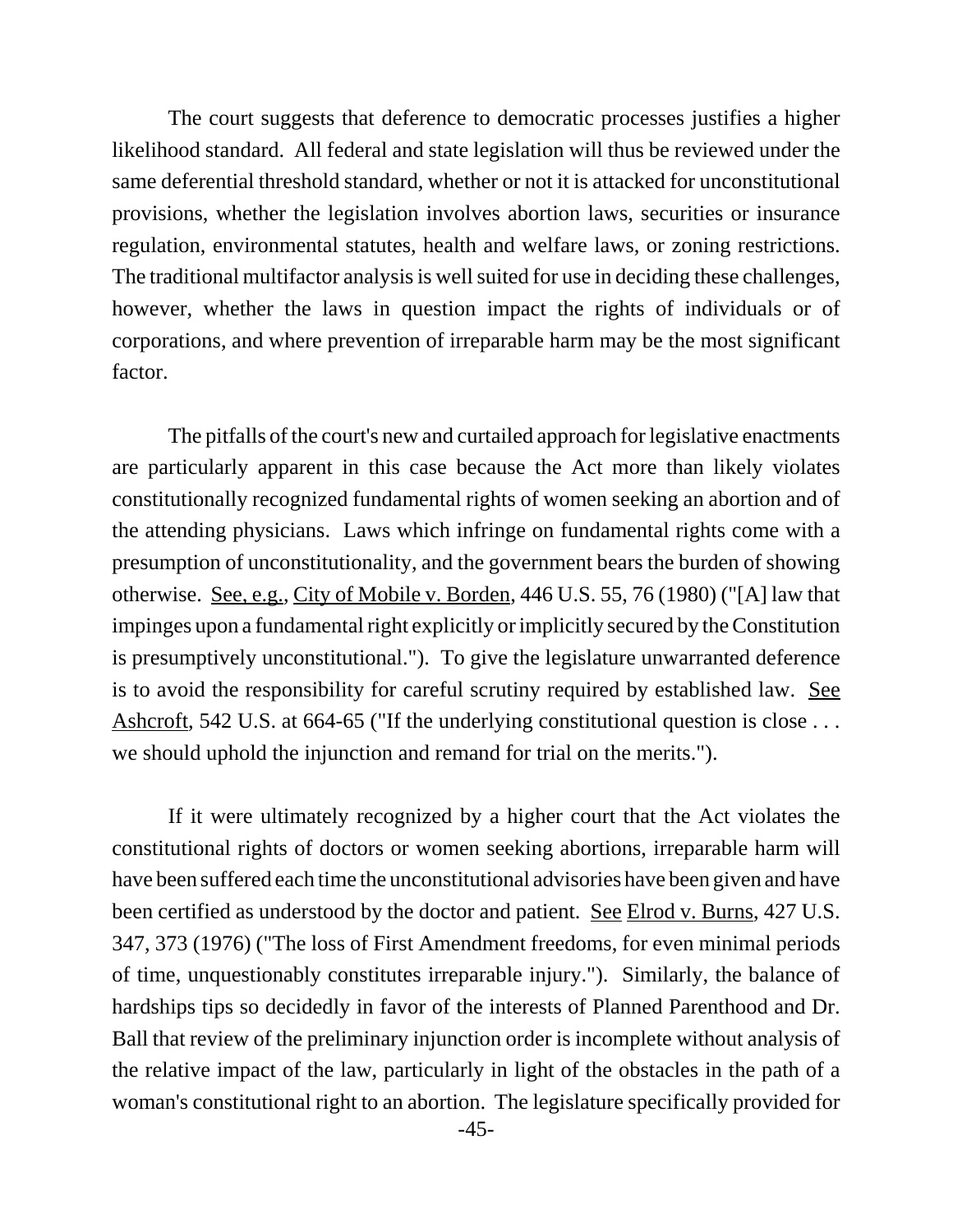the event that the Act were to be found unconstitutional. Since the informed consent law enacted by South Dakota in 1993 would continue to be in effect during any injunction by virtue of §§ 10 and 11 of the Act, the district court's injunction would not have harmed the state's interest in giving women accurate medical information about abortions and available services. Whether the grant of a preliminary injunction furthers the public interest in such a case is largely dependent on the likelihood of success on the merits because the protection of constitutional rights is always in the public interest. See Phelps-Roper v. Nixon, 509 F.3d 480, 485 (8th Cir. 2007).

When the court sees fit to announce a new standard, it should adhere to its usual practice and remand the case so that the district court can apply the new test in the first instance. See Dataphase, 640 F.2d at 114 (vacating injunction without prejudice and remanding to district court); cf. 11A Wright & Miller, Federal Practice and Procedure: Civil § 2962, at 448 ("In general, when the appellate court determines that the trial court's order denying injunctive relief was erroneous, it will reverse and remand the case for further proceedings below."). The Second Circuit, on which the majority relies so heavily in formulating its injunction standard, also follows such a procedure. See Able v. United States, 44 F.3d 128, 132 (2d Cir. 1995) ("Rather than applying the 'likelihood of success' standard ourselves, however, we believe that the wiser course is to allow the district court to make the determination in the first instance.").

A remand is especially appropriate here, as this case has evolved since the intervenors became parties after issuance of the preliminary injunction. The district court has not had the opportunity to consider the relevance and significance of additional evidence. Two crisis pregnancy centers and two counselors have filed numerous declarations describing their counseling services to pregnant women. Cf. id.; Blue Moon Entm't, 441 F.3d at 566 (remanding to develop evidentiary record); Lankford, 451 F.3d at 513 (vacating and remanding district court's order which did not make findings on all four Dataphase factors).

Moreover, the court does not explain why it is better positioned than the district court to apply the new injunction standard to the First Amendment issues, but not to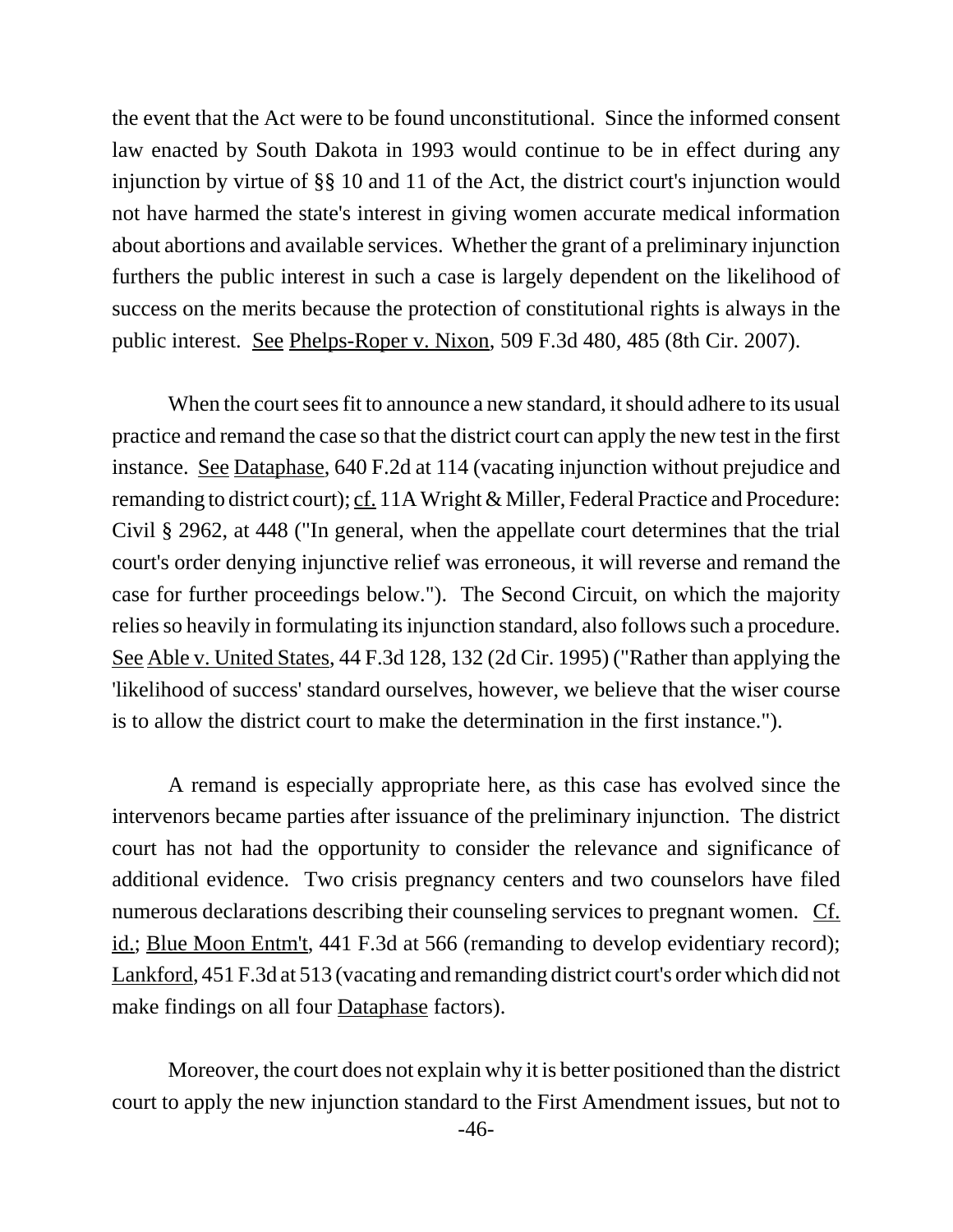the other constitutional challenges raised by Planned Parenthood. It is well settled that we are free to affirm on any ground supported by the record, <u>see, e.g.</u>, *Skare v.* Extendicare Health Serv., Inc., 515 F.3d 836, 840 (8th Cir. 2008), and the record supports the district court's injunction.

Finally, it is perplexing that the court chooses to create what it describes as a heightened standard for obtaining injunctive relief in a case in which a statute is challenged for violating well established constitutional rights. Nevertheless, I submit that a careful analysis of this record under either Dataphase or the court's new standard should lead to affirmance.

## V.

South Dakota's amended statute dramatically differs in multiple respects from the informed consent abortion laws approved by the Supreme Court and the courts of appeal since Casey*.* The language of the advisories required by the Act does not consist of factually accurate medical information aimed at assisting the patient to make a knowledgeable choice about whether to undergo an abortion. Instead, the requirements reflect the state's ideological beliefs about the beginning of human life and impose those subjective value judgments on attending physicians and their patients in violation of the United States Constitution. Although the court unnecessarily departs from well established precedent to modify the governing standard for evaluating preliminary injunctions, the injunction order of the district court should be affirmed under either the traditional Dataphase test or the court's new standard because the record shows that Planned Parenthood will more than likely prevail on the merits (and suffer irreparable harm) unless the new statute is enjoined. For all these reasons I respectfully dissent.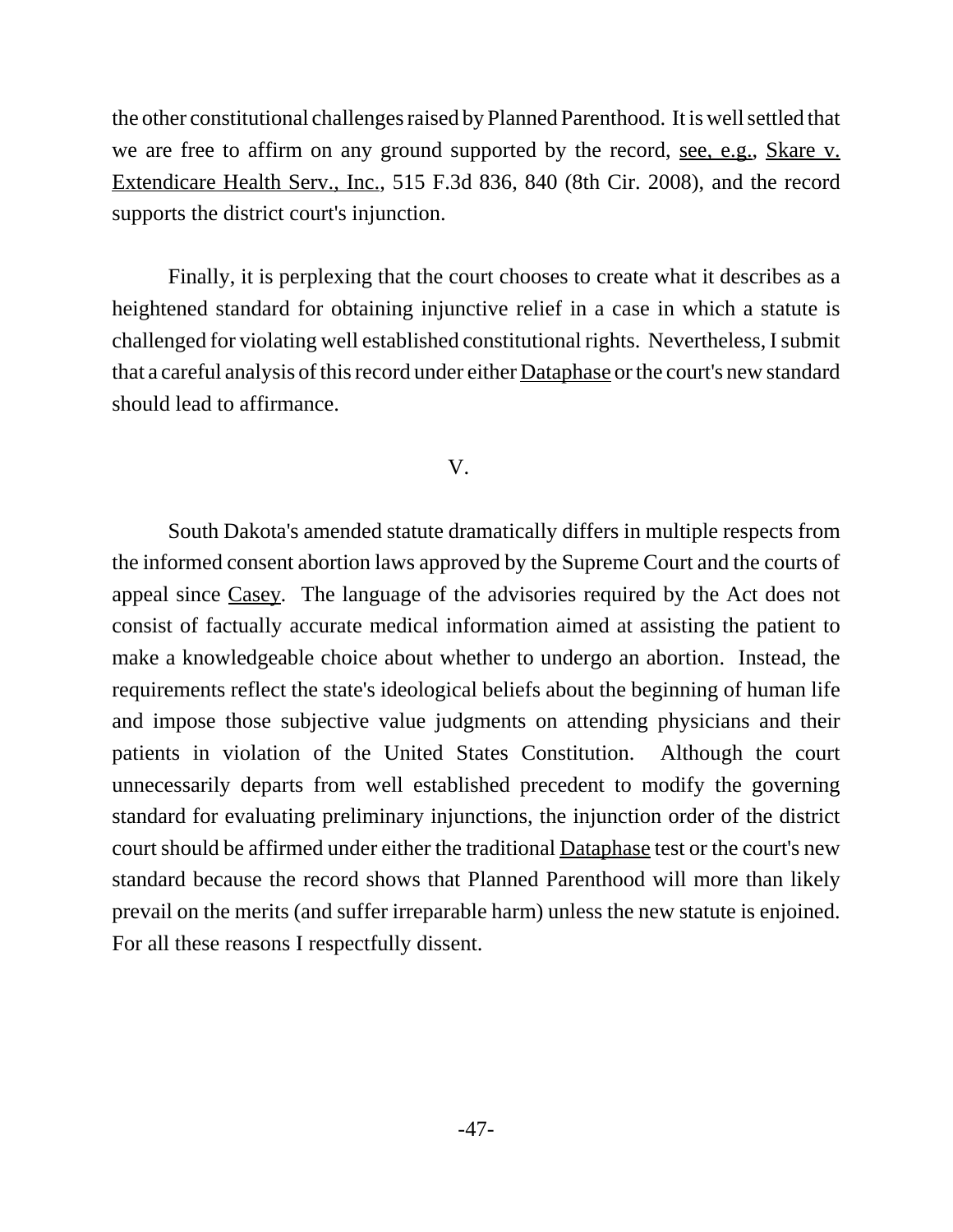# **ADDENDUM TO THE DISSENTING OPINION20**

FOR AN ACT ENTITLED, An Act to establish certain legislative findings pertaining to the health and rights of women, to revise the physician disclosure requirements to be made to a woman contemplating submitting to an abortion, and to provide for certain causes of action for professional negligence if an abortion is performed without informed consent.

# BE IT ENACTED BY THE LEGISLATURE OF THE STATE OF SOUTH DAKOTA:

Section 1. The Legislature finds that all abortions, whether surgically or chemically induced, terminate the life of a whole, separate, unique, living human being.

Section 2. The Legislature finds that there is an existing relationship between a pregnant woman and her unborn child during the entire period of gestation.

Section 3. The Legislature finds that procedures terminating the life of an unborn child impose risks to the life and health of the pregnant woman. The Legislature further finds that a woman seeking to terminate the life of her unborn child may be subject to pressures which can cause an emotional crisis, undue reliance on the advice of others, clouded judgment, and a willingness to violate conscience to avoid those pressures. The Legislature therefore finds that great care should be taken to provide

 $20$ The addendum consists of the complete text of the Act passed by the South Dakota legislature in 2005 (H.B. 1166) with the state's format showing the portions of the 1993 Act that were stricken and underlining the provisions added by the amendment.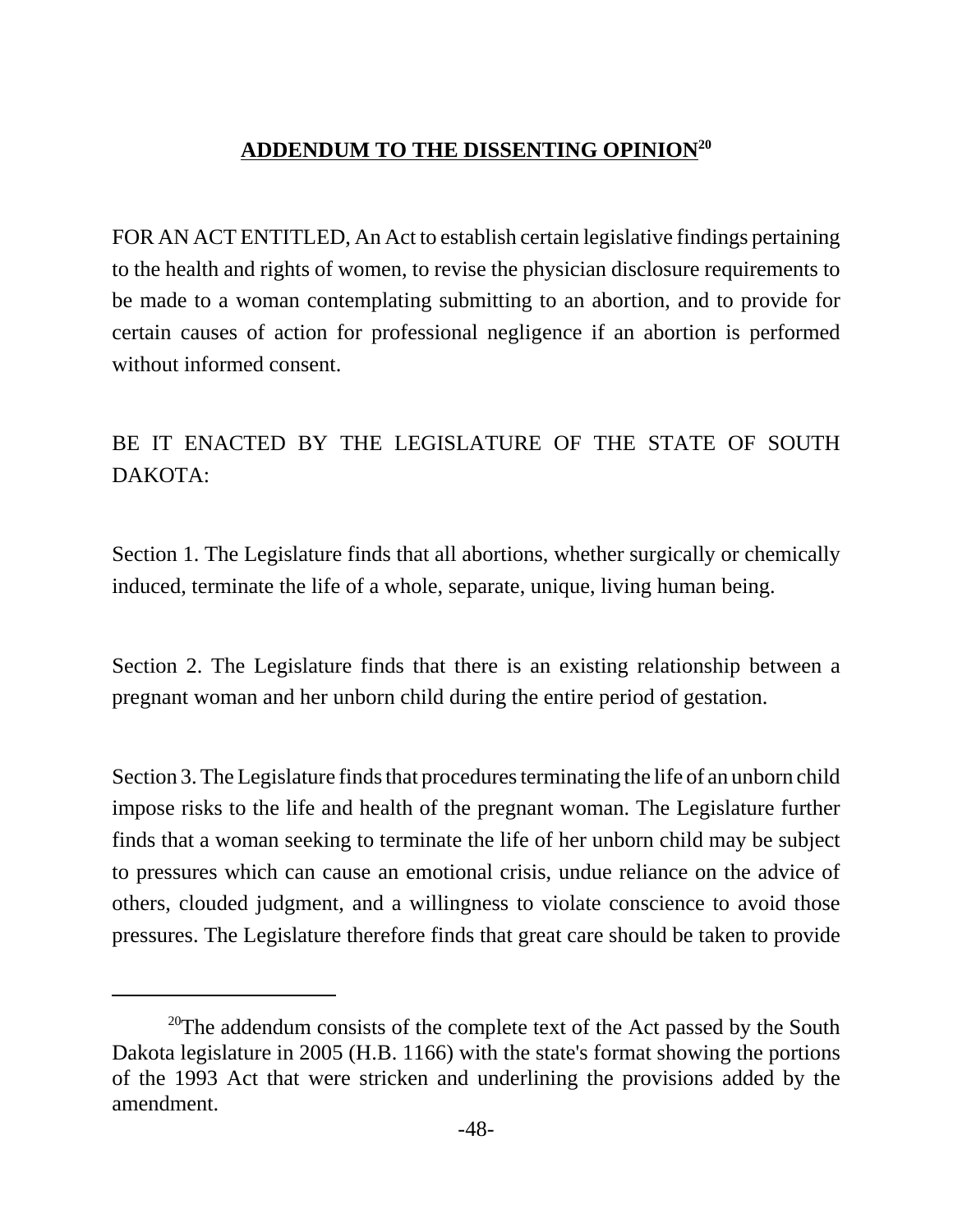a woman seeking to terminate the life of her unborn child and her own constitutionally protected interest in her relationship with her child with complete and accurate information and adequate time to understand and consider that information in order to make a fully informed and voluntary consent to the termination of either or both.

Section 4. The Legislature finds that pregnant women contemplating the termination of their right to their relationship with their unborn children, including women contemplating such termination by an abortion procedure, are faced with making a profound decision most often under stress and pressures from circumstances and from other persons, and that there exists a need for special protection of the rights of such pregnant women, and that the State of South Dakota has a compelling interest in providing such protection.

Section 5. The Legislature finds that, through the common law, the courts of the State of South Dakota have imposed a standard of practice in the health care profession that, except in exceptional circumstances, requires physicians and other health care practitioners to provide patients with such facts about the nature of any proposed course of treatment, the risks of the proposed course of treatment, the alternatives to the proposed course, including any risks that would be applicable to any alternatives, as a reasonable patient would consider significant to the decision of whether to undergo the proposed course of treatment.

Section 6. That chapter 34-23A be amended by adding thereto a NEW SECTION to read as follows:

The South Dakota common law cause of action for medical malpractice informed consent claims based upon the reasonable patient standard is reaffirmed and is hereby expressly declared to apply to all abortion procedures. The duty of a physician to disclose all facts about the nature of the procedure, the risks of the procedure, and the alternatives to the procedure that a reasonable patient would consider significant to her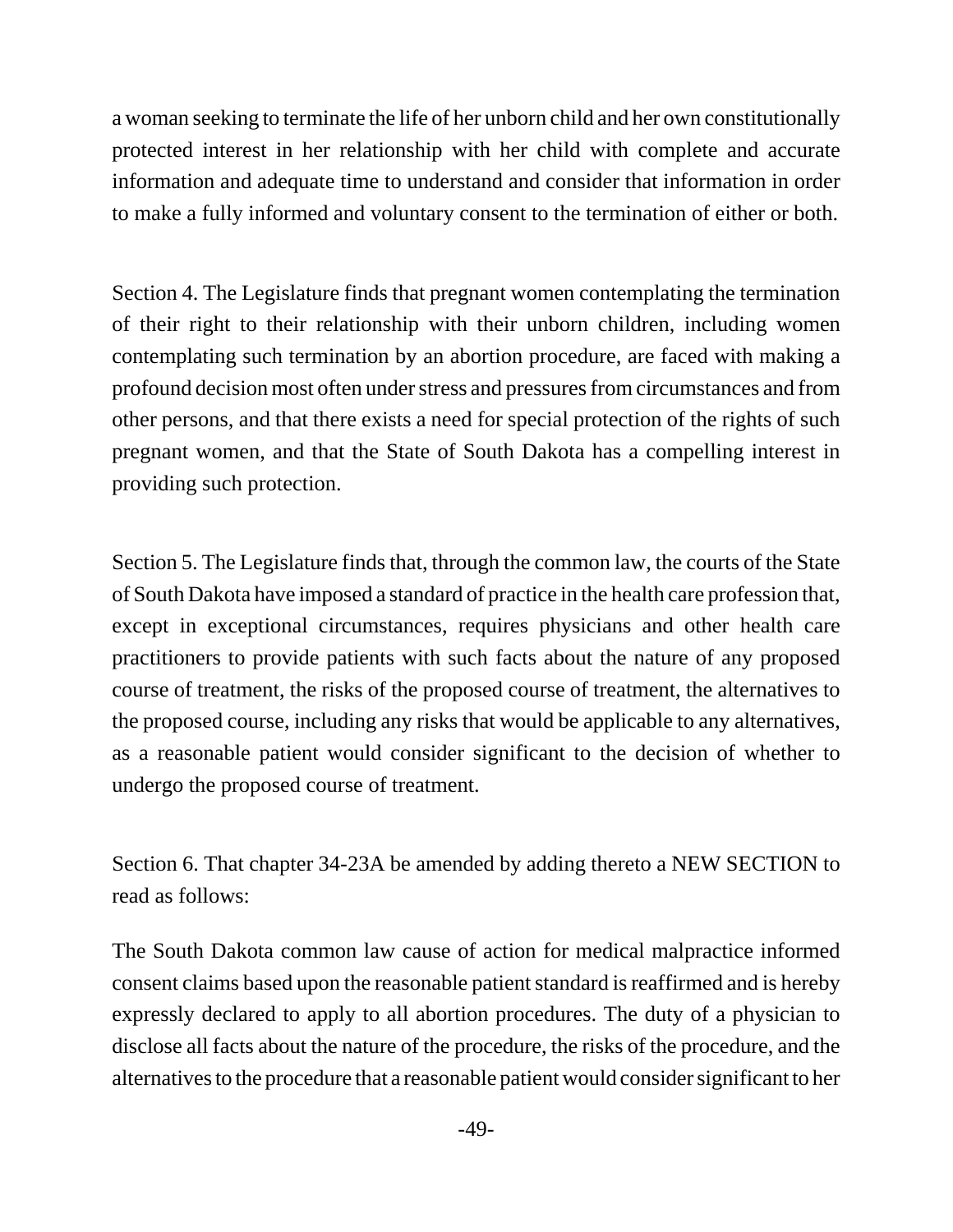decision of whether to undergo or forego the procedure applies to all abortions. Nothing in this Act may be construed to render any of the requirements otherwise imposed by common law inapplicable to abortion procedures or diminish the nature or the extent of those requirements. The disclosure requirements expressly set forth in this Act are an express clarification of, and are in addition to, those common law disclosure requirements.

Section 7. That § 34-23A-10.1 be amended to read as follows:

34-23A-10.1. No abortion may be performed except with the voluntary and informed consent of the female upon whom the abortion is to be performed. Except in the case of a medical emergency, consent to an abortion is voluntary and informed only if:

(1) The female is told the following by the physician who is to perform the abortion or by the referring physician, at least twenty-four hours before the abortion:

(a) The name of the physician who will perform the abortion;

(b) The particular medical risks associated with the particular abortion procedure to be employed including, when medically accurate, the risks of infection, hemorrhage, danger to subsequent pregnancies, and infertility;

(c) The probable gestational age of the unborn child at the time the abortion is to be performed; and

(d) The medical risks associated with carrying her child to term;

 $(2)$  The female is informed, by telephone or in person, by the physician who is to perform the abortion, by the referring physician, or by an agent of either, at least twenty-four hours before the abortion: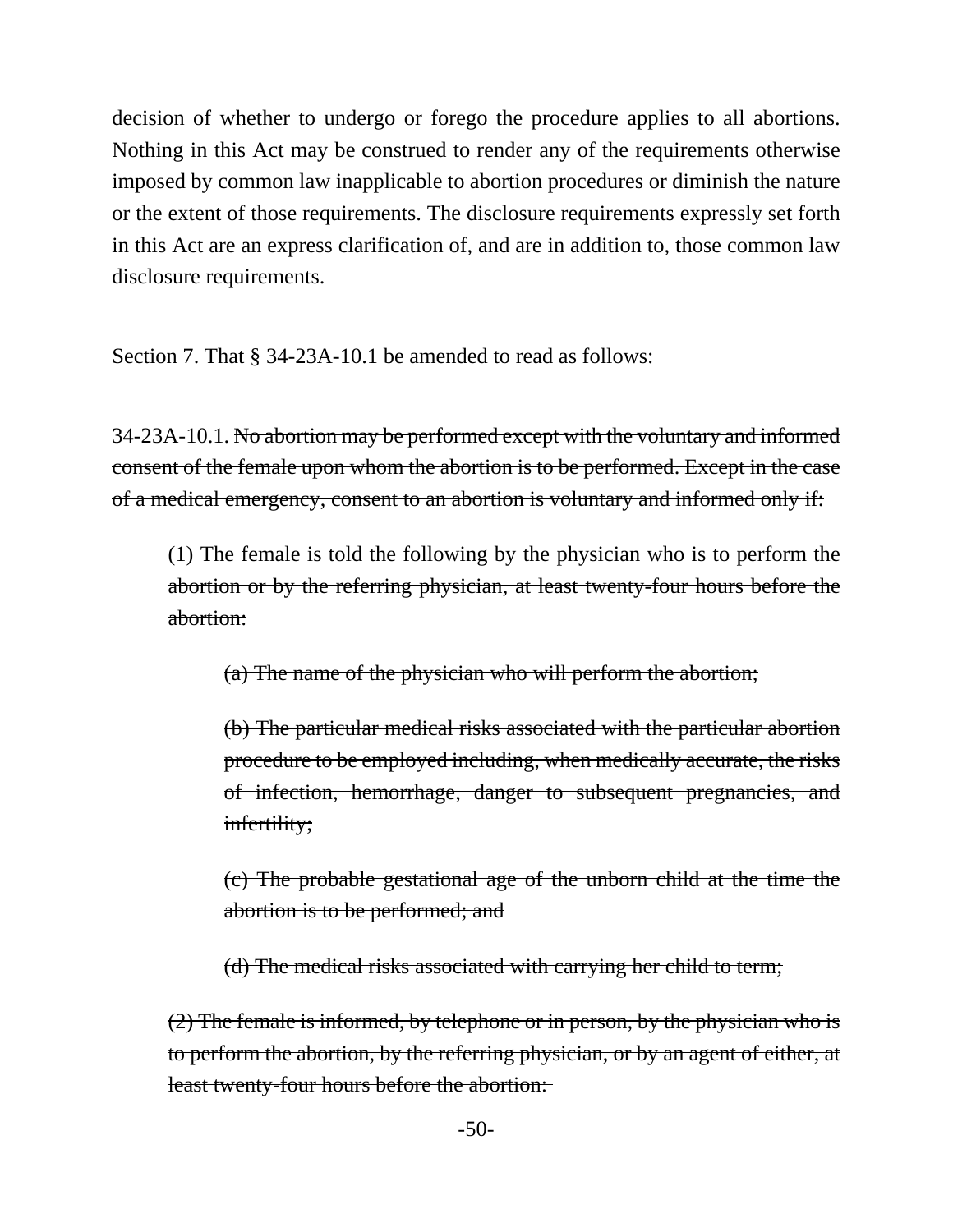(a) That medical assistance benefits may be available for prenatal care, childbirth, and neonatal care;

(b) That the father is liable to assist in the support of her child, even in instances in which the father has offered to pay for the abortion; and

(c) That she has the right to review the printed materials described in § 34-23A- 10.3 and the website described in § 34-23A-10.4. The physician or the physician's agent shall orally inform the female that the materials have been provided by the State of South Dakota at no charge to the female. If the female chooses to view the materials, they shall either be given to her at least twenty-four hours before the abortion or mailed to her at least seventy-two hours before the abortion by certified mail, restricted delivery to addressee, which means the postal employee can only deliver the mail to the addressee;

(3) The female certifies in writing, prior to the abortion, that the information described in subdivisions (1) and (2) of this section has been furnished her, and that she has been informed of her opportunity to review the information described in § 34-23A- 10.3; and

(4) Prior to the performance of the abortion, the physician who is to perform the abortion or the physician's agent receives a copy of the written certification prescribed by subdivision (3).

The physician may provide the information prescribed in subdivision  $(1)$  by telephone without conducting a physical examination or tests of the patient, in which case the information required to be supplied may be based on facts supplied the physician by the female and whatever other relevant information is reasonably available to the physician.

No abortion may be performed unless the physician first obtains a voluntary and informed written consent of the pregnant woman upon whom the physician intends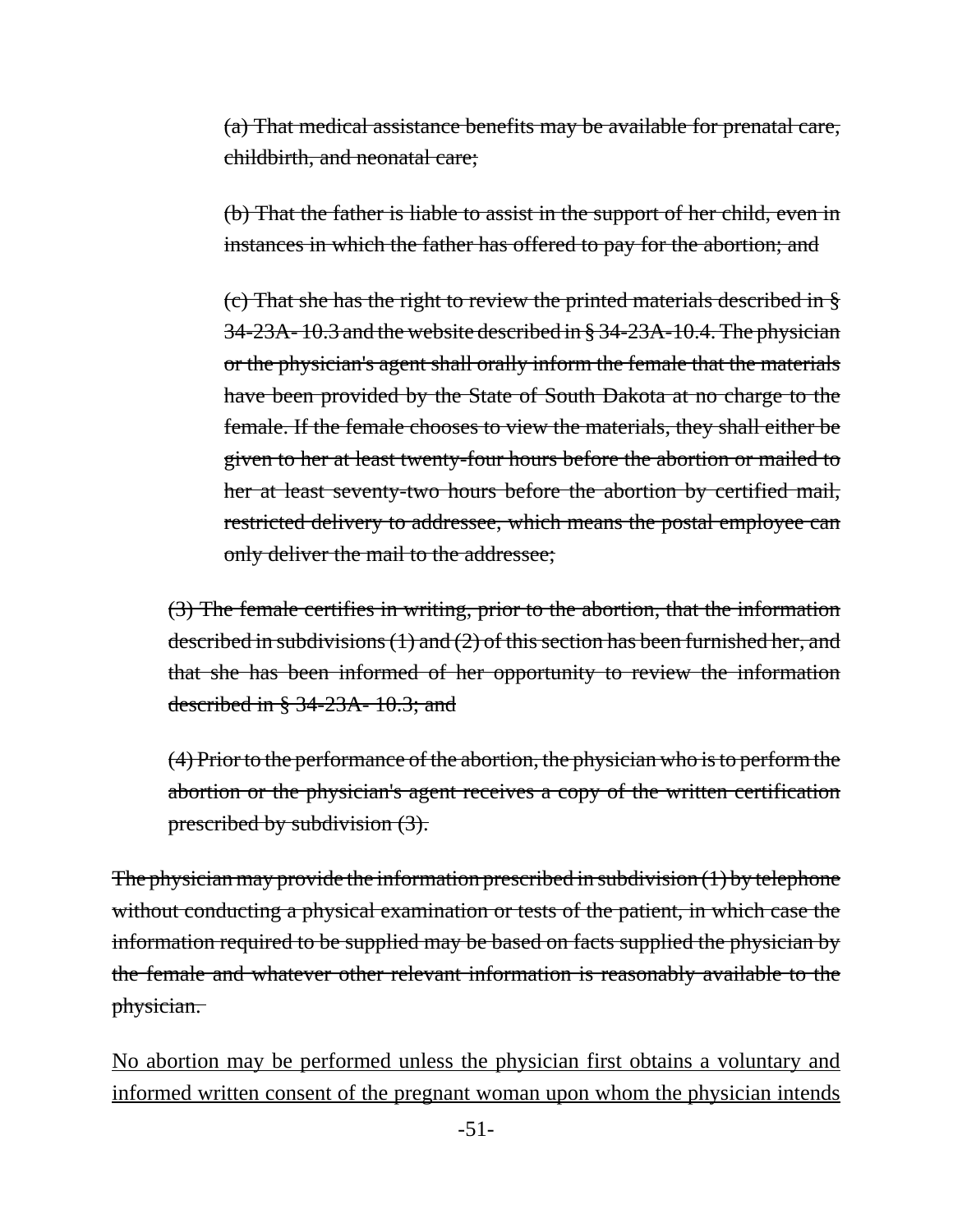to perform the abortion, unless the physician determines that obtaining an informed consent is impossible due to a medical emergency and further determines that delaying in performing the procedure until an informed consent can be obtained from the pregnant woman or her next of kin in accordance with chapter 34-12C is impossible due to the medical emergency, which determinations shall then be documented in the medical records of the patient. A consent to an abortion is not voluntary and informed, unless, in addition to any other information that must be disclosed under the common law doctrine, the physician provides that pregnant woman with the following information:

(1) A statement in writing providing the following information:

(a) The name of the physician who will perform the abortion;

(b) That the abortion will terminate the life of a whole, separate, unique, living human being;

(c) That the pregnant woman has an existing relationship with that unborn human being and that the relationship enjoys protection under the United States Constitution and under the laws of South Dakota;

(d) That by having an abortion, her existing relationship and her existing constitutional rights with regards to that relationship will be terminated;

(e) A description of all known medical risks of the procedure and statistically significant risk factors to which the pregnant woman would be subjected, including:

(i) Depression and related psychological distress;

(ii) Increased risk of suicide ideation and suicide;

(iii) A statement setting forth an accurate rate of deaths due to abortions, including all deaths in which the abortion procedure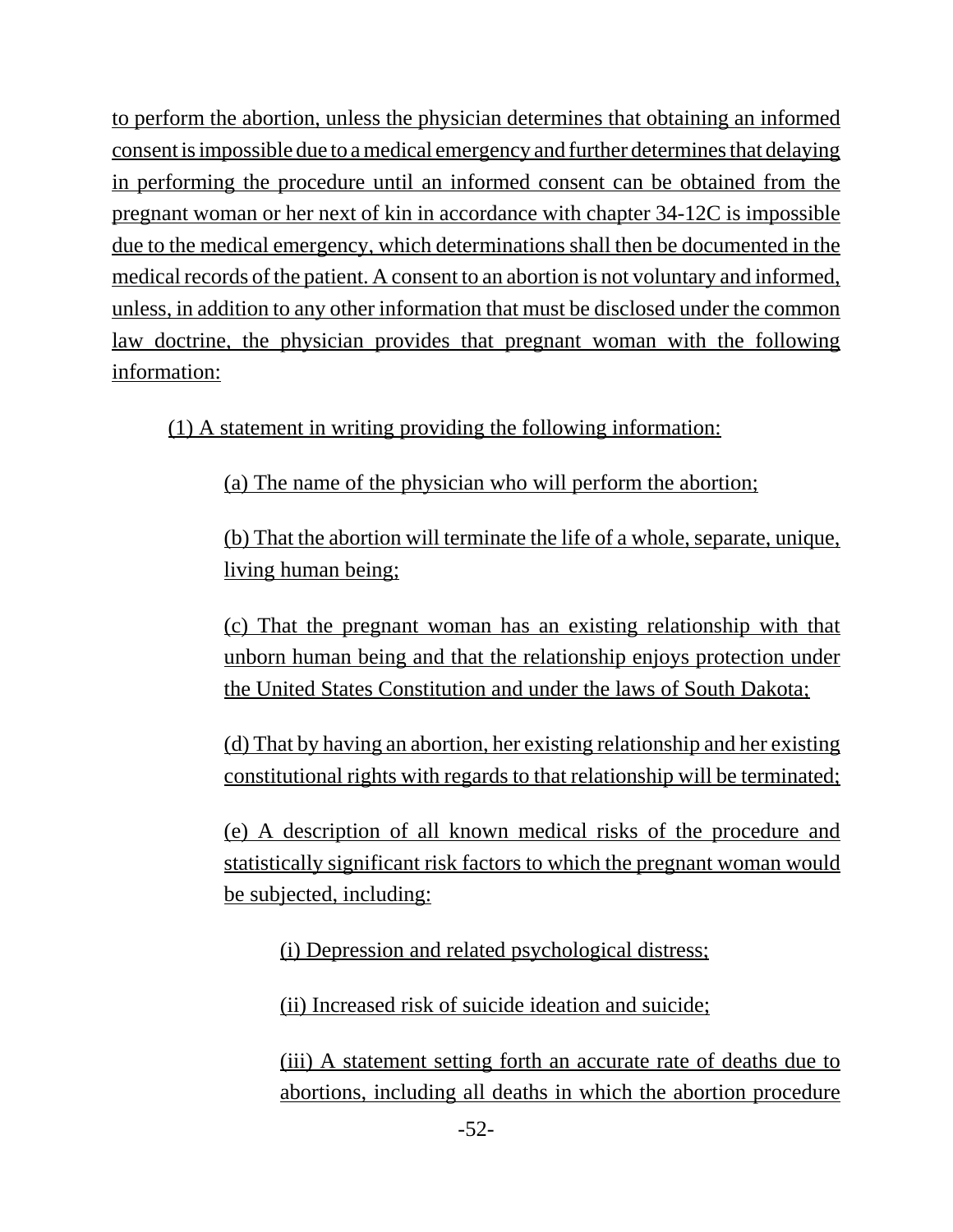was a substantial contributing factor;

(iv) All other known medical risks to the physical health of the woman, including the risk of infection, hemorrhage, danger to subsequent pregnancies, and infertility;

(f) The probable gestational age of the unborn child at the time the abortion is to be performed, and a scientifically accurate statement describing the development of the unborn child at that age; and

(g) The statistically significant medical risks associated with carrying her child to term compared to undergoing an induced abortion.

The disclosures set forth above shall be provided to the pregnant woman in writing and in person no later than two hours before the procedure is to be performed. The physician shall ensure that the pregnant woman signs each page of the written disclosure with the certification that she has read and understands all of the disclosures, prior to the patient signing a consent for the procedure. If the pregnant woman asks for a clarification or explanation of any particular disclosure, or asks any other question about a matter of significance to her, the explanation or answer shall be made in writing and be given to the pregnant woman before signing a consent for the procedure and shall be made part of the permanent medical record of the patient;

(2) A statement by telephone or in person, by the physician who is to perform the abortion, or by the referring physician, or by an agent of both, at least twenty-four hours before the abortion, providing the following information:

(a) That medical assistance benefits may be available for prenatal care, childbirth, and neonatal care;

(b) That the father of the unborn child is legally responsible to provide financial support for her child following birth, and that this legal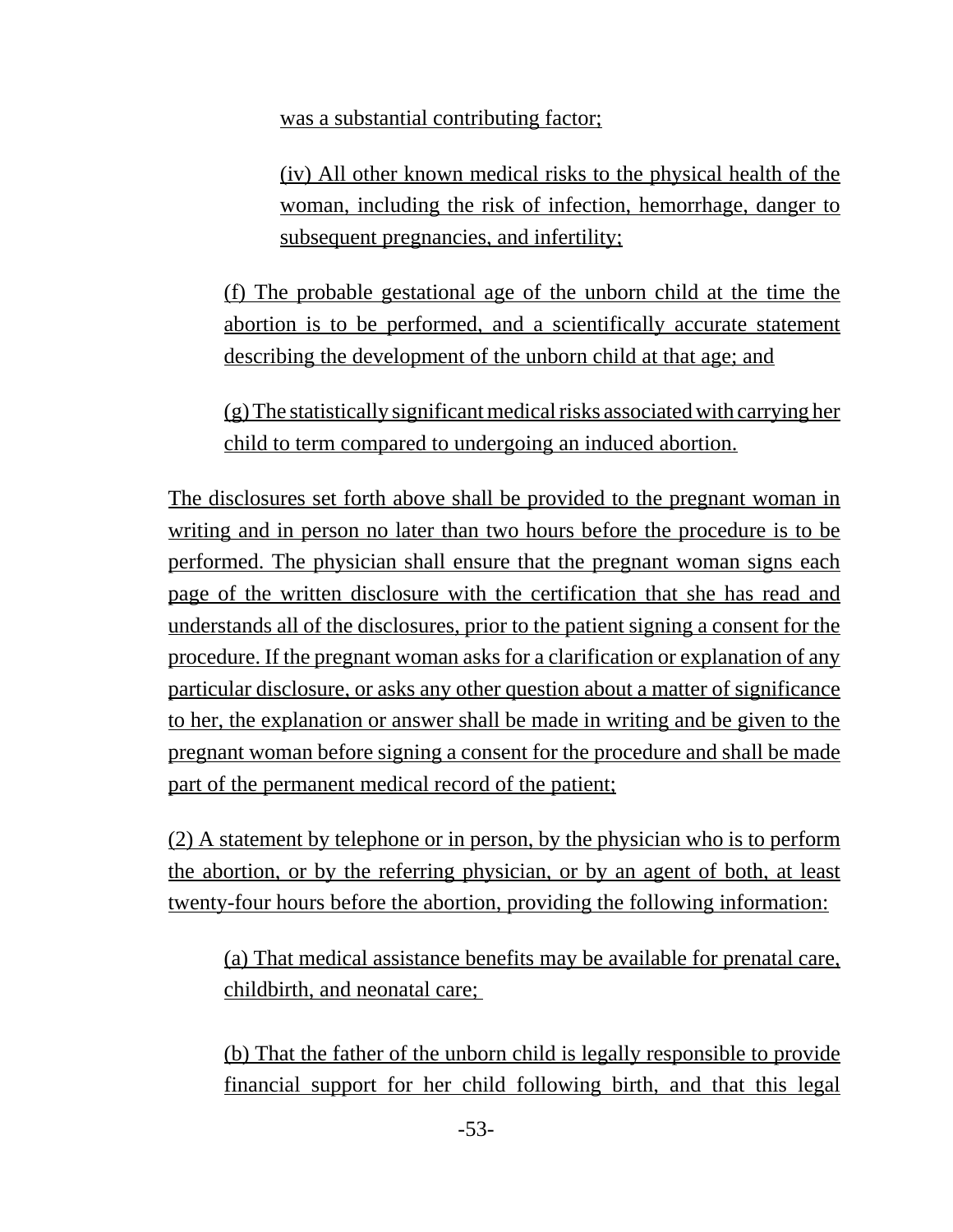obligation of the father exists in all instances, even in instances in which the father has offered to pay for the abortion;

(c) The name, address, and telephone number of a pregnancy help center in reasonable proximity of the abortion facility where the abortion will be performed; and

(d) That she has a right to review all of the material and information described in this Act, as well as the printed materials described in § 34- 23A-10.3, and the website described in § 34-23A-10.4. The physician or the physician's agent shall inform the pregnant woman, orally or in writing, that the materials have been provided by the State of South Dakota at no charge to the pregnant woman. If the pregnant woman indicates, at any time, that she wants to review any of the materials described, such disclosures shall be either given to her at least twentyfour hours before the abortion or mailed to her at least seventy-two hours before the abortion by certified mail, restricted delivery to addressee, which means the postal employee can only deliver the mail to the addressee;

Prior to the pregnant woman signing a consent to the abortion, she shall sign a written statement that indicates that the requirements of this section have been complied with. Prior to the performance of the abortion, the physician who is to perform the abortion shall receive a copy of the written disclosure documents required by this section, and shall certify in writing that all of the information described in those subdivisions has been provided to the pregnant woman, that the physician is, to the best of his or her ability, satisfied that the pregnant woman has read the materials which are required to be disclosed, and that the physician believes she understands the information imparted.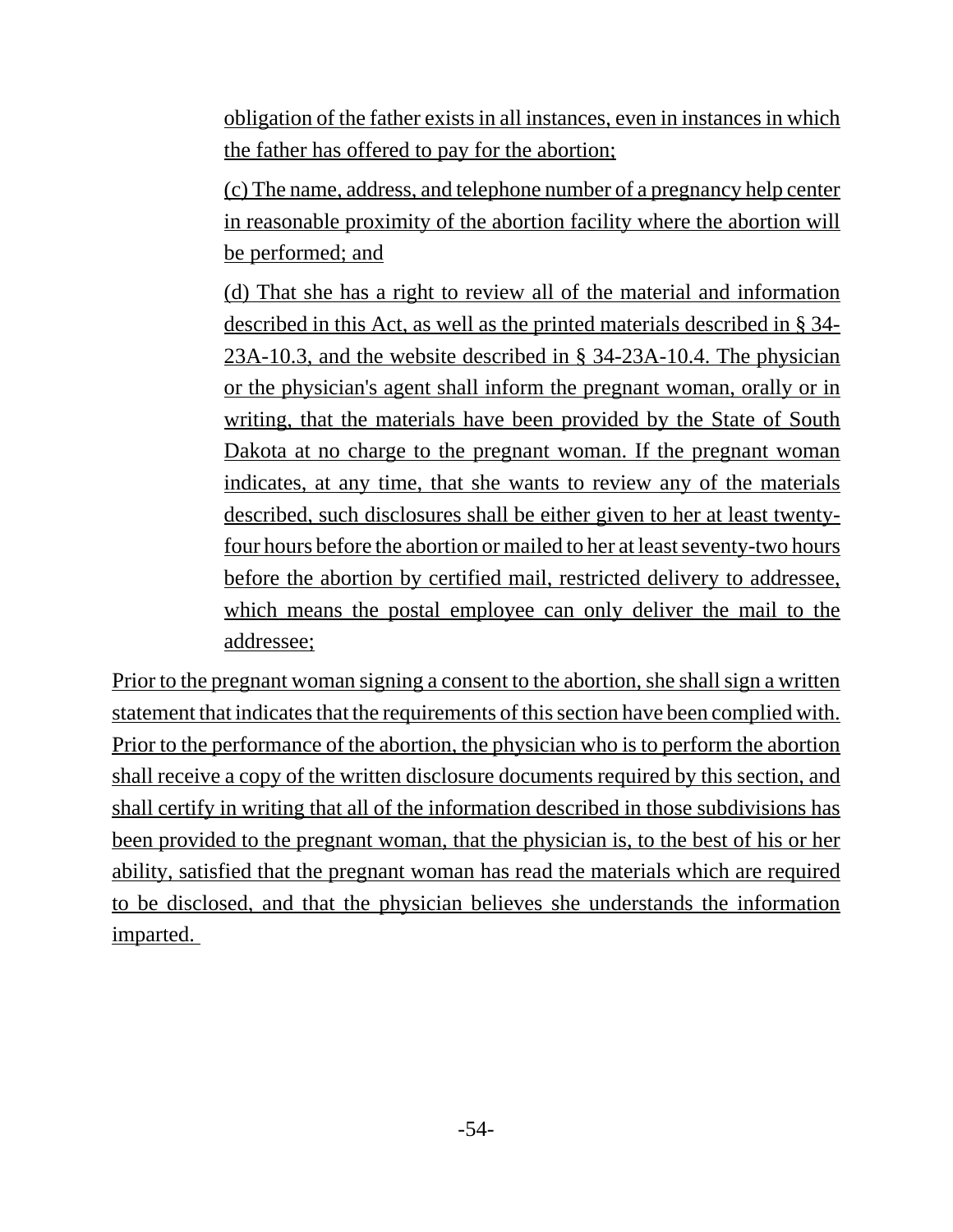Section 8. That § 34-23A-1 be amended to read as follows:

34-23A-1. Terms as used in this chapter mean:

(1) "Abortion," the use of any means to intentionally terminate the pregnancy of a female woman known to be pregnant with knowledge that the termination with those means will, with reasonable likelihood, cause the death of the fetus;

(2) "Fetus," the biological offspring, including the implanted embryo or unborn child, of human parents;

(3) "Fertilization," that point in time when a male human sperm penetrates the zona pellucida of a female human ovum;

(4) "Human being," an individual living member of the species of Homo sapiens, including the unborn human being during the entire embryonic and fetal ages from fertilization to full gestation;

(5) "Medical emergency," any condition which, on the basis of the physician's good faith clinical judgment, so complicates the medical condition of a pregnant female woman as to necessitate the immediate abortion of her pregnancy to avert her death or for which a delay will create serious risk of substantial and irreversible impairment of a major bodily function;

 $(4)$  (6) "Parent," one parent of the pregnant minor or the guardian or conservator of the pregnant female woman;

(5) (7) "Physician," a person licensed under the provisions of chapter 36-4 or a physician practicing medicine or osteopathy in the employ of the government of the United States or of this state;

 $(6)(8)$  "Probable gestational age of the unborn child," what, in the judgment of the physician, will with reasonable probability be the gestational age of the unborn child at the time the abortion is planned to be performed.

Section 9. That § 34-23A-10.3 be amended to read as follows:

34-23A-10.3. The health department shall publish, in culturally sensitive languages, within sixty one hundred eighty days after July 1,  $1993-2005$ , the following printed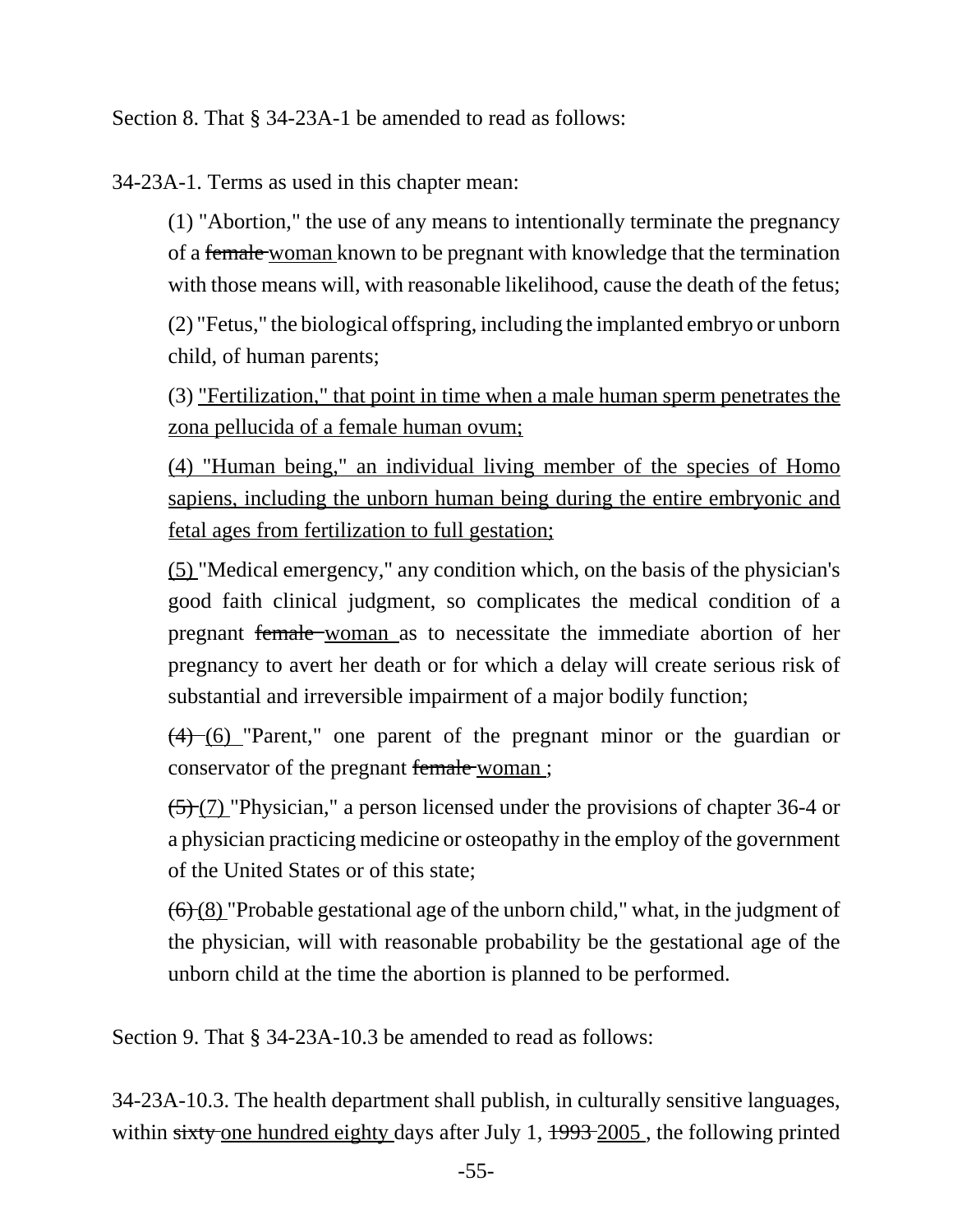materials in such a way as to ensure that the information is easily comprehensible:

(1) Materials designed to inform the pregnant woman of all the disclosures enumerated in section 7 of this Act;

(2) Materials designed to inform the female pregnant woman of public and private agencies and services available to assist a female pregnant woman through pregnancy, upon childbirth and while the child is dependent, including adoption agencies, which shall include a list of the agencies available and a description of the services they offer; and

 $(2)$  (3) Materials designed to inform the female pregnant woman of the probable anatomical and physiological characteristics of the unborn child at two-week gestational increments from the time when a female pregnant woman can be known to be pregnant to full term, including any relevant information on the possibility of the unborn child's survival and pictures or drawings representing the development of unborn children at two-week gestational increments. Such pictures or drawings shall contain the dimensions of the fetus and shall be realistic and appropriate for the stage of pregnancy depicted. The materials shall be objective, nonjudgmental, and designed to convey only accurate scientific information about the unborn child at the various gestational ages.

The materials shall be printed in a typeface large enough to be clearly legible and shall be available at no cost from the health department Department of Health upon request and in appropriate number to any person, facility or hospital.

Section 10. If any court of law enjoins, suspends, or delays the implementation of the provisions of section 7 of this Act, the provisions of § 34-23A-10.1, as of June 30, 2005, are effective during such injunction, suspension, or delayed implementation.